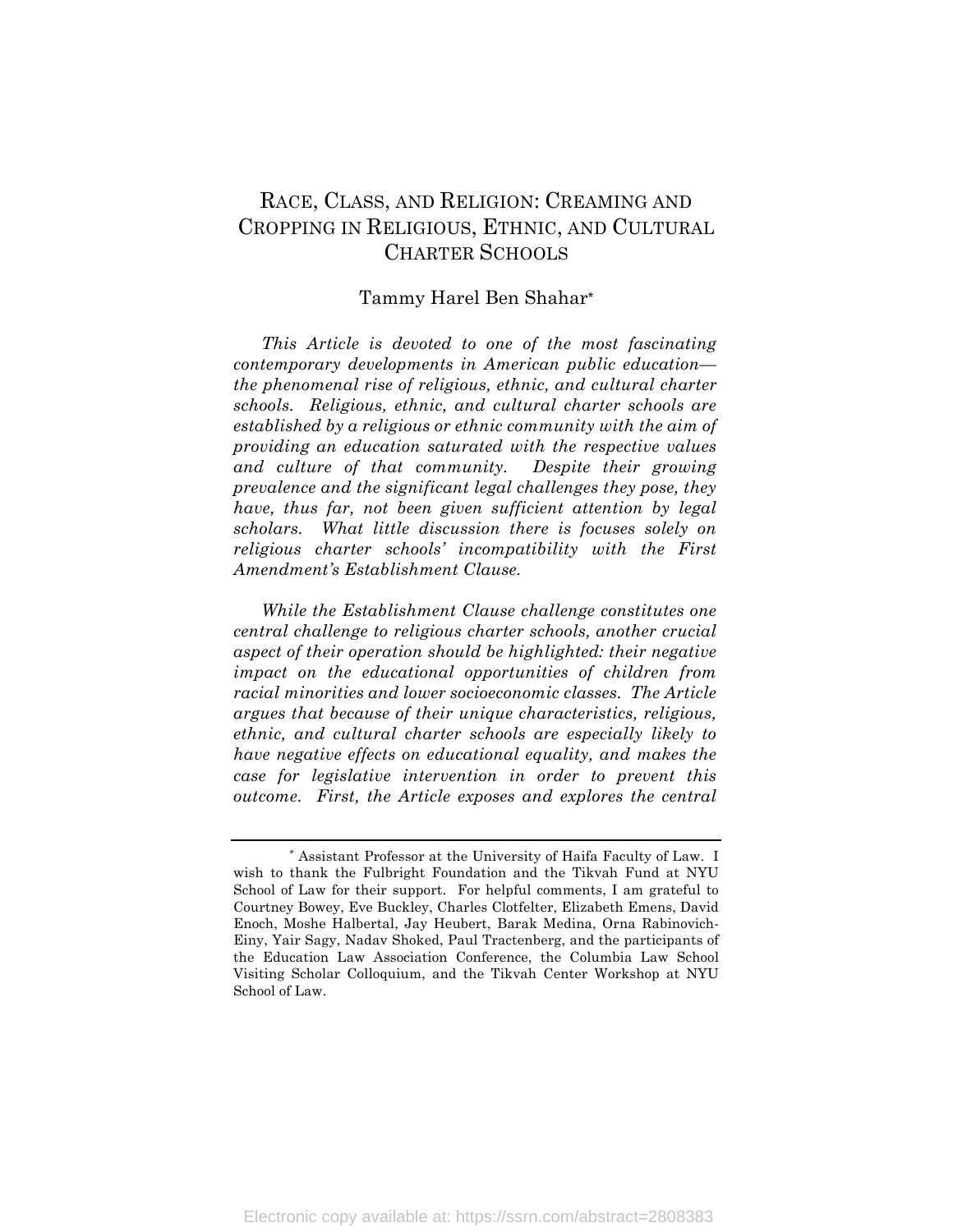*detrimental effects of religious, ethnic, and cultural charter schools: racial and socioeconomic segregation, and the twinprocesses of "creaming" and "cropping." Then, based on a comprehensive critical survey of all charter legislation in the United States aimed at preventing segregation in the different states, the Article argues that charters' antidiscrimination rules have the surprising effect of worsening inequality instead of alleviating it, and that the legislative measures aimed at ensuring integration cannot fully promote equality. Therefore, the Article supports a different strategy, adopted recently in Delaware, according to which religious and ethnic charter schools should be authorized only if they do not compromise the education of students in traditional public schools.* 

| WHAT ARE RELIGIOUS, ETHNIC, AND CULTURAL                    |                                                                                                                                                |
|-------------------------------------------------------------|------------------------------------------------------------------------------------------------------------------------------------------------|
|                                                             |                                                                                                                                                |
| A. Charter Schools and Religious, Ethnic, and               |                                                                                                                                                |
|                                                             |                                                                                                                                                |
| $\mathbf{B}$ .                                              |                                                                                                                                                |
|                                                             |                                                                                                                                                |
| $C_{\cdot}$                                                 |                                                                                                                                                |
|                                                             |                                                                                                                                                |
| REC CHARTER SCHOOLS AND EQUAL EDUCATIONAL                   |                                                                                                                                                |
|                                                             |                                                                                                                                                |
|                                                             |                                                                                                                                                |
| Segregation Within Religious, Ethnic, and<br>$\mathbf{B}$ . |                                                                                                                                                |
|                                                             |                                                                                                                                                |
| C.                                                          |                                                                                                                                                |
| D.                                                          |                                                                                                                                                |
| Е.                                                          |                                                                                                                                                |
| LEGAL REGULATION OF CHARTER SCHOOLS  58                     |                                                                                                                                                |
|                                                             |                                                                                                                                                |
| Reflecting the Racial and Socioeconomic<br>В.               |                                                                                                                                                |
|                                                             |                                                                                                                                                |
| Examining the Effect of Charter Schools on<br>$C_{\cdot}$   |                                                                                                                                                |
|                                                             |                                                                                                                                                |
|                                                             |                                                                                                                                                |
|                                                             | Explaining the Popularity of Religious, Ethnic, and<br>REC Charter Schools and the Establishment<br>A. Student Composition: The Peer Effect 34 |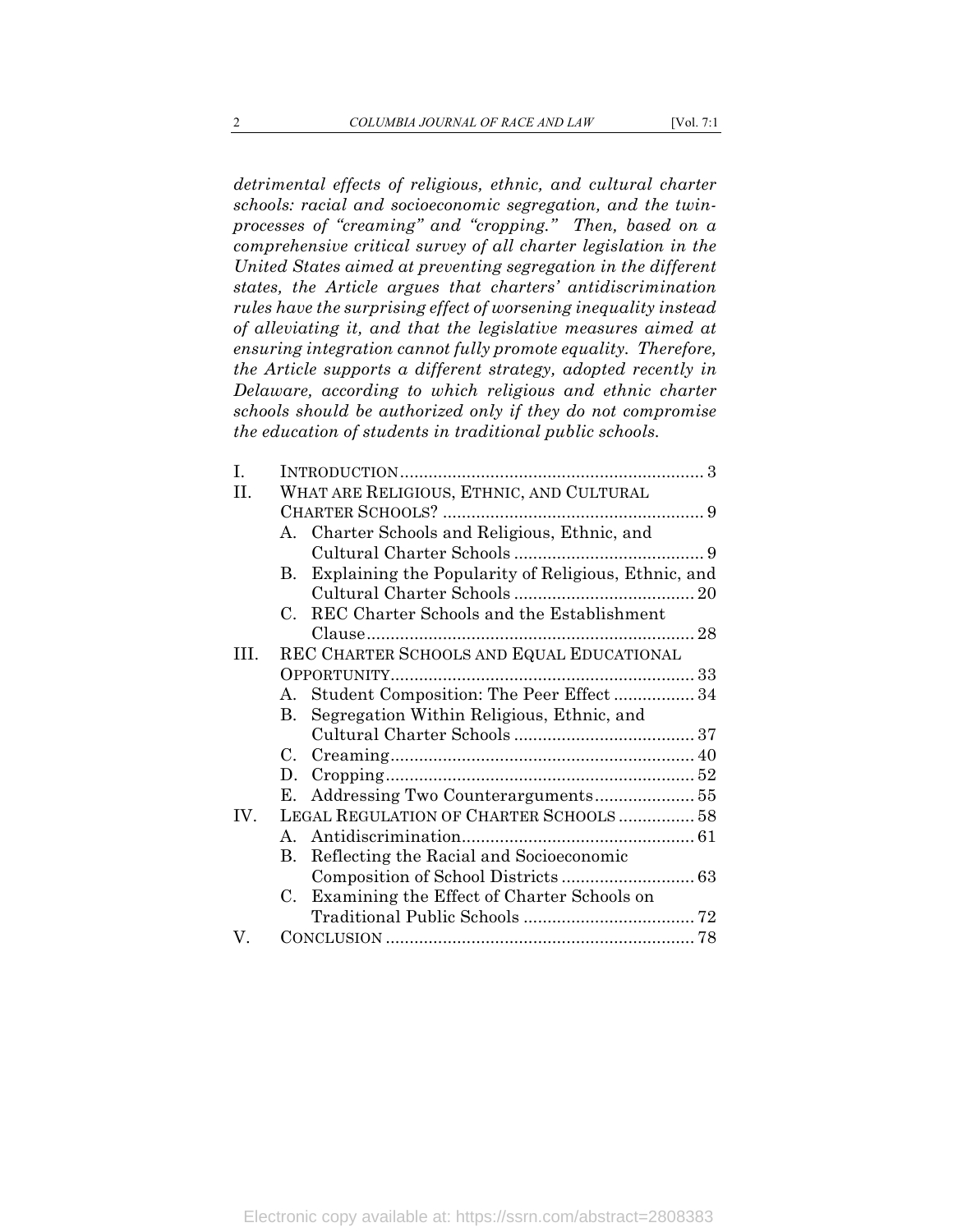#### I. INTRODUCTION

A perplexing new phenomenon is gaining prevalence in American public education*—*religious, ethnic, and cultural charter schools ("REC charter schools"). REC charter schools are established by a religious or cultural community with the aim of providing an education according to the values, historical context, and culture of that particular group. Considering that charter schools are essentially public schools, a religious charter school may seem like an oxymoron—an unconstitutional establishment of religion. The fact is, however, the charter school movement has enabled private entities to establish schools, and religious communities were quick to follow suit. In the past decade or so, dozens of religious charter schools have emerged. Despite the fact that controversy has accompanied their establishment, this trend is showing no signs of decline.

Legal scholars have not yet given REC charter schools sufficient attention, despite their growing prevalence and the significant legal challenges they pose. What little discussion there is focuses solely on religious charter schools (as opposed to REC charter schools) and their incompatibility with the First Amendment's Establishment Clause.<sup>1</sup> Ethnic and cultural charter schools have received little, if any, attention. There is another crucial aspect of operation of religious charter schools that has largely been overlooked in the literature, namely their effect on educational opportunity. Since education administrators and legal scholars wrongly assume that REC charter schools are no different in this respect than any other charter school, this pressing issue has not received any special regulatory treatment or scholarly attention. This Article aims to fill this void and to shed light on the unique and intricate ways in which REC charter schools disrupt educational equality. This Article also aims to show how REC charter schools' special characteristics render

<sup>1</sup> U.S. CONST. amend. I (stating that "Congress shall make no law respecting an establishment of religion, or prohibiting the free exercise thereof").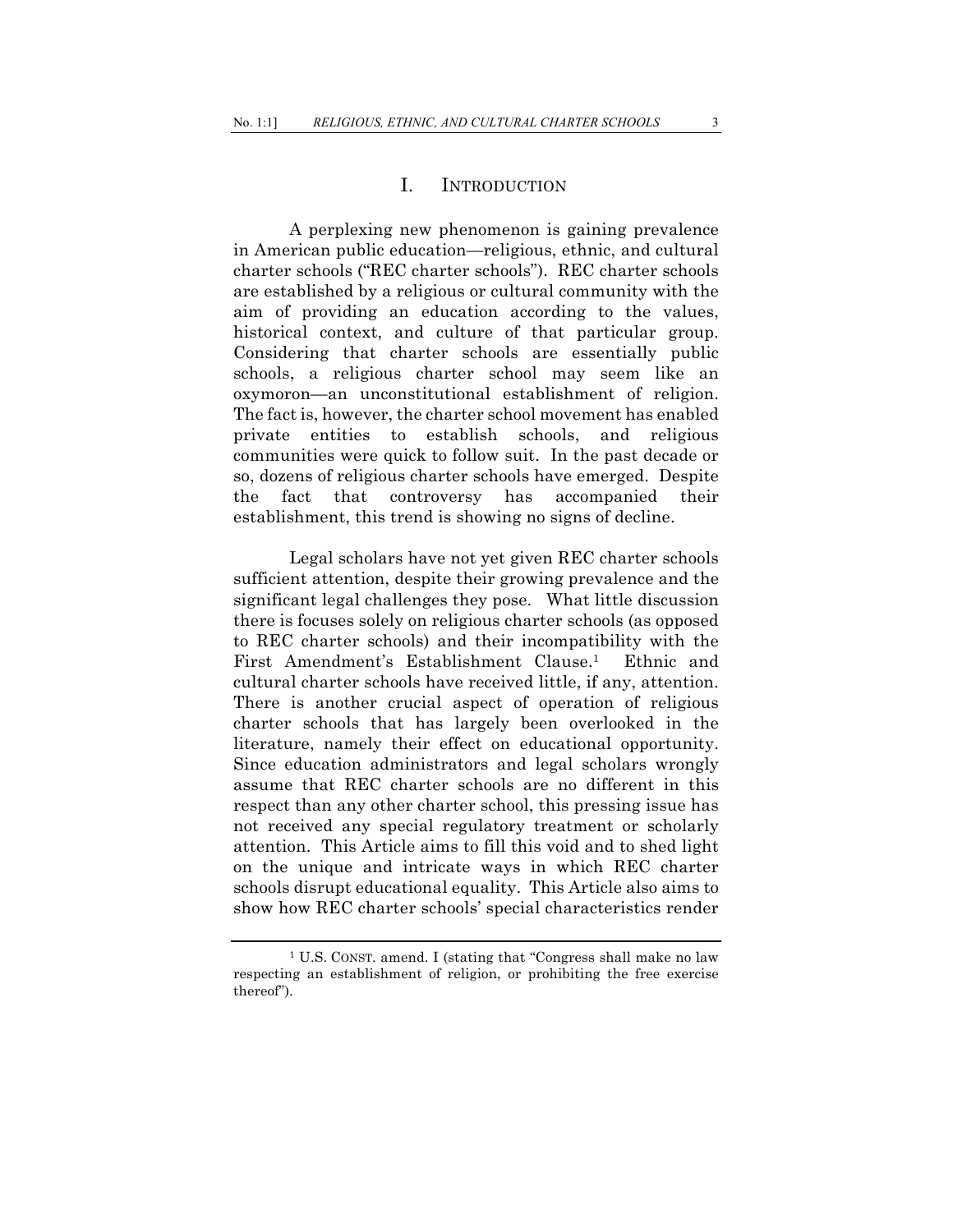insufficient the legal regulations aimed at ensuring equality in regular charter schools. Finally, this Article presents a more promising legislative strategy for ameliorating these adverse effects on educational equality.

The Eleanor Kolitz Hebrew Language Academy ("EKHLA") is a San Antonio, Texas-based K-8 charter school. It "shares a building with a Jewish community center and a Holocaust museum."2 The school operates on the campus of what used to be a private Jewish day school that went by the same name until it closed, just prior to the establishment of EKHLA. The name and campus are not the only things that the charter school shares with its private predecessor; the head of EKHLA and most of its staff and students are the same as that of the private Jewish day school.3 Being a public charter school, EKHLA is not allowed to actively endorse religion, and Judaism is pointedly absent from the information on its website regarding the school's mission and curriculum. Thus, the stated school mission is to offer "a rich and innovative curriculum, with passionate teachers and extraordinary student support."<sup>4</sup> Yet, despite attempts to steer clear of thorny First Amendment quandaries, EKHLA nevertheless has a strong link to Jewish culture and religion: EKHLA suggests a unique specialization—all its students have daily Hebrew classes, with the aim to reach proficiency

<sup>2</sup> Edgar Walters, *Trying to Keep Religion out of the Charter School Classroom*, N.Y. TIMES (Oct. 17, 2013), http://www.nytimes.com/2013/10/18/us/trying-to-keep-religion-out-of-the-

charter-school-classroom.html?\_r=0 [https://perma.cc/U3BC-PBGX]. 3 *Id*. However, enrollment more than doubled when the school transformed into a charter school, as children from other schools also enrolled at EKHLA*.* 

<sup>4</sup> *About Us*, ELEANOR KOLITZ HEBREW LANGUAGE ACADEMY, http://www.ekhla.org/about-us/ [https://perma.cc/M32F-Q5ND]. The teachers at EKHLA, according to their website, "know their students individually," and "educate the whole student to be gracious, kind and tolerant." EKHLA's goal is "to develop curious lifelong learners who have a sense of responsibility to the world."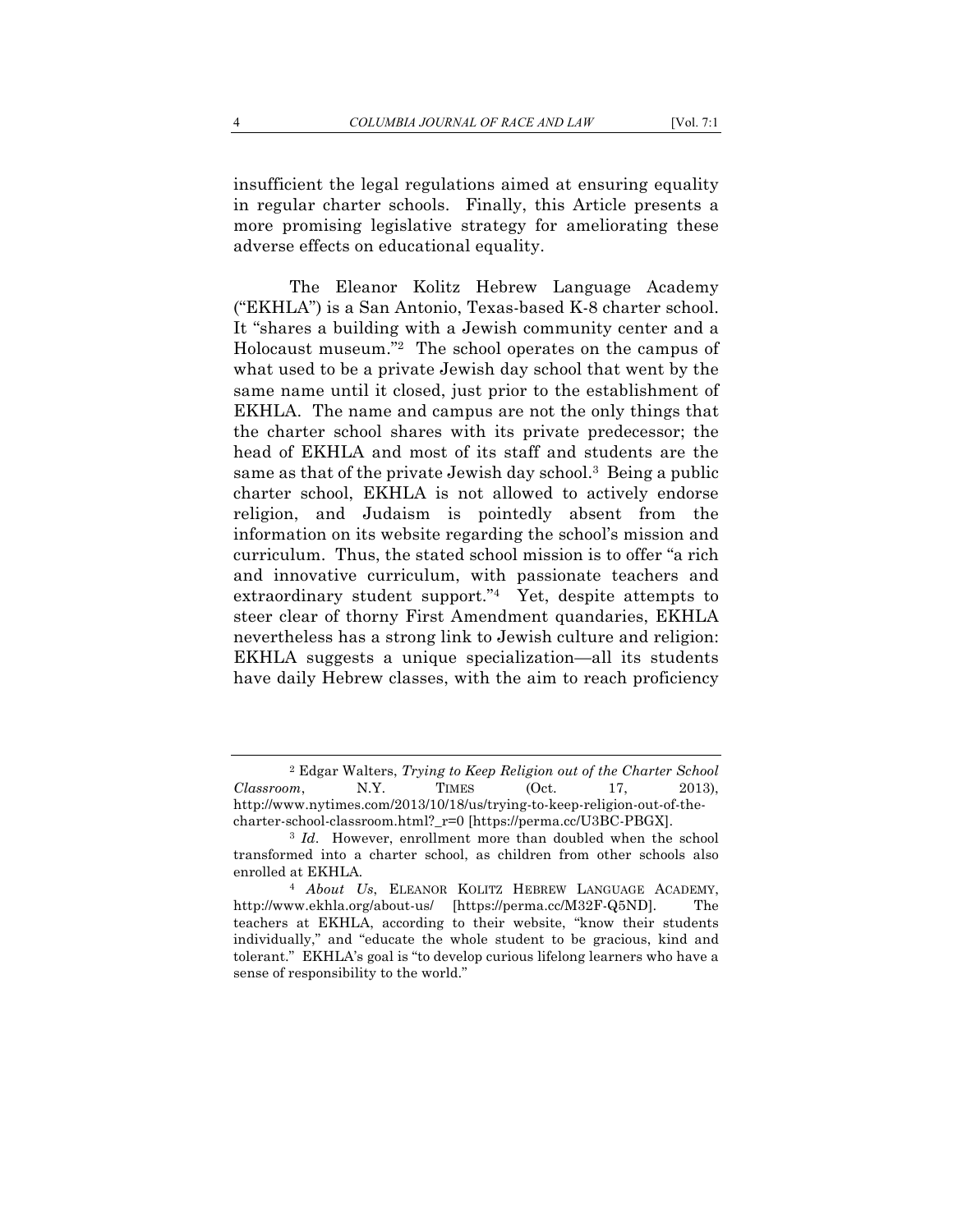in the Hebrew language,5 and the school follows the Jewish calendar.6 A school like EKHLA offers Jewish parents a dream solution: (almost) all of the advantages of a Jewish day school without the costs. It provides education saturated with Jewish culture and identity, including rigorous study of Hebrew. Additionally, EKHLA aims to offer a first class secular education—high student achievement and preparation for higher education and the competitive job market.7

<sup>6</sup> *FAQs*, ELEANOR KOLITZ HEBREW LANGUAGE ACADEMY, http://www.ekhla.org/contact-us/faqs/ [https://perma.cc/XQ3V-8WB6]. According to the school website, "EKHLA is closed on traditional American holidays, on other days when student attendance would be expected to be low, and on days when the Campus where EKHLA is located will be closed." *Id.* In other words, EKHLA is closed on Jewish holidays.<br><sup>7</sup> Traditionally, private schools often boast higher quality secular

education than public schools. Education policy researchers argue that religious private schools in particular outperform public schools, supposedly thanks to their rich educational values. William H. Jeynes, an education professor at California State University-Long Beach, presented an analysis of 90 different studies regarding student achievement in traditional public schools, public charter schools, and religious schools, concluding that students in religious schools had the highest achievement—even after controlling for student socioeconomic status ("SES"). *See* William H. Jeynes, *A Meta-Analysis on the Effects and Contributions of Public, Publiccharter, and Religious schools on Student Outcome*, 87 PEABODY J. OF EDUC. 305 (2012). As a result, various education reforms, such as the charter school movement, try to emulate the structural characteristics of private schools to reproduce the educational qualities attributed to private schools. However, some researchers have contested these findings, and they argue that private schools' advantages over others are only attributable to the advantageous backgrounds of the students, and the peer effects they generate. *See* CHRISTOPHER A. LUBIENSKI & SARAH THUELE LUBIENSKI, THE PUBLIC SCHOOL ADVANTAGE: WHY PUBLIC SCHOOLS OUTPERFORM PRIVATE SCHOOLS (2014). In their book, Lubienski and Lubienski found that, when controlling for student SES and peer effects, public schools actually do

<sup>5</sup> *Hebrew*, ELEANOR KOLITZ HEBREW LANGUAGE ACADEMY, http://www.ekhla.org/academics/hebrew/ [https://perma.cc/34VK-6P36]. EKHLA explains its choice to specialize in Hebrew in strictly secular terms. EKHLA's website informs visitors that "[m]any studies have shown that learning a second language increases both cognitive and creative ability" and that "Hebrew is now the official language of Israel, a growing nation of significant geo-political importance and an important world player especially in the area of technology." *Id.*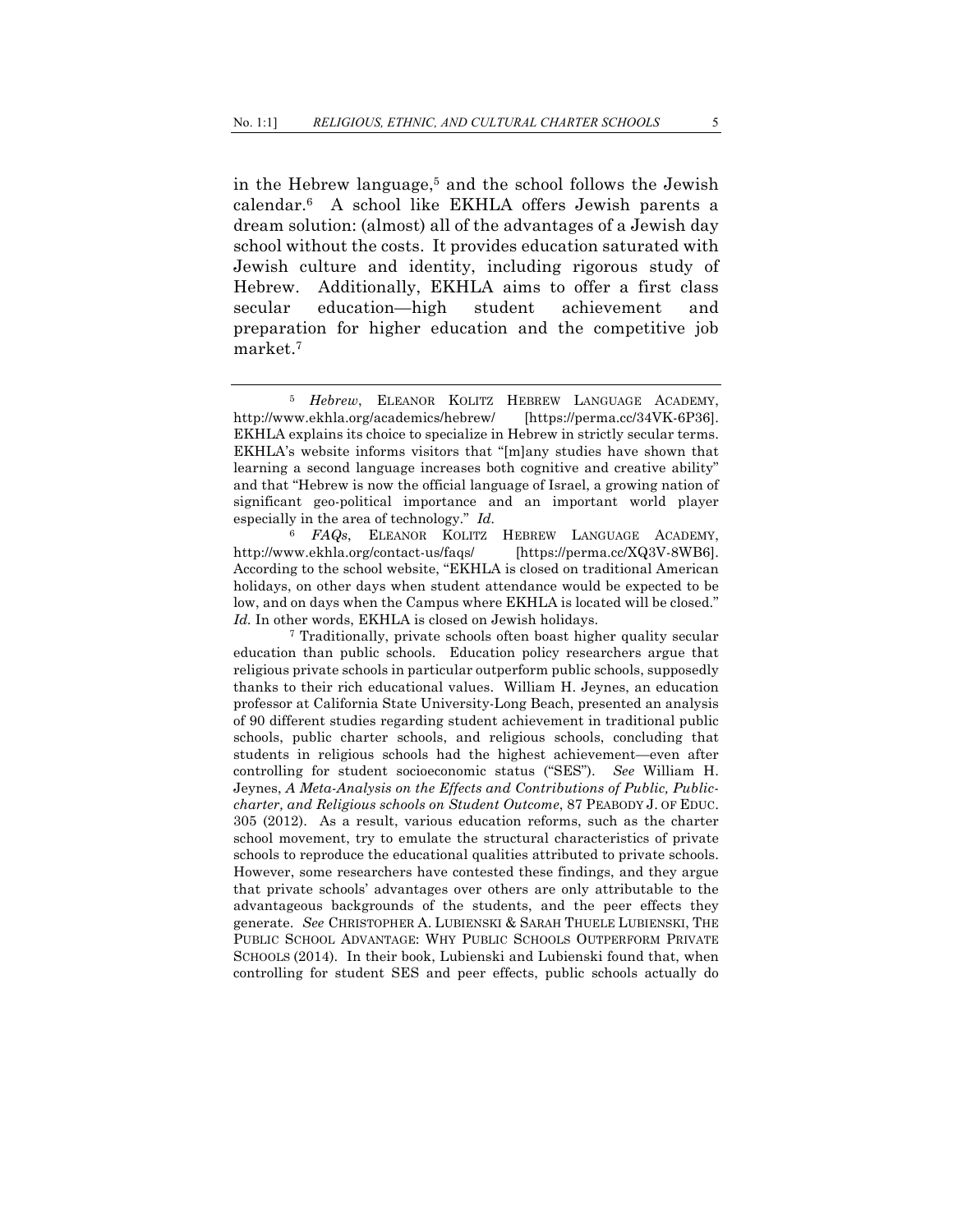At the same time, EKHLA and other REC charter schools liberate parents from the burdensome tuition of private schools, as well as from the constant concern for the financial sustainability of parochial schools.8 There is one further important characteristic of private schools that REC charter schools such as EKHLA succeed in emulating—they create a relatively homogeneous student body, and allow middle class parents to avoid sending their children to public schools with children from racial minority communities or children from lower socioeconomic status ("SES"). This characteristic, while perhaps not openly discussed, is definitely appealing to many parents. Research concerning parental decision-making in education confirms that this consideration is extremely salient, ranking high on the list of considerations in the choice of a school.9

This Article begins with an analysis of the segregated nature of REC charter schools—of which EKHLA is merely one example—and the effects that REC charter schools have on the traditional public schools around them. The challenge to equality caused by REC charter schools is comprised of related concerns: these schools' worsening of racial and socioeconomic segregation, and the creation of subtler forms of educational stratification that negatively impact educational equality—"creaming" and "cropping."10

better than private schools. They explain this finding as pedagogical stagnation that is the outcome of private schools' autonomy. *See id.* at 117– 21. 8 *See* Raysh Weiss, *The Price of JewSchool*, JEWSCHOOL (Apr. 11,

<sup>2011),</sup> http://jewschool.com/2011/04/11/26057/the-price-of-jewchool/ [https://perma.cc/DPF2-6S8J] (noting that Jewish day school tuition varies significantly, but can exceed \$20,000 per year). 9 *See, e.g.*, CHARLES T. CLOTFELTER, AFTER BROWN: THE RISE AND

RETREAT OF SCHOOL DESEGREGATION 109–10 (2006) (arguing that the percentage of racial minority students in a specific public school district was a dominant factor in determining private school enrollment rates). 10 For the use of the terms "creaming" and "cropping," *see* Natalie

Lacireno-Paquet et al., *Creaming Versus Cropping: Charter School Enrollment Practices in Response to Market Incentives*, 24 EDUC. EVALUATION & POLICY ANALYSIS 145, 155 (2002) (concluding that while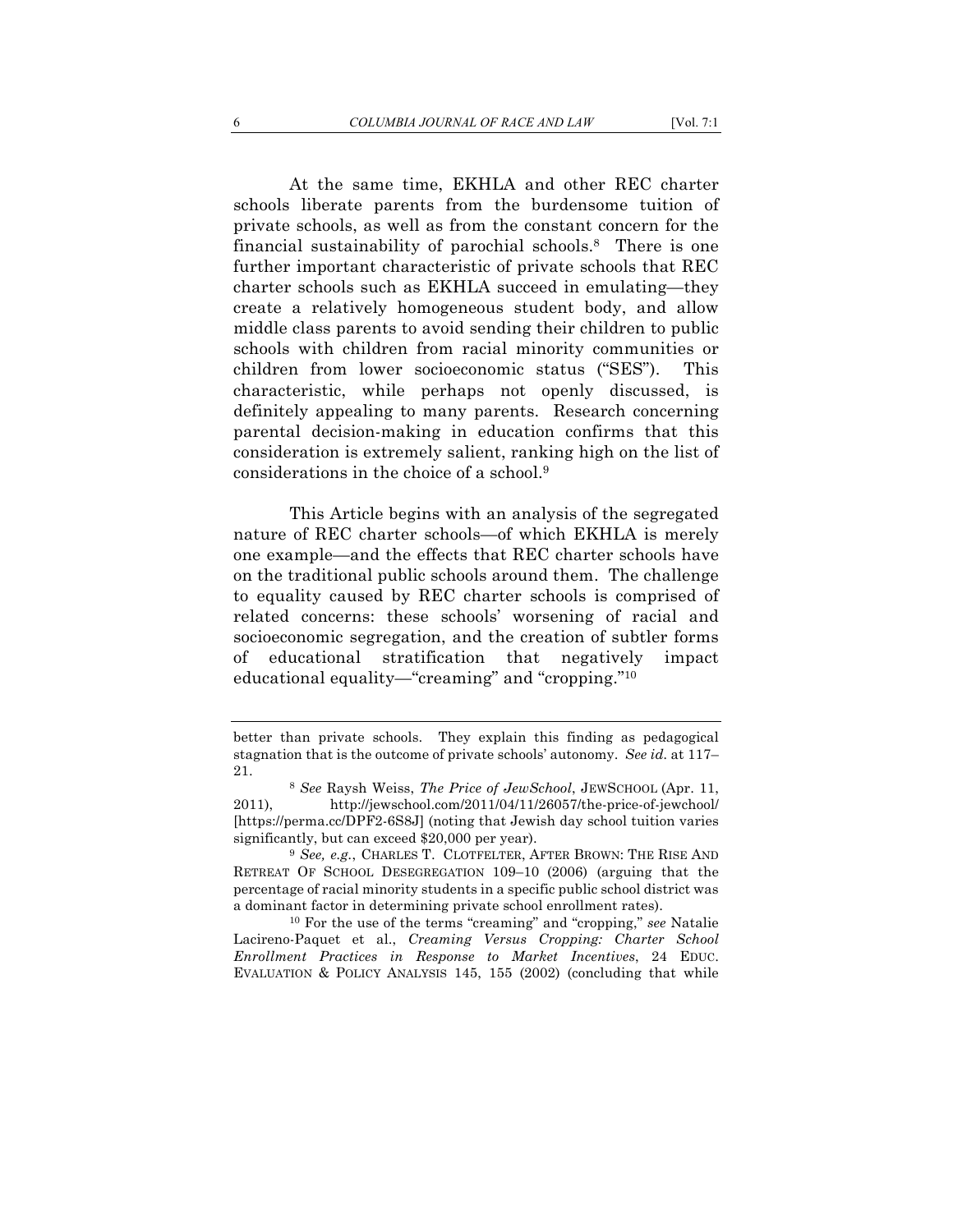"Creaming" and "cropping" are processes by which the best (brightest and most motivated) students, and students from high SES, leave one school in favor of another, leaving the former depleted of its stronger students and leaders. The composition of a school's student body influences the quality of education because of the importance of peer effects for student attainment.<sup>11</sup> Therefore, the exit of high achievers has destructive consequences for public schools and the students remaining in them. "Creaming" refers to the exit of advantaged students and high achievers, whereas "cropping" refers to the equivalent case in schools serving disadvantaged communities. The students who leave the traditional public school in the second case may be neither socioeconomically advantaged nor high achievers, but they still have higher abilities than students who remain in the public school system.

Generally, critics of the charter school movement have accused charter schools of creating these three negative effects: worsening segregation, creaming, and cropping.12 Indeed, some of the charter school legislation analyzed in this Article has been specifically designed to address these concerns. The pioneering argument made in this Article, however, is that because of their special characteristics, REC charter schools are especially prone to these negative phenomena, much more so than regular charter schools. REC charter schools are especially likely to be racially segregated because they appeal primarily to members of religious and ethnic communities. Additionally, students who leave public schools in order to attend REC charter schools are likely to be from privileged families relatively advantaged, creating creaming (in the case of privileged communities) and cropping (in the case of underprivileged communities). The processes

Washington, D.C.'s studied school system did not cause creaming, it did cause cropping and therefore failed to serve the district's most disadvantaged students—namely English-language learners and those requiring special education services).

<sup>11</sup> *See infra* note 98.

<sup>12</sup> *See infra* notes 108–12.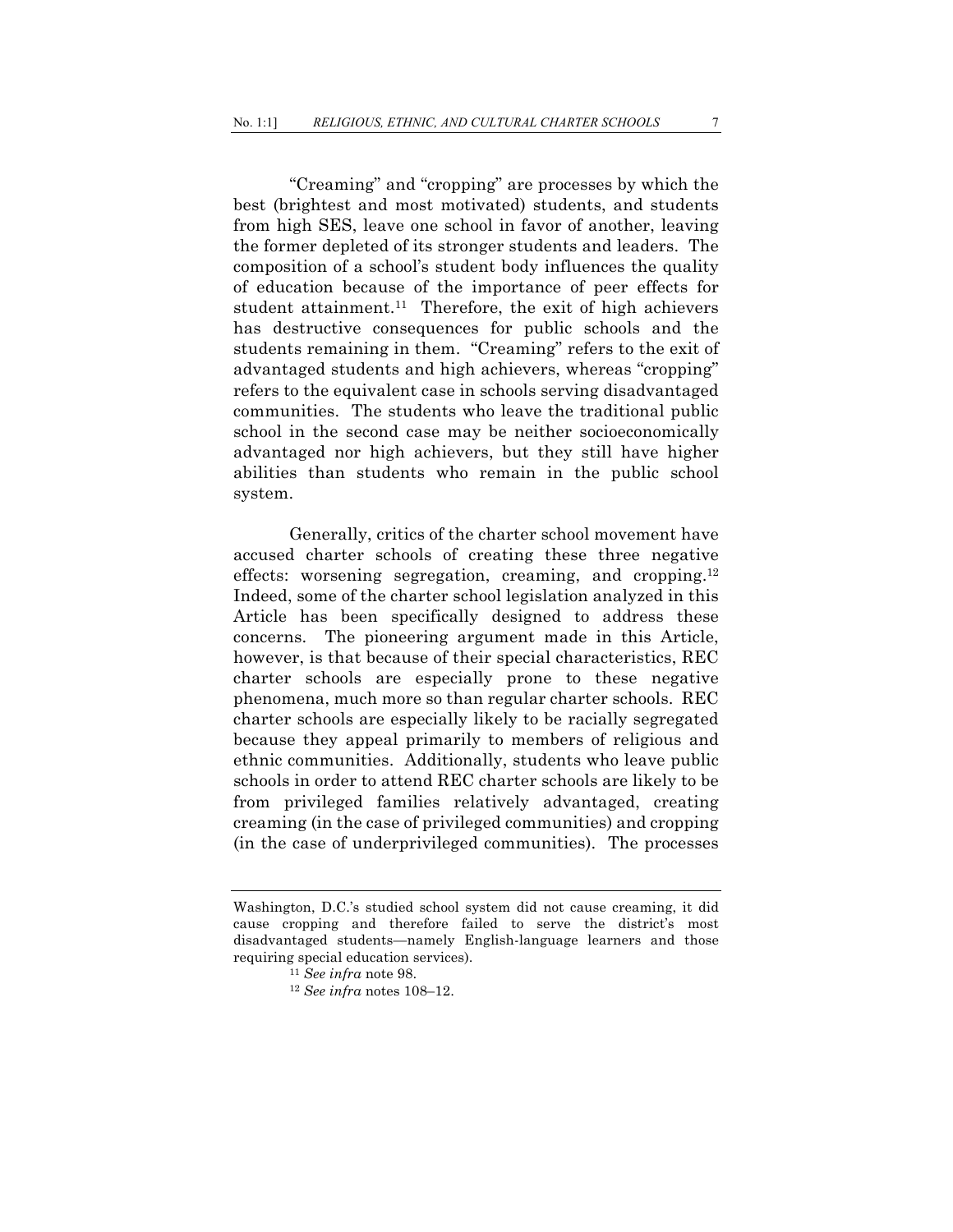caused by REC charter schools should trouble not only charter school opponents, for whom religious charter schools are merely another example of the shortcomings of the charter movement, but should be of interest also to charter schools' most ardent advocates, who strive to perfect the operation of charter schools. Such advocates should be concerned with the proliferation of certain charter schools that defy attempts to maintain equal access and opportunity for all students in the charter movement.

This Article proceeds as follows: Part II describes religious, ethnic, and cultural charter schools; their development; and their special characteristics. This Part pays some attention to the different kinds of schools that may be referred to as REC charter schools, the benefits they bestow on their students, and the communities they serve. Part II-C briefly reviews Establishment Clause challenges that confront religious charter schools, presenting some of the religious practices that religious charter schools engage in, the opposition they have encountered, and the litigation that has already evolved around them. The conclusion of Part II-C is that so long as religious charter schools are careful not to actively endorse religion, they will be able to withstand constitutional challenge.

Part III presents the main challenge this Article poses to REC charter schools—namely that they hinder the educational opportunities of children from racial minorities and lower SES. This Part details three different educational processes that these schools cause: they worsen socioeconomic, racial, and ethnic segregation (Part III-B); they induce creaming (Part III-C); and they create cropping (Part III-D). This Part also characterizes the circumstances in which each phenomenon is likely to occur and substantiates the descriptions with social science studies. Part III-E concludes this section by addressing two possible counterarguments. First, this Part states that even if REC charter schools create these negative effects, they should not be restricted because they promote the educational opportunities of some students. These benefits, it could be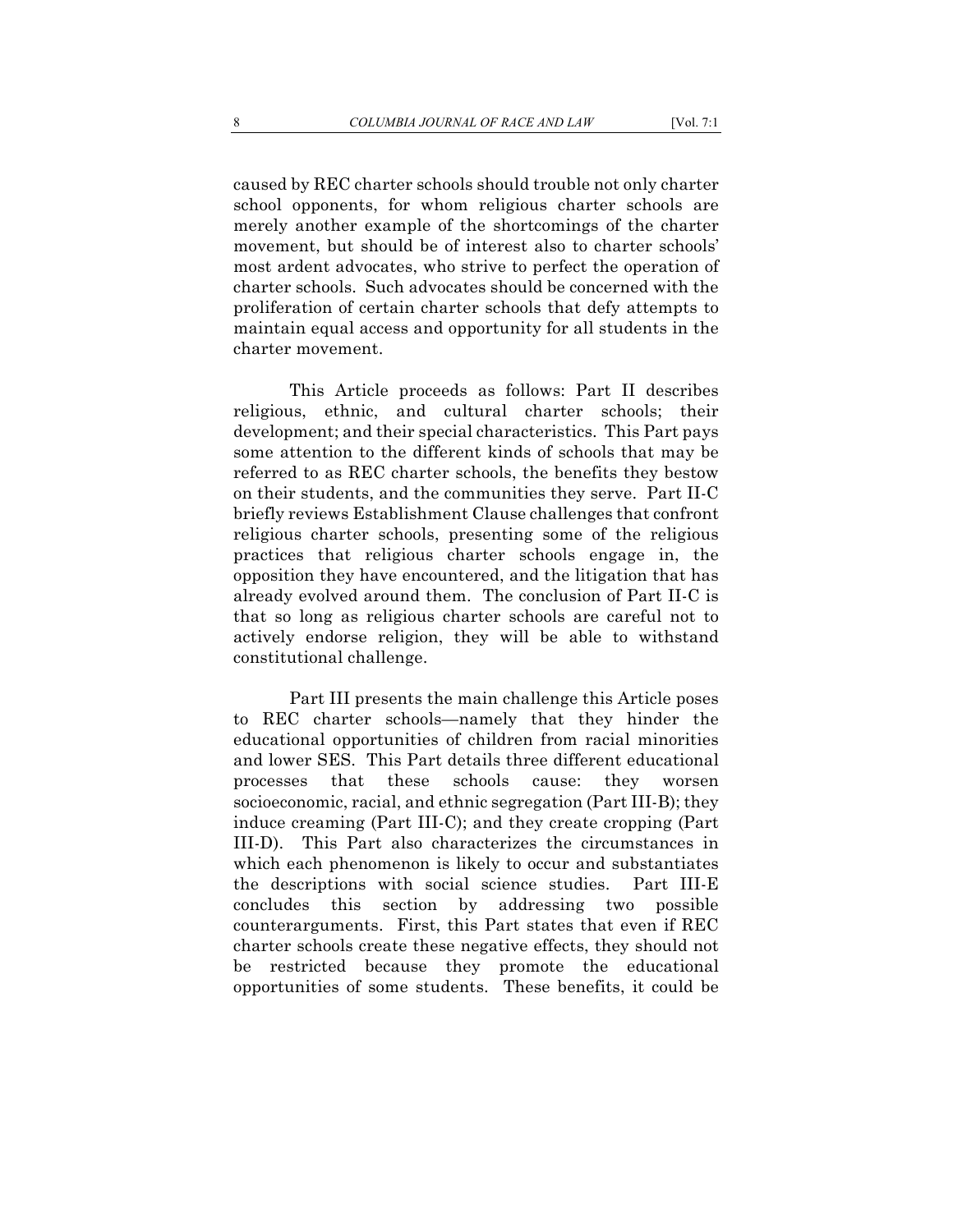argued, outweigh the possible disadvantages. The second counterargument suggests that the argument in this Article does not challenge REC schools but rather challenges choice reforms in general. This Part also stresses that the challenges presented apply especially to REC charter schools and, therefore, even charter enthusiasts should be concerned about REC charter schools.

Part IV analyzes the role of law and its potential to mitigate the challenges depicted in Part III. It outlines three different strategies that state legislatures have adopted for contending with segregation: antidiscrimination (Part IV-A); requiring reflective student composition (Part IV-B); and shifting the focus to public schools (Part IV-C). Additionally, this part evaluates these strategies' expected effectiveness in promoting educational equality. This Article concludes that only provisions that require considering the effect charter schools will have on the wider educational environment have potential to mitigate the influences discussed above. Such provisions enable education administrators to make sure that the advantages students derive from REC charter schools are not gained at the expense of students remaining in traditional public schools. Whether such measures will, in fact, be effective depends on the way they are implemented and on their ability to withstand political pressure.

## II. WHAT ARE RELIGIOUS, ETHNIC, AND CULTURAL CHARTER SCHOOLS?

#### A. Charter Schools and Religious, Ethnic, and Cultural Charter Schools

REC charter schools are merely one sub-category of charter schools, which are hybrids of public and private schools. Although the charter movement is highly diverse and encompasses many different kinds of schools, charter schools share the following core dimensions: they are privately established and run schools of choice; they are publicly funded, free, and generally open to all students; they are not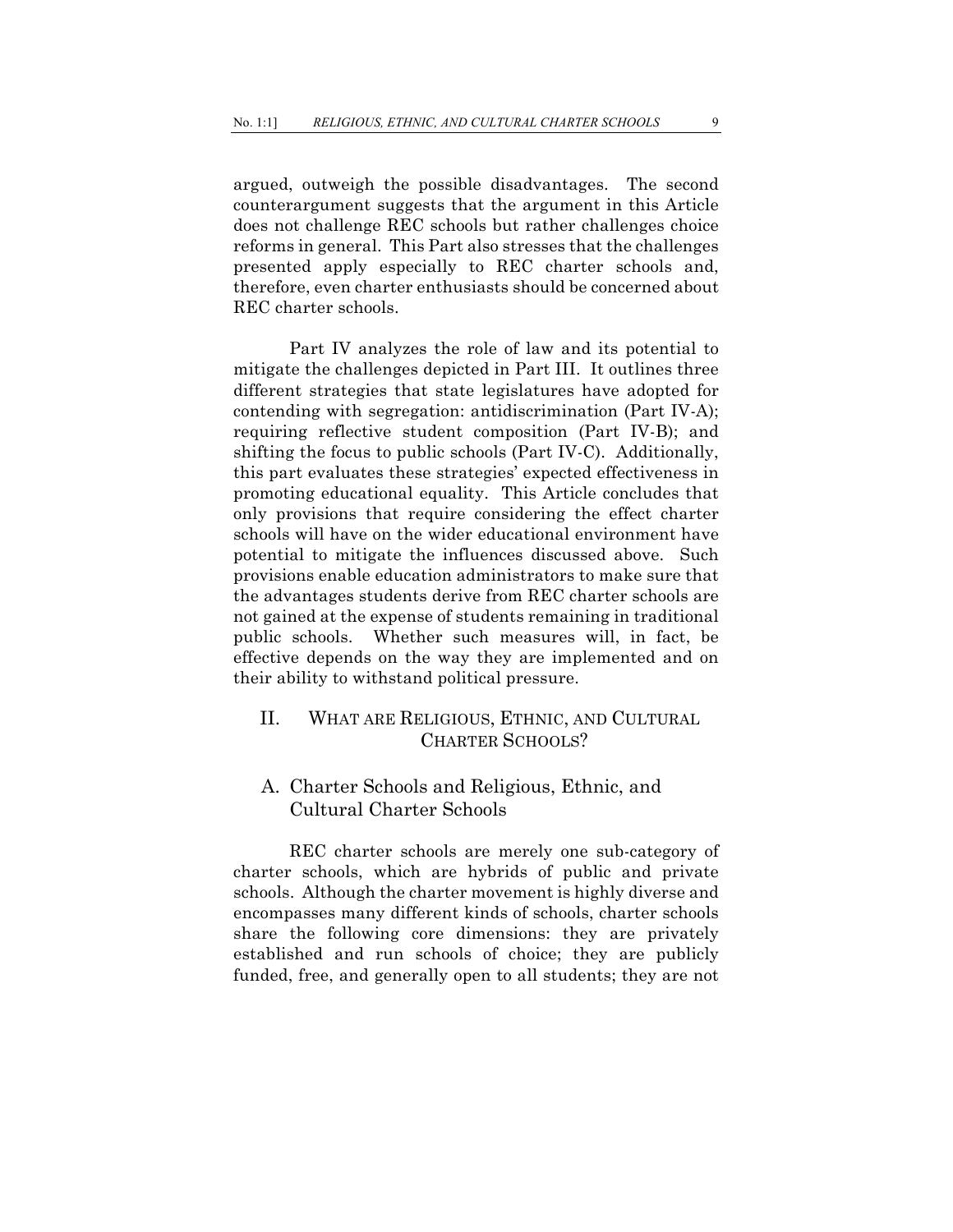subject to some of the rules and regulations that apply to traditional public schools; and they have autonomy in designing their curriculum and management, though they remain accountable for their students' achievements.13

Advocates of the charter movement argue that incorporating private elements into public education will bring about academic improvement, both for students studying in charter schools and for traditional public schools, which will be positively affected by the competition.<sup>14</sup> Autonomy and local control are basic tenets of charter schools. Private organizations—free from some of the regulations that apply to public schools—establish and run charter schools.15 As a result, charter schools are able to accommodate the needs and preferences of the groups and communities they serve. Publicly-funded choice is another central characteristic of charter schools. It aims to create competition and ensure all children have access to quality education, thus promoting equality of opportunity.16

<sup>13</sup> JOSEPH MURPHY & CATHERINE DUNN-SHIFFMAN, UNDERSTANDING AND ASSESSING THE CHARTER SCHOOL MOVEMENT, 3–5, 17, 51–55 (2002) (defining charter schools and describing various ideologies upon which different charter schools are built); JACK BUCKLEY & MARK SCHNEIDER, CHARTER SCHOOLS: HOPE OR HYPE? 2–3 (2007) (identifying the structural characteristics of charter schools). 14 *See, e.g.*, Yongmei Ni & David Arsen, *The Competitive Effects of* 

*Charter Schools on Public School Districts*, *in* THE CHARTER SCHOOL EXPERIMENT: EXPECTATIONS, EVIDENCE, AND IMPLICATIONS 93 (Christopher A. Lubienski & Peter C. Weitzel, eds., 2010) (addressing how competition from charter schools has affected public schools).

<sup>15</sup> *See* MURPHY & SHIFFMAN, *supra* note 13, at 150–57 (discussing arguments that lack of regulation has affected the quality and efficiency of charter schools). *But see* Jay Heubert, *Schools Without Rules? Charter Schools, Federal Disability Law, and the Paradoxes of Deregulation*, 32 HARV. C.R.-C.L. L. REV. 301 (1997) (noting that several federal rules apply to charter schools, such as those regarding discrimination and students with disabilities). There have been debates whether other rules regarding discipline and expulsion apply to charter schools. *See infra* note 24. <sup>16</sup> According to choice proponents, publicly-funded choice enables

all children to choose quality education, an ability that was formerly available only to children of wealthy parents (who could, for example, buy a house in the "right" school district or enroll in a private school). *See*, *e.g.*,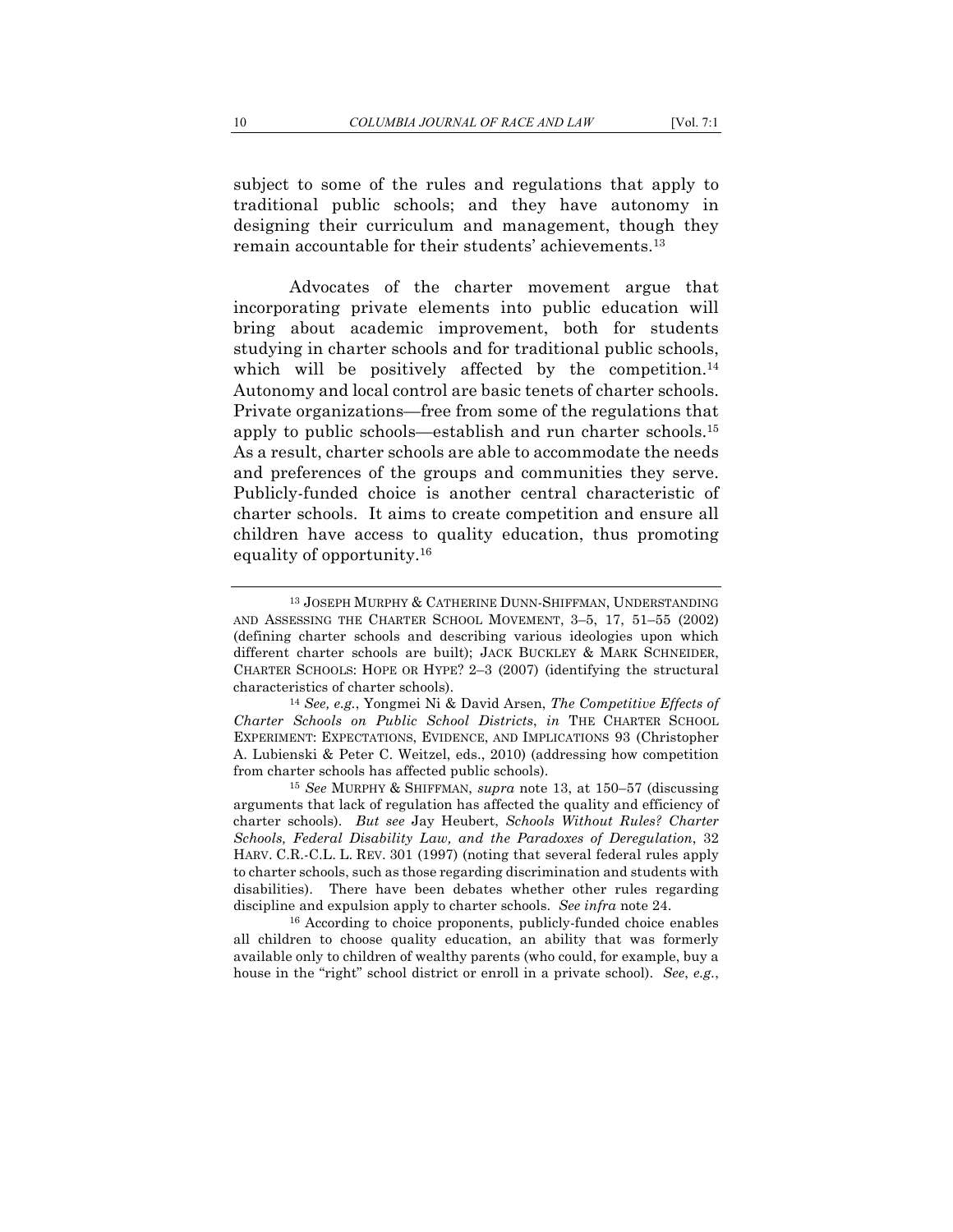Since charter schools erupted onto America's education landscape about two decades  $ago,17$  they have dominated scholarly discussion of education, igniting endless research and debate. Despite the abundance of educational research examining charter schools, the evidence regarding them is still inconclusive. Do they indeed improve student performance?18 Have they been a "rising tide that lifts all boats?" Have they had a positive effect on public schools?<sup>19</sup>

MURPHY & SHIFFMAN, *supra* note 13, at 157; JOHN E. CHUBB & TERRY M. MOE, POLITICS, MARKETS & AMERICAN'S SCHOOLS 219–26 (1990) (publicly funded choice will expand opportunities for all children).

<sup>&</sup>lt;sup>17</sup> The first charter school opened its doors in September 1992 in St. Paul, Minnesota, and by the year 1998, there were over 1,000 nationwide. *See* MURPHY & SHIFFMAN, *supra* note 13, at 28, 32. By 2006, over 3,500 charter schools operated in thirty-seven states and served over a million students. *See* BUCKLEY & SCHNEIDER, *supra* note 13, at 1. Currently, only seven states have not legislated charter laws. *Charter School Law*, THE CTR. FOR EDUC. REFORM, https://www.edreform.com/issues/choice-charter-schools/laws-legislation/ [https://perma.cc/D5XP-S3WU].

<sup>18</sup> Eric P. Bettinger, *The Effect of Charter Schools on Charter Students and Public Students*, *Schools*, 24 ECON. OF EDUC. REV. 133 (2005) (finding no significant effects of charter schools on charter school students' performance compared to neighboring public school students); Gary Miron*, Performance of Charter Schools and Implications for Policy Makers*, *in* THE CHARTER SCHOOL EXPERIMENT, *supra* note 14, at 74, 87–89; EXPECTATIONS, EVIDENCE, AND IMPLICATIONS, 74, 87–89 (Christopher A. Lubienski & Peter C. Weitzel eds., 2010) (arguing that there is no conclusive evidence that charter schools are attaining better educational outcomes than traditional public schools). These disappointing outcomes are due to insufficient autonomy and funding, or, conversely, they can be attributed to insufficient supervision and to charter schools' financial motivations. *See* MARTIN CARNOY ET AL., THE CHARTER SCHOOL DUST-UP: EXAMINING THE EVIDENCE ON ENROLLMENT AND ACHIEVEMENT 106 (2005) (noting that, on average, no evidence shows that charter schools outperform regular public schools; and that evidence shows that charter schools, on average, have a negative impact).

<sup>19</sup> *See* Ni & Arsen, *supra* note 14, at 118–19. Scholars and researchers commonly use the "rising tide" metaphor in the debate concerning charter schools and competition between different types of schools. *See, e.g*., Caroline M. Hoxby, *School Choice and School Productivity: Could School Choice be a Tide that Lifts All Boats?*, *in* NAT'L BUREAU OF ECON. RESEARCH CONFERENCE REPORT, THE ECONOMICS OF SCHOOL CHOICE 287 (Caroline M. Hoxby ed., University of Chicago Press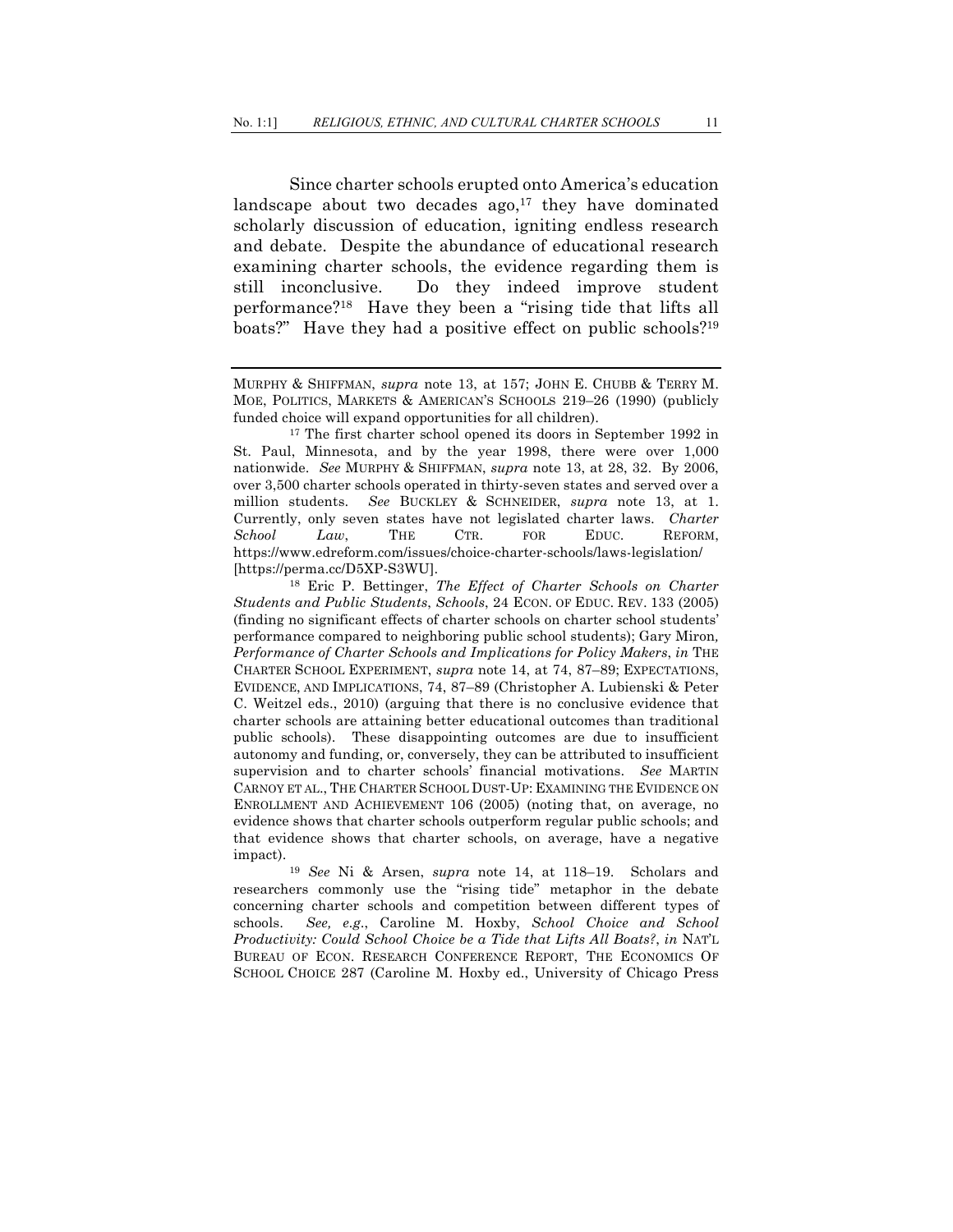Are they more socially integrated than the typical public school?<sup>20</sup> Have they fulfilled the expectation of becoming laboratories of innovation in education?<sup>21</sup>

Charter schools have also dominated legal scholarship and case law discussing various aspects of their operation, such as the constitutionality of charter schools, $22$  how they

<sup>22</sup> Several courts have rejected arguments that charter schools violate relevant state constitutions and do not qualify for public funding. *See, e.g.*, Wilson v. State Bd. of Educ., 89 Cal. Rptr. 2d 745 (Ct. App. 1999); Council of Orgs. & Others for Educ. About Parochiaid, Inc. v. Governor, 566 N.W.2d 208 (Mich. 1997); *In re* Grant of the Charter School Application of Englewood on the Palisades Charter School, 727 A.2d 15 (N.J. Super. Ct. App. Div., 1999). *See also* CHAD A. READLER ET AL., NAT'L ALL. FOR PUB. CHARTER SCH., WE'VE BEEN HERE BEFORE: CHARTER SCHOOL OPPONENTS USE THE SAME LEGAL ARGUMENTS AND LOSE EVERY TIME (2013), http://www.publiccharters.org/wp-content/uploads/2014/01/Weve-Been-Here-Before\_20131119T144720.pdf [https://perma.cc/PZ6Q-9DLK]. Additionally, there are disagreements as to whether charter schools are state actors. *See, e.g.*, Caviness v. Horizon Cmty. Learning Center, Inc., 590 F.3d 806, 808 (9th Cir. 2010) (finding that "a private non-profit corporation that runs a charter school" was not a state actor while acting as an employer).

<sup>74</sup>th ed. 2003) (examining three choice reforms and finding that regular public schools boosted their productivity when exposed to competition). 20 *See infra* Part III-B.

<sup>21</sup> *See* MURPHY & SHIFFMAN, *supra* note 13, at 178–82 (arguing that charter schools have yet to prove that they promote educational innovation, at least in the sense of "breakthrough change"). It is possible that the competition over students has led charter schools to choose "tried and true" educational strategies, and consequently, charter schools have not created innovation. However, research shows that charter schools widen the use of new educational practices created within the public sector. *See* Lubienski & Weitzel, *supra* note 14, at 15, 21. Carnoy et al. rightly point out that many charter schools bring "new players and resources into the public education sector, because their charters require them to identify "local stakeholders and partners." CARNOY ET AL., *supra* note 16, also point out that innovation and quality do not necessarily go together because experimentation in education, like in any other field, will inevitably yield both successful and unsuccessful results). *See also* Lubienski, *Grading Charter Schools: Access, Innovation, and Competition*, *in* THE CHARTER SCHOOL EXPERIMENT 15, 23 (Christopher A. Lubienski & Peter C. Weitzel eds., 2010).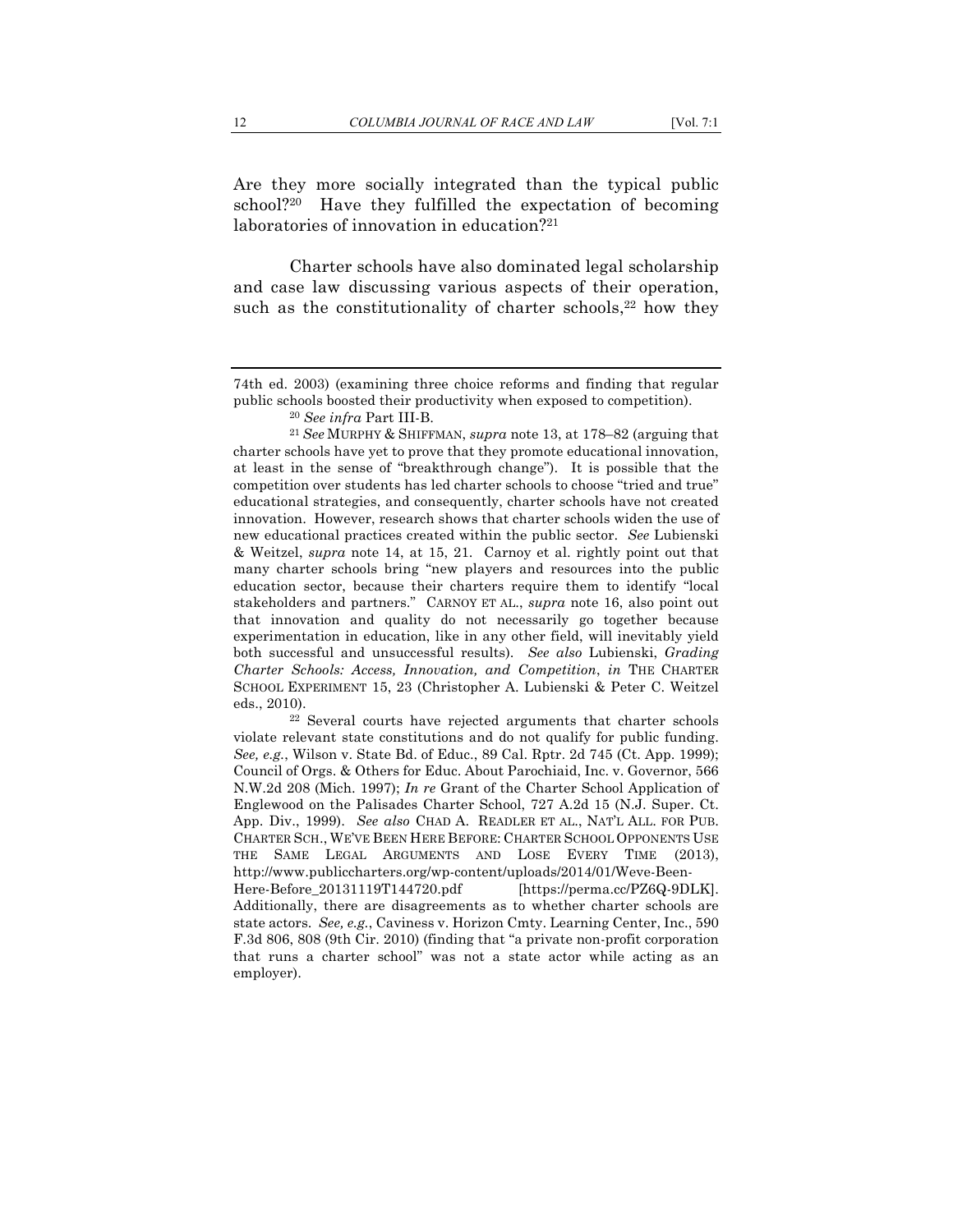should be funded,<sup>23</sup> discipline in charter schools,<sup>24</sup> accommodation of students with disabilities, $25$  and conflicts

On the other hand, charter school opponents argue that school districts often favor charter schools, and that funding them causes harm to traditional public schools. *See, e.g.*, Jersey City Educ. Ass'n v. Jersey City, 720 A.2d 356 (N.J. Super. Ct. App. Div. 1998) (rejecting the claim that the use of public monies for a charter school building is prohibited); New York City Parents Union v. Bd. of Educ. of City Sch. Dist. of New York, 1 N.Y.S.3d 76, 77 (N.Y. App. Div. 2015) (rejecting the argument that co-locating charter schools and traditional public schools violated the N.Y. Constitution and denied public schools students an adequate sound basic education). *See also* Lisa Lukasik, *Deconstructing a Decade of Charter School Funding Litigation: An Argument for Reform*, 90 N.C. L. REV. 1885 (2012) (describing the decade-long legal struggle concerning charter school funding in North Carolina); Larry Maloney, *Charter School Finance*, *in* HANDBOOK OF RESEARCH ON SCHOOL CHOICE 179 (Mark Berends et al. eds., 2009) (finding mixed results after comparing levels of spending in traditional public schools and charter schools). <sup>24</sup> Courts have exempted charter schools from holding hearings in

student dismissal cases. These rulings compromise students' rights and give charter schools more control over the students they educate. *See, e.g.*, Scott B. v. Bd. of Tr. of Orange Cty. High Sch. of the Arts (Cal.), 158 Cal. Rptr. 3d 173 (Cal. Ct. App. 2013) (ruling charter schools exempt from a California law requiring due process hearing procedures for public school students prior to explusion); Lindsey v. Matayoshi, 950 F. Supp. 2d 1159 (D. Haw. 2013) (finding that the plaintiff, a student who was expelled from a charter school, was not denied her entitlement to public education because she was given access to an alternative program, and therefore was not entitled to a due process hearing). *See also* Rosa K. Hirji, *Are Charter Schools Upholding Student Rights?,* A.B.A.: SEC. OF LITIG. (Jan. 14, 2014), http://apps.americanbar.org/litigation/committees/childrights/content/artic

<sup>23</sup> Given that educational resources are limited and all too often insufficient to begin with, adding thousands of new schools is a strain on a school district's budget, so struggles are to be expected. As demonstrated in the cases below, states try to cope with added expenses in different ways such as funding charter schools less than traditional schools; withholding funding for charter school buildings; or by setting caps on the number of charter schools or enrolled students in each district. In reaction, charter school leaders claim that school districts discriminate against them, compared to other public schools, and that the financial support they receive is inadequate. *See*, *e.g.*, Sugar Creek Charter Sch., Inc. v. Charlotte-Mecklenburg Bd. of Educ., 195 N.C. App. 348, 349 (2009) (in which charter schools alleged that the manner in which the Charlotte-Mecklenburg Board of Education apportioned funds resulted in the underfunding of local charter schools).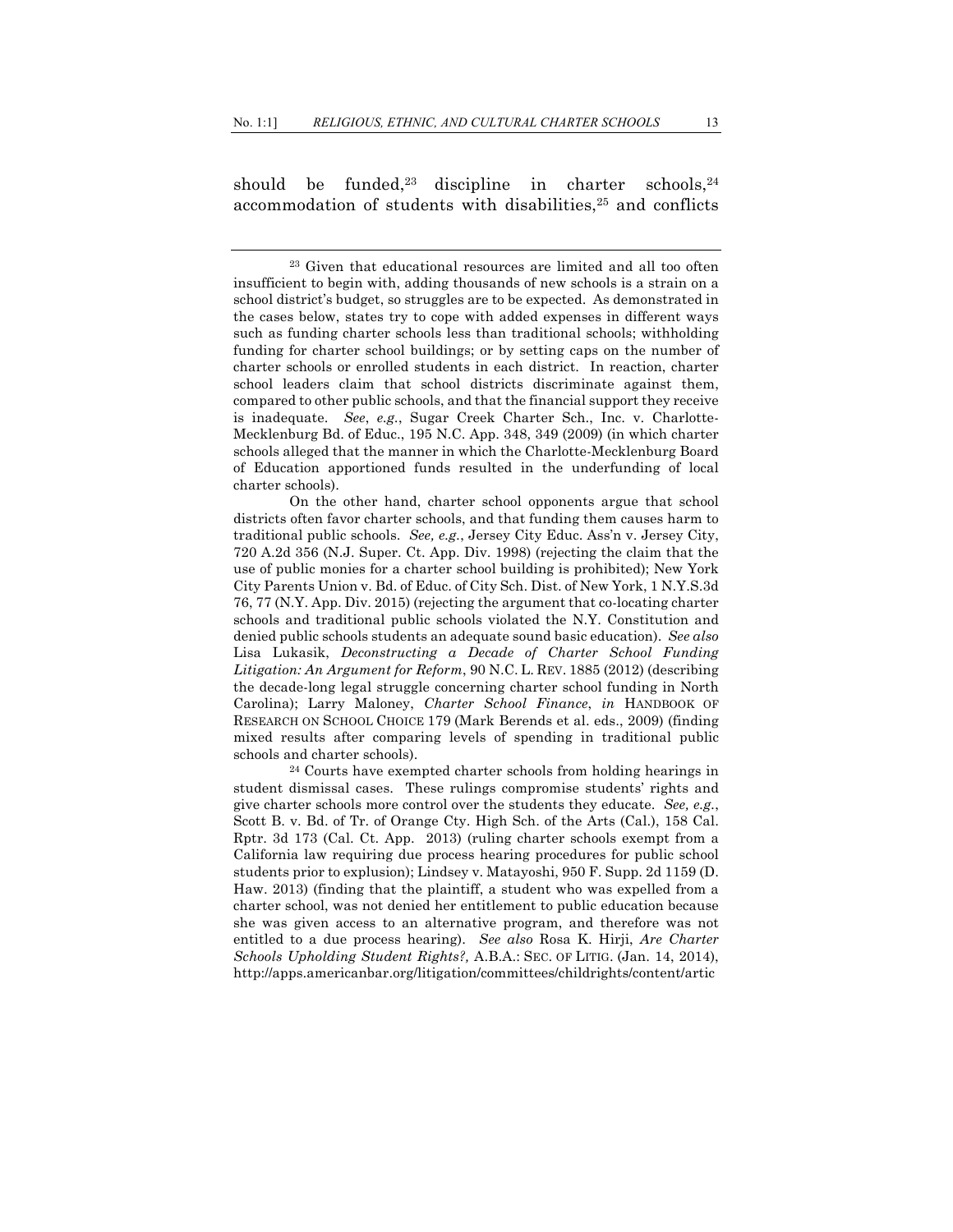that occur when charter and traditional public schools share buildings.26 It is clear, therefore, that the debate over the effectiveness of charter schools is still ongoing. Meanwhile, more than two million students attend charter schools today, and demand for charter schools continues to grow.27

Within this enormously diverse category of charter schools, this Article focuses on one kind of charter school— REC charter schools. Sometimes called religious charter

les/winter2014-0114-charter-schools-upholding-student-rights.html [https://perma.cc/3V9V-ZP5M] (discussing these decisions).

<sup>25</sup> U.S. GOV'T. ACCOUNTABILITY OFF., CHARTER SCHOOLS: ADDITIONAL FEDERAL ATTENTION NEEDED TO HELP PROTECT ACCESS FOR STUDENTS WITH DISABILITIES (2012), http://www.gao.gov/assets/600/591435.pdf [https://perma.cc/B6UK-6XFS] (finding that "[c]harter schools enrolled a lower percentage of students with disabilities than traditional public schools").

<sup>26</sup> *See* Fernanda Santos, *N.A.A.C.P On Defensive As Suit on Charter Schools Splits Group's Supporters*, N.Y. TIMES (June 10, 2011), http://www.nytimes.com/2011/06/11/nyregion/naacp-on-defensive-for-suitagainst-charter-schools.html?\_r=0 [https://perma.cc/KQM2-N64R]; Carl Companile & Beth DeFalco, *De Blasio Faces Three New Charter-School Law Suits*, N.Y. POST (Mar. 10, 2014), http://nypost.com/2014/03/10/de-blasiofaces-three-new-charter-school-lawsuits/ [https://perma.cc/SPJ9-NUBN] (noting arguments that charter schools co-located with traditional public schools have better access to the common labs, gyms, libraries, cafeteria, computers, etc.).

<sup>27</sup> According to the National Alliance for Public Charter Schools (NAPCS) published in the 2014-2015 school year, approximately 2.9 million students attended charter schools. NAT'L ALL. FOR PUB. CHARTER SCH., ESTIMATED NUMBER OF PUBLIC CHARTER SCHOOLS & STUDENTS (2015), http://www.publiccharters.org/wp-

content/uploads/2015/02/open\_closed\_FINAL.pdf [https://perma.cc/LGD6- ZFJM].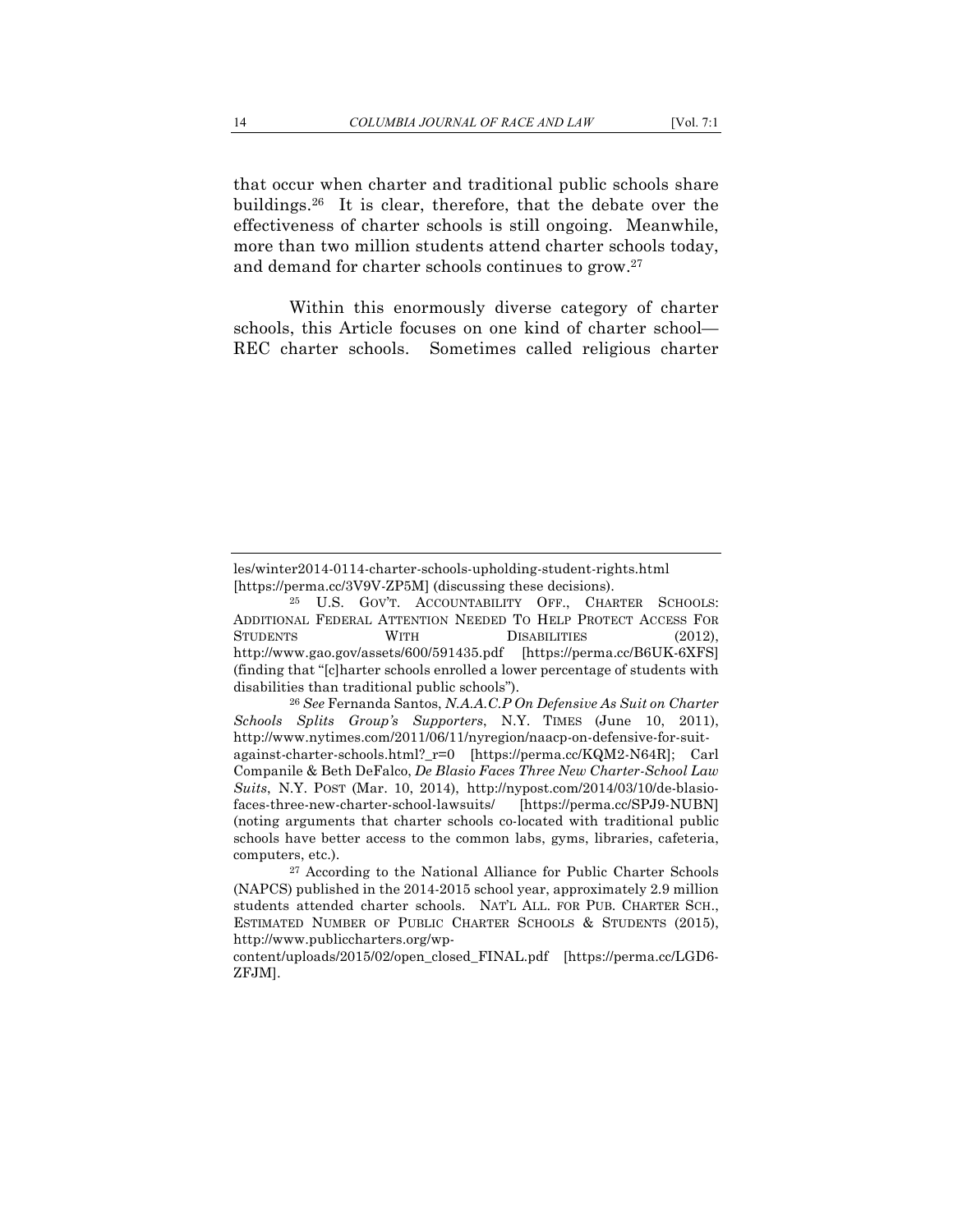schools,28 "faith-based" charter schools,29 or "ethnocentric niche charter schools,"30 specific ethnic, cultural, and religious communities establish REC charter schools to offer education to community members according to their culture, historical perspectives, values, and customs.31

*Schools: An Idea Whose Time Is Unlikely to Come*, 13 CATH. EDUC. 509 (2013) (arguing what authors call "faith-based" charter schools are unlikely to survive); Craig N. Horning, *The Intersection of Religious Charter Schools and Urban Catholic Education: A Literature Review*, 16 CATH. EDUC.: A J. OF INQUIRY & PRAC. 364 (2013) (reviewing literature relating to Catholic education and what author calls "religious" and "faith-based" charter

schools). 30 *See* Robert A. Fox et al., *The Line Between Cultural Education and Religious Education: Do Ethnocentric Niche Charter Schools Have A Prayer?*, 36 REV. OF RES. IN EDUC., 282–83 (2012) (using the term "ethnocentric niche charter schools" to refer to niche charters formed "to foster an understanding of" and to instruct "from the point of view of, or help preserve a specific culture"). 31 *See* Harr Bailey & Cooper, *supra* note 28, at 276 (noting that

religious charter schools supplement the curriculum with cultural "perspectives, values, and customs"). Fox et al*.* define them as schools that are "specifically established to foster an understanding of, provide instruction from the point of view of, or help preserve a specific culture such as Native Hawaiian, Native American, or East African; ethnicity such as Latino or Somali; or language such as Mandarin, Yu'pik, Towa, or Hawaiian." Fox et al., *supra* note 30, at 283–84; Eckes et al "charter schools that have been founded to serve the particular needs of a certain population" that center around religious or cultural uniqueness. *See* Suzanne Eckes, et al., *Legal and Policy Issues Regarding Niche Charter Schools: Race, Religion, Culture, and the Law*, 5 J. OF SCH. CHOICE 85, 105, n.1 (2011) (defining ethnocentric charter schools as "charter schools that have been founded to serve the particular needs of a certain population," which in this context refers to those that center on religious or cultural uniqueness); Siracusa Hillman defines them as "a charter schools "operated by a religious

<sup>28</sup> *See* Benjamin Siracusa Hillman, Note, *Is There a Place for Religious Charter Schools?* 118 YALE L.J. 554 (2008) (describing "religious charter schools"); LAWRENCE D. WEINBERG, RELIGIOUS CHARTER SCHOOLS, LEGALITIES AND PRACTICALITIES (2007) (analyzing whether religious based charter schools could comport with the constitution); Marcia. J. Harr Bailey & Bruce S. Cooper, *The Introduction of Religious Charter Schools: A Cultural Movement in The Private School Sector*, 18 J. OF RES. ON CHRISTIAN EDUC. 272, 278–280 (2009) (describing several charter schools sponsored by religious communities and associations and calling them "religious charter schools").29 *See* Charles J. Russo & Gerald M. Cattero, *Faith-Based Charter*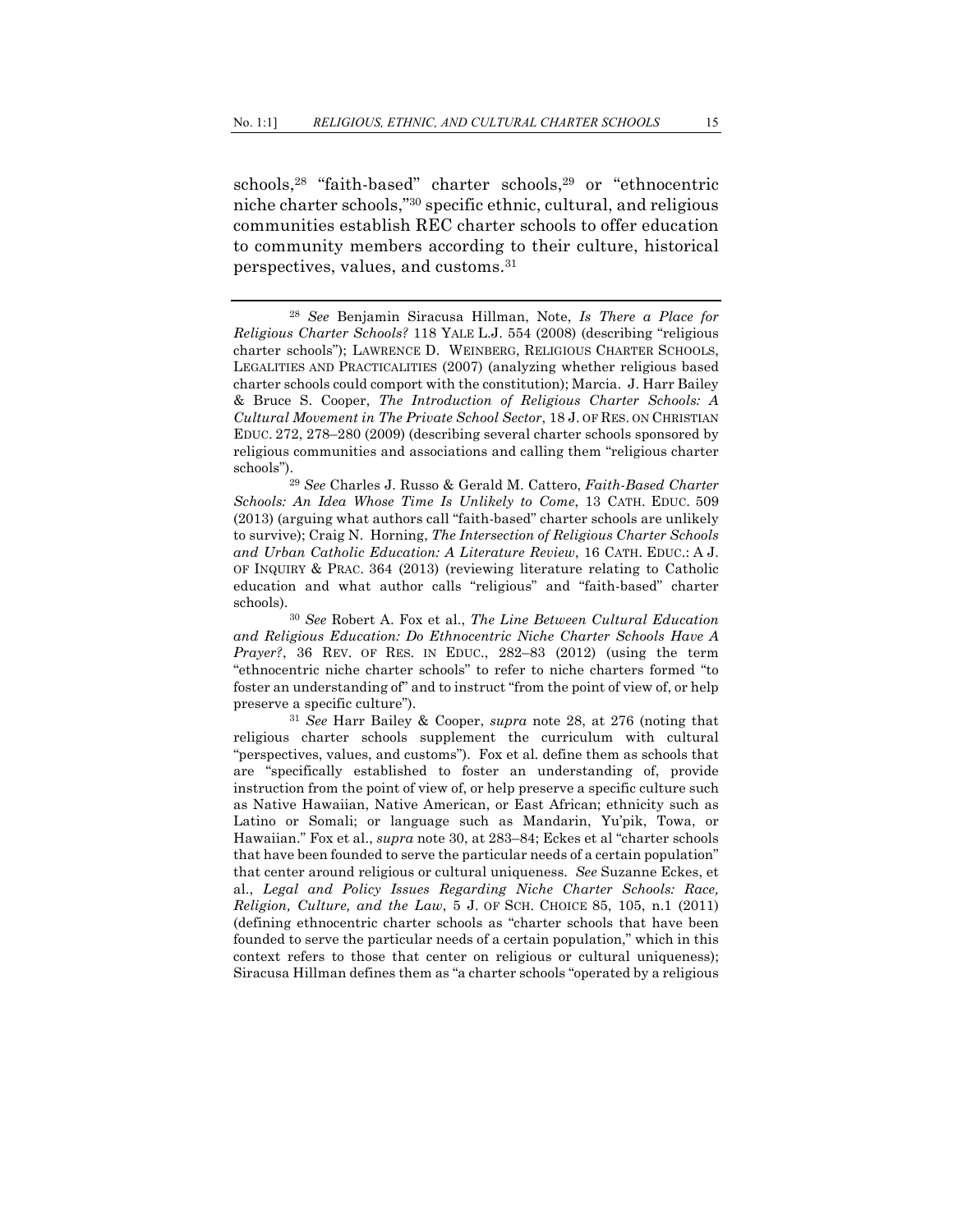REC charter schools are a natural extension of the ideals of the charter school movement, which encourages the development of diverse schools with different and specialized missions. Communities of parents organize to establish schools, and in so doing open up possibilities for localized and varied public education, according to their specific tastes and preferences.32 Inevitably, religious, ethnic, and cultural communities that face financial difficulties in sustaining denominational education, seize the opportunity this movement offers thereby creating a new form of public education—REC charter schools.

Although a relatively new phenomenon, REC charter schools are already widespread and religiously, ethnically, and culturally diverse. REC charter schools have specialized

organization or by a group of people bound by a common religious viewpoint." Siracusa Hillman, *supra* note 28, at 561. 32 These groups can be organic, such as religious communities, but

also ad-hoc groups that organize around a common educational goal and do not share a comprehensive identity.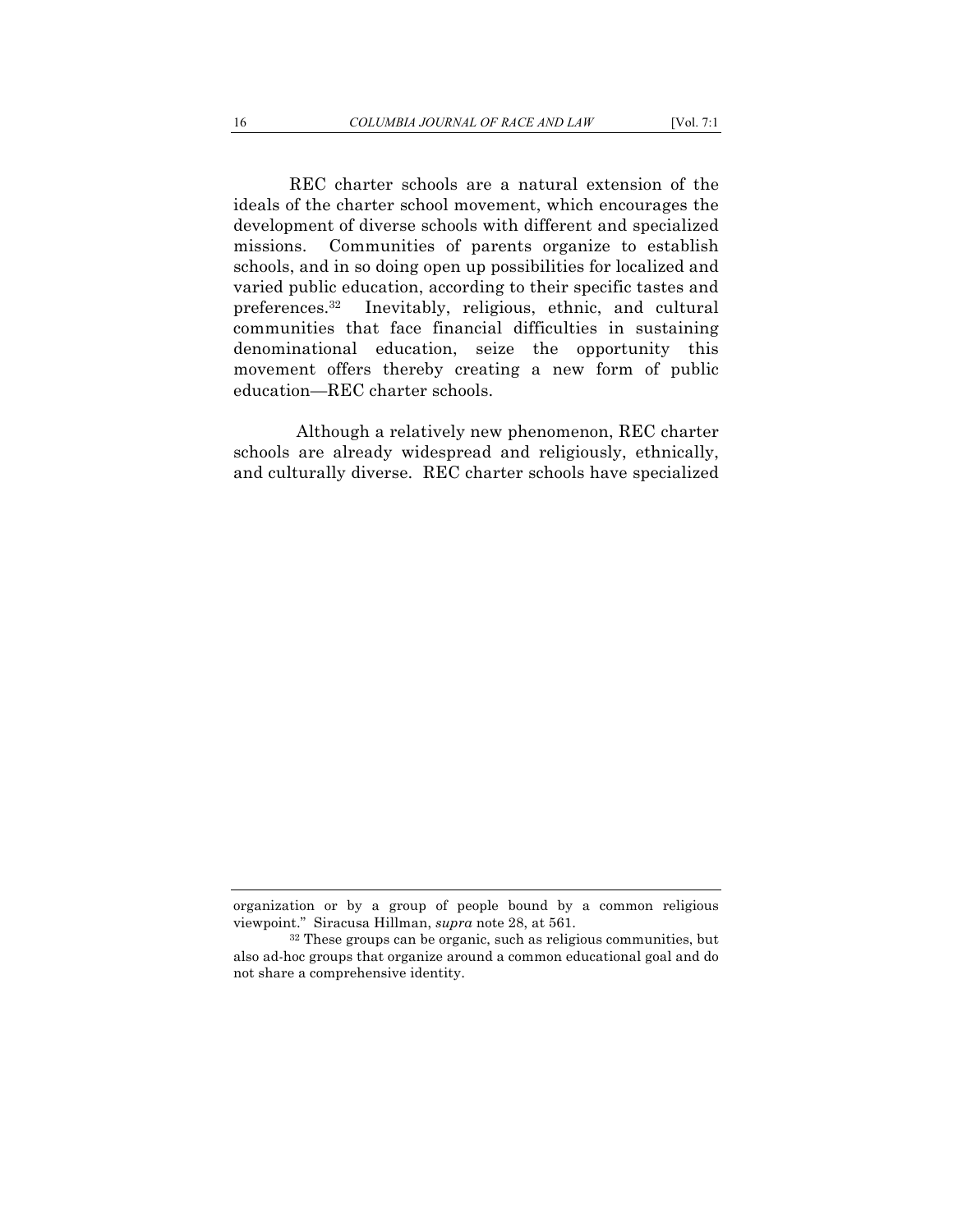in Arabic,<sup>33</sup> Hebrew,<sup>34</sup> Greek,<sup>35</sup> Hawaiian,<sup>36</sup> Mandarin,<sup>37</sup> German,38 and Turkish languages.39 Some REC charter

<sup>35</sup> *See, e.g.*, Hellenic Classical Charter School in Brooklyn, NY, http://www.hccs-nys.org [https://perma.cc/LK4T-9N3D]. 36 Nina K. Buchanan & Robert A. Fox, *To Learn and to Belong: Case* 

*Studies of Emerging Ethnocentric Charter Schools in Hawaii*, 11 EDUC. POL'Y ANALYSIS ARCHIVES (2003) (describing three native Hawaiian charter schools). *See also* Hawaiian-Focused Charter Schools, http://www.ksbe.edu/communityeducation/site/programs/grades\_5- 8/charter schools [https://perma.cc/ZG37-EATV] (reporting that as of 2012 there were seventeen Hawaiian focused public charter schools in Hawaii). 37 *See, e.g.*, *About Us*, Pioneer Valley Chinese Immersion Charter

School, http://www.pvcics.org/about-us [https://perma.cc/FX86-65LL]. *See also* Chinese Immersion Schools, https://miparentscouncil.org/fullmandarin-immersion-school-list/ [https://perma.cc/NJG7-W427] (listing Chinese immersion programs nationwide). 38 *See, e.g.*, The Goethe International Charter School of Los

Angeles, http://www.goethecharterschool.org [https://perma.cc/F6QB-YFNG] (offering English/German dual language immersion); Twin Cities German Immersion School in Minnesota, http://tcgis.org [https://perma.cc/GVC8-LXSD]; Rilke Schule German School of Arts and Science in Alaska, http://rilkeschule.asdk12.org/ [https://perma.cc/7SQK-6N6Z] (focusing on the German language).

<sup>39</sup> The "Harmony" network of charter schools was established by Turkish expatriates. *See* Citizens Against Special Interest Lobbying in Public Schools, A Guide to the Gulen Movement's Activities in the US, http://turkishinvitations.weebly.com [https://perma.cc/PP64-GQQW]. According to websites operated by people who oppose the network there are currently 140 schools belonging to the network operating in twenty-six states. *See infra*, note 88.

<sup>33</sup> The Tareq Ibn Zeidan Tarek ibn Ziyad Academy ("TIZA"), which taught Arabic in Minnesota, is one prominent example. It will be discussed in further detail in this Article. *See infra* Part II and Part III-E. *See also* Harr Bailey & Cooper, *supra* note 28 (discussing Tarek ibn Ziyad Academy).

<sup>34</sup> There are at least two chains of Hebrew charter schools; the Hebrew Charter School Center supports nine Hebrew charter schools around the country. *See* Hebrew Public, http://hebrewcharters.org [https://perma.cc/24WS-FLDX]. The Ben Gamla Hebrew Charter School chain supports at least four charter schools in South Florida. *See* Ben Gamla Charter School South, http://www.bengamlaplantation.org [https://perma.cc/T2KU-EBZN]; Ben Gamla Charter School Plantation, http://www.bengamla-charter.com [https://perma.cc/2ND6-8DYQ]; Ben Gamla Charter School Palm Beach, http://www.bengamlapalmbeach.org [https://perma.cc/H6QL-L4EV]; Ben Gamla Charter School Kendall, http://www.bengamlakendall.org [https://perma.cc/7LM5-NLPN].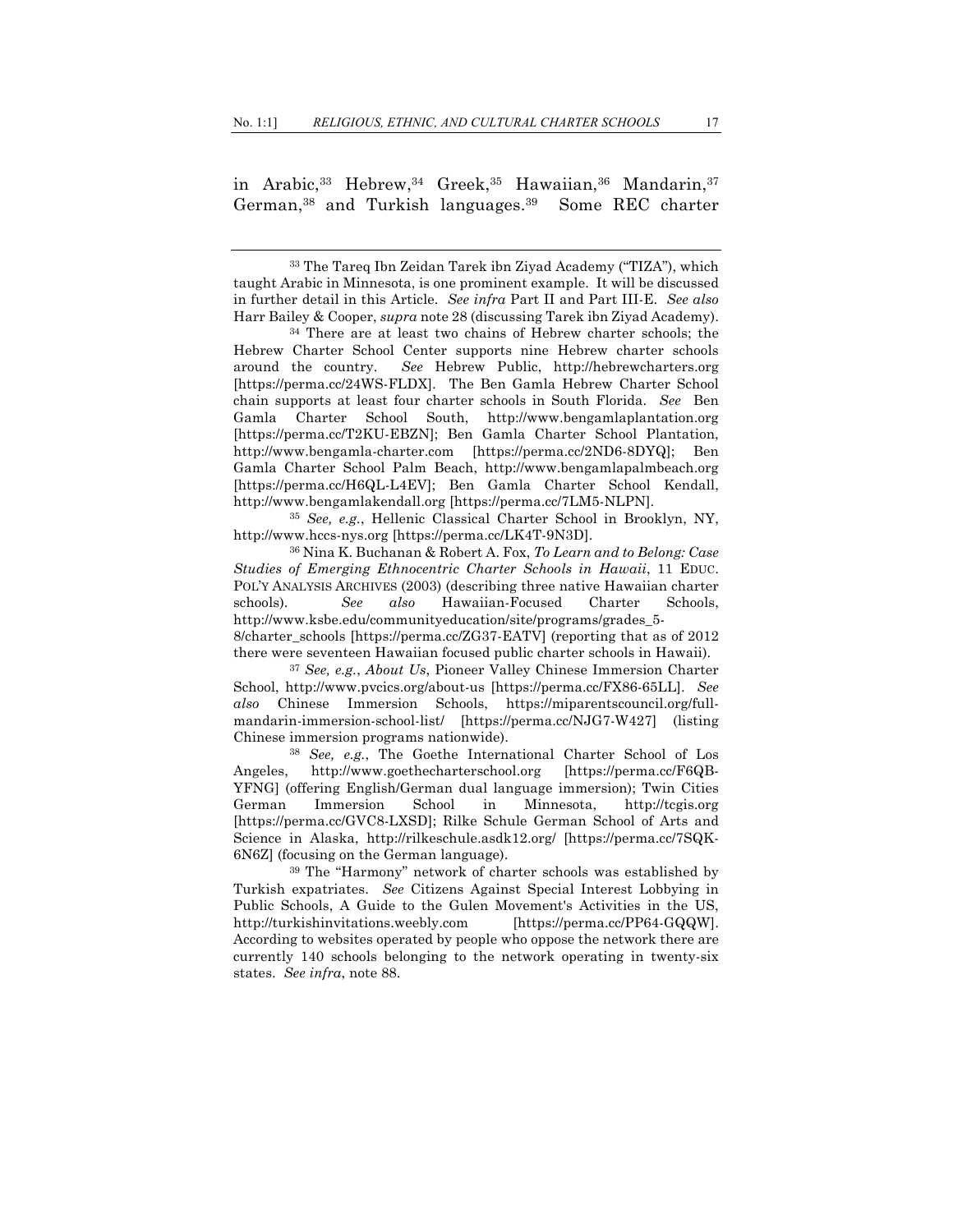schools are established by Native American, <sup>40</sup> Native Alaskan, $41$  and Hmong $42$  communities. Others are associated with the Waldorf approach<sup>43</sup> or the Catholic Church.<sup>44</sup> The exact number of REC charter schools in the United States is unknown, and depends on the exact definition used. In 2009, one study estimated that there were as many as 113 charter

american-reservations/ [https://perma.cc/55MZ-XCWJ]. 41 *See, e.g.*, Alaska Native Cultural Charter School, http://www.publiccharters.org/wp-

content/uploads/2015/07/csp\_template\_anccs\_web.pdf

[https://perma.cc/6YS5-JYQE] (offering courses in Yup'ik and other Native Alaskan languages); Yup'ik Immersion School in Bethel, Alaska started as a program within a public school and gained charter status in 1999. Yup'ik Immersion School History, http://web2.lksd.org/ayaprun/Ayaprun\_Elitnaurvik/School\_History.html [https://perma.cc/HV4K-KE43].

<sup>44</sup> *See* Bruce S. Cooper et al., *Finding a Golden Mean in Education Policy: Centering Religious and Public Schools*, 87 PEABODY J. OF EDUC. 368 (2012).

<sup>40</sup> By 2010, thirty-one charter schools were established in Native American reservations, accounting for fifteen percent of all public schools in reservations. National Alliance for Public Charter Schools, *Public Charter Schools Growing on Native American Reservations* (Aug. 15, 2013), http://www.publiccharters.org/press/public-charter-schools-growing-native-

<sup>42</sup> In Minnesota alone there are at least seven charter schools focusing on Hmong language and culture designed to serve the large Hmong population that arrived from Laos in the 1970s. *See* Harr Bailey & Cooper,

*supra* note 28, at 281–82. 43 *See e.g.*, Woodland Charter School in South Oregon, http://www.woodlandcharterschool.org [https://perma.cc/8FFL-HLW6] (a tuition-free public school offering a Waldorf education); *see also* Alliance for Public Waldorf Education, http://www.allianceforpublicwaldorfeducation.org/ [https://perma.cc/3GVD-Q2QC] (a national alliance of schools and organizations committed to quality Public Waldorf Education). The Waldorf approach is based on an understanding of the human being as a being of body, soul, and spirit, not primarily as members of any specific nation, ethnic group or race, but as members of humanity. The education mirrors the basic stages of a child's development from childhood to adulthood, and is adapted to the age of the child—experience, play, and art for younger children, and scientific, observational, and experimentation in the older years. *See* Association of Waldorf Schools of North America, *Waldorf Education: An Introduction*, https://waldorfeducation.org/waldorf\_education [https://perma.cc/H3LN-9PJB].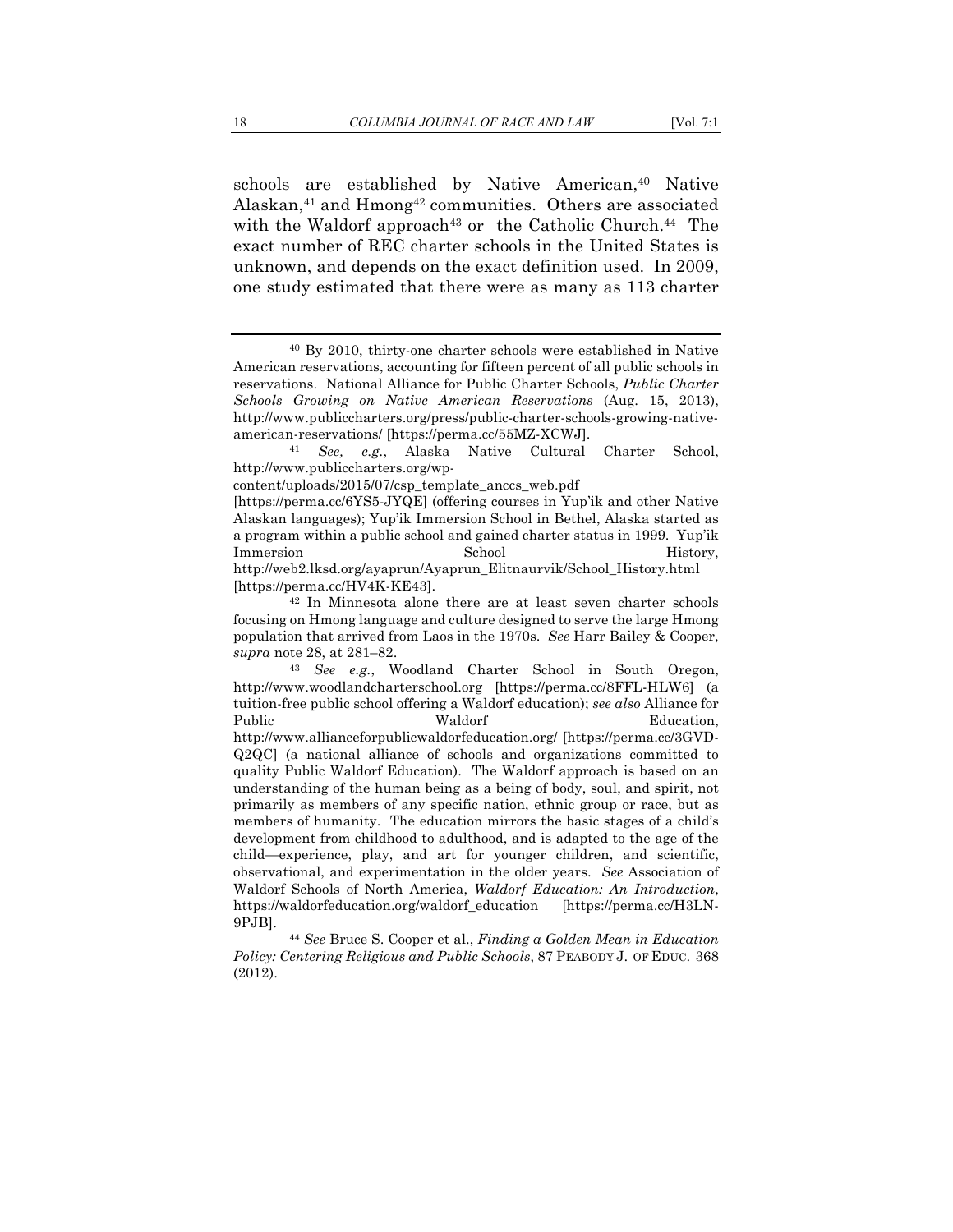schools with a central cultural theme in their mission.45 But the number is probably much higher, and growing.<sup>46</sup>

Though there are differences between charter schools that serve various religious groups, linguistic and ethnic minority groups, and groups that share cultural or ideological identities, this Article argues that these charter schools share important similarities in their potential to influence educational equality. Therefore, this Article refers to all of these schools using the term "REC charter schools."47 The differences between various REC charter schools include the motivation for their establishment,<sup>48</sup> as well as their respective curriculums.49 Another important distinction concerns the socioeconomic status of the religious or ethnic communities different REC charter schools serve—from disadvantaged minorities to wealthy communities. Despite seemingly significant differences between REC charter

<sup>45</sup> *See* Eckes et al., *supra* note 31. 46 To my understanding, Eckes et al. do not refer to the Harmony network of schools that have established over 130 charter schools nationwide. Including these schools in the count therefore more than doubles their estimate. *Id.* 

 $47$  I also include in the category charter schools established by communities that share any other core identity, such as an ideology or way of life. When the argument applies only to a certain kind of charter school, I will state which kind of school it applies to explicitly. For example, when discussing First Amendment issues (Part II-C), I refer to charter schools that serve religious groups and not cultural communities. However, the distinctions between religious cultural and ethnic are not always clear-cut, and are often disputed, partly because some religious groups are also distinct ethnic and cultural groups. There has also been controversy regarding the establishment of a Waldorf charter school based on the Anthroposophic approach, due to the disagreement whether the approach is a religious belief or an ideological way of life. *See infra* note 87. 48 For example, the financial crisis that parochial schools face is a

motivation that applies mostly to religious charter schools because cultural communities rarely establish private schools. *See infra* Part II-B. 49 Charter schools that teach a foreign language are an example of

a unique curriculum that is not offered in traditional public schools.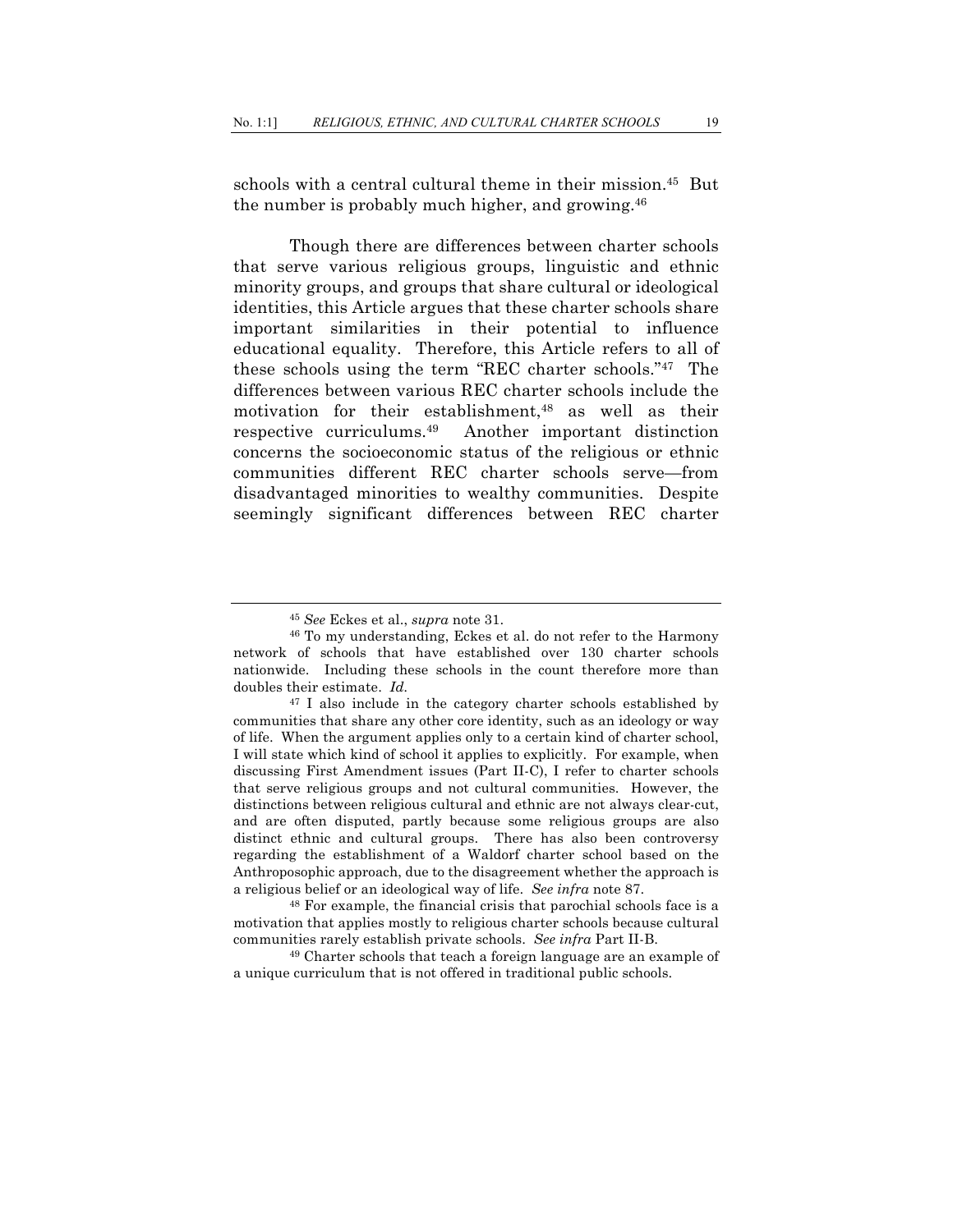schools and the communities they serve, they cause similar effects in terms of student composition.50

### B. Explaining the Popularity of Religious, Ethnic, and Cultural Charter Schools

There are several reasons why REC charter schools are increasingly popular. One explanation is the continuous and severe financial strain that religious communities face in funding parochial education. Between 2000 and 2006 alone, some 1200 private parochial schools closed due to financial problems and many others struggled to meet their financial obligations.51 As parochial education becomes more expensive and rapidly loses financial viability, religious communities have adopted practical alternatives to fund religious schooling, such as voucher programs that direct public funding to private schools through parental choice. They have also established REC charter schools, publicly funded schools that nonetheless give religious communities autonomy to design their educational mission and control hiring of educational staff and management.52 In this sense, the charter movement enables religious communities to replicate the religious school systems they can no longer afford.

Many religious charter schools have replaced closing private parochial schools. EKHLA is one example. After

<sup>50</sup> Namely, they potentially induce the concentration of disadvantaged students in the traditional public schools. In privileged communities this phenomenon is characterized as "creaming" whereas in disadvantaged communities this is characterized as "cropping." 51 *See* Russo & Cattaro, *supra* note 29, at 518; Margaret F. Brinig

<sup>&</sup>amp; Nicole Stelle Garnett, *Catholic Schools, Charter Schools, and Urban Neighborhoods*, 79 U. CHI. L. REV. 31, 31–32 (2012) (stating that over 1,600 Catholic schools have closed in the past two decades). 52 The choice between charter schools and voucher programs

depend on different variables. For example, although vouchers enable the schools to maintain more of their religious characteristics (albeit not completely, either), their funding may be lower than that of charter schools, and only the voucher students are funded, whereas in charter schools all students are funded.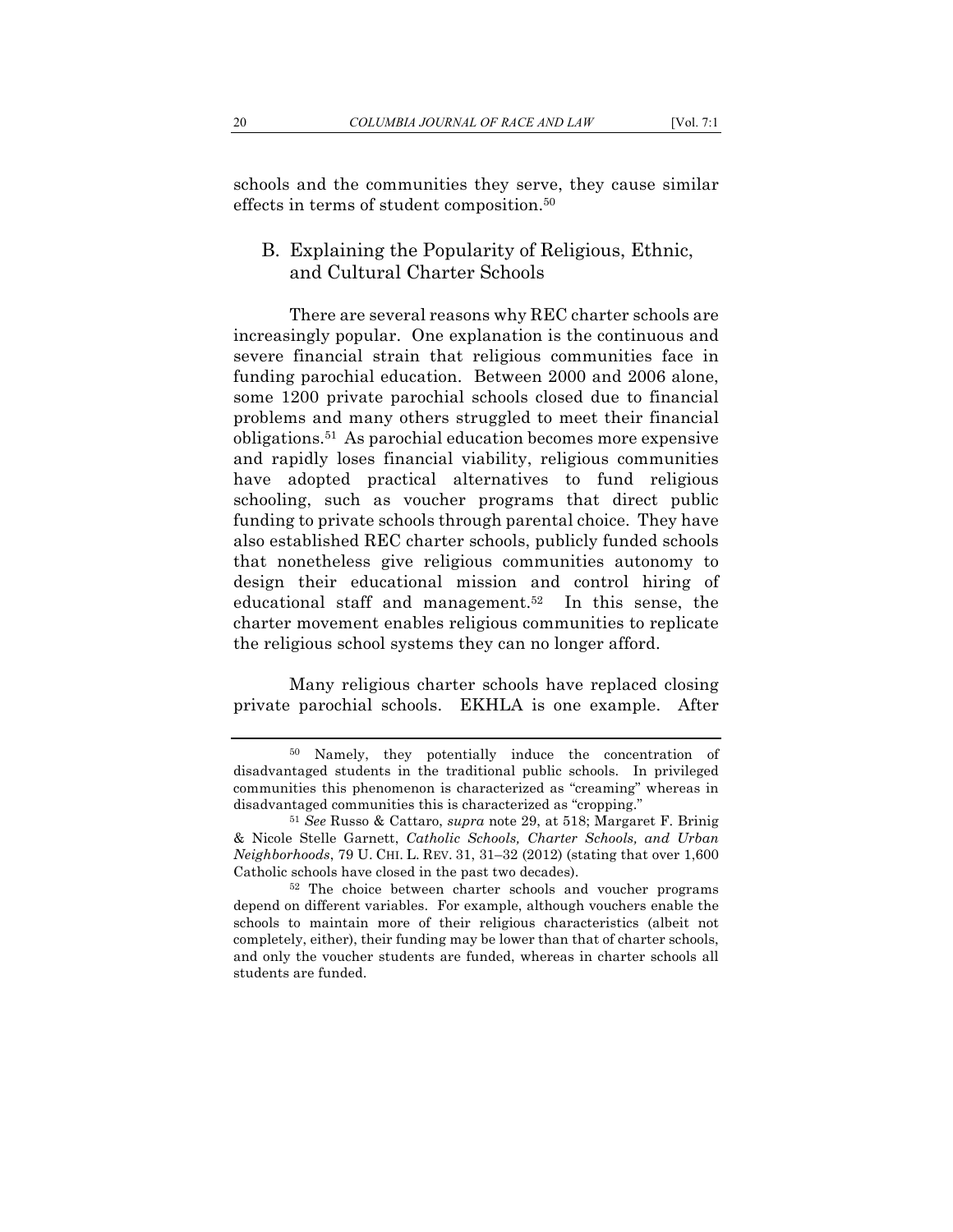being hit by the financial crisis in Catholic education, many private Catholic schools have also converted into charter schools.53 While removing explicit references to religion, these Catholic charter schools maintain a staggering resemblance to their predecessors, often serving the same students; hiring the same teachers; and using the same facilities as the parochial schools they replaced.54

Other communities also have taken advantage of the option to create specialized, publicly-funded schools to strengthen their culture and heritage. Education is an effective way to ensure the inculcation of a minority group's language, culture, and values. Hawaiian, African-American, and Native American communities are therefore eager to establish REC charter schools.55

Religious, ethnic, and cultural communities may also be motivated to establish specialized charter schools because of the disadvantages that racial, ethnic, linguistic, and religious minority children face in public schools. For example, public schools' calendars do not always accommodate different religious holidays, forcing students from religious minority groups to either miss school or

<sup>53</sup> *See* Cooper et al., *supra* note 44, at 371–374; Brinig & Garnett, *supra* note 51; Horning, *supra* note 29; Nicolle Stelle Garnett, *Are Charters Enough Choice? School Choice and the Future of Catholic Schools*, 87 NOTRE DAME L. REV 1891 (2012); Fox et al., give the example of Center City Public Charter Schools in Washington, DC that operates six former Catholic schools and proposed the conversion of four Catholic schools in Brooklyn, NY. *See supra* note 30, at 284. 54 *See* Cooper et al., *supra* note <sup>44</sup>*,* at 371; Aaron Saiger, *Charter* 

*Schools, The Establishment Clause and the Neoliberal Turn in Public Education,* 34 CARDOZO L. REV. 1163 (2013). Another example is the Hellenic Classical Charter School in NYC, founded in 2005 in place of a Greek Orthodox parochial school. Though it lacks formal religious instruction, the atmosphere at school has been described as resembling that of a religious school–traditional and disciplined. The school teaches Greek language, history and literature as well as Latin. *See* Harr Bailey & Cooper, *supra* note 28, at 281. 55 For Hawaii charter schools, *see supra* note 36. For Native

American charter schools, *see supra* note 40.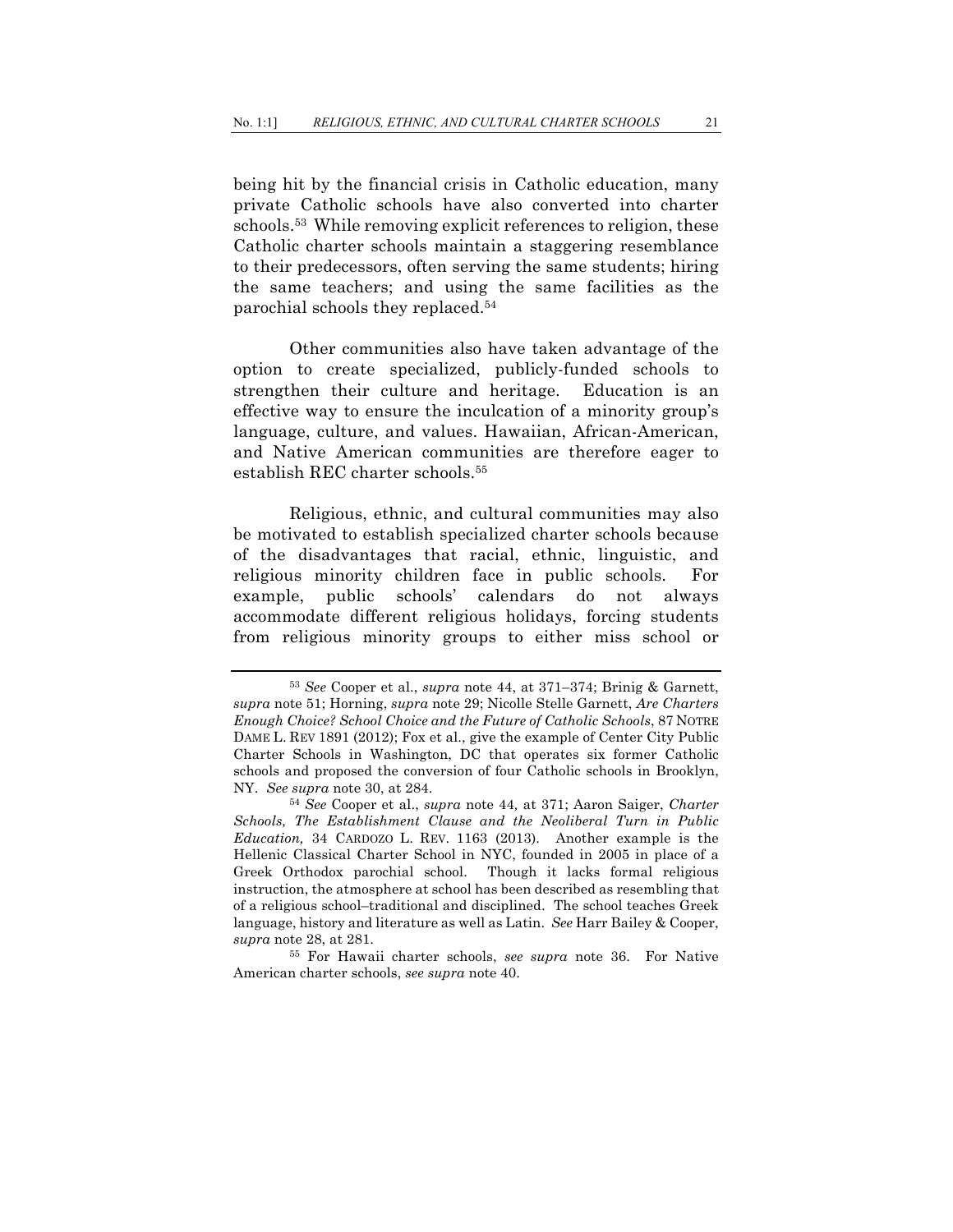compromise their religious obligations. Also, the content of the school curriculum may, at times, be in tension with the students' values and beliefs. The dress norms at public schools and especially those required for physical education ("PE") may be at odds with religious norms. Issues of gender separation, in general or in PE, may be significant for certain religious and cultural groups. While public schools may accommodate religious students by granting individual exemptions in certain cases,<sup>56</sup> this may entail excluding the student from the educational activity. Religious charter schools, on the other hand, accommodate the needs and preferences of the religious communities they serve. School calendars and schedules do not clash with the religious holidays and obligations;<sup>57</sup> cafeteria food suits religious requirements; and religious charter schools even adapt curriculum to include content that community members value (and exclude content that they do not). They also adjust school activities such as PE or health education to avoid conflicts with students' religious convictions.<sup>58</sup>

As a result, a religious charter school may be much more comfortable and inviting for religious students. Interestingly, these seemingly advantageous traits are sometimes subject to attacks from members of the religious minority group. Objectors regard REC charter schools as a severe threat to struggling parochial schools because they make it more difficult for parochial private schools to attract

<sup>56</sup> Not all exemptions, however, would be allowed. *See* Mozert v. Hawkins Cty. Bd. of Educ., 827 F.2d 1058 (6th Cir. 1987) in which the court did not grant exemptions from parts of the reading curriculum.<br><sup>57</sup> Although REC charter schools are not uniform on this point. For

example, Ben Gamla charter school does not close on the Jewish holidays and follows the official county calendar instead. *See* Siracusa Hillman, *supra* note 28, at 570. On the other hand, EKHLA does, *see supra* note 6. 58 Kalasmi charter school in Minnesota offers gender segregated

gym classes, an issue that is crucial for its Muslim students. *See* Fox *supra* note 30, at 290.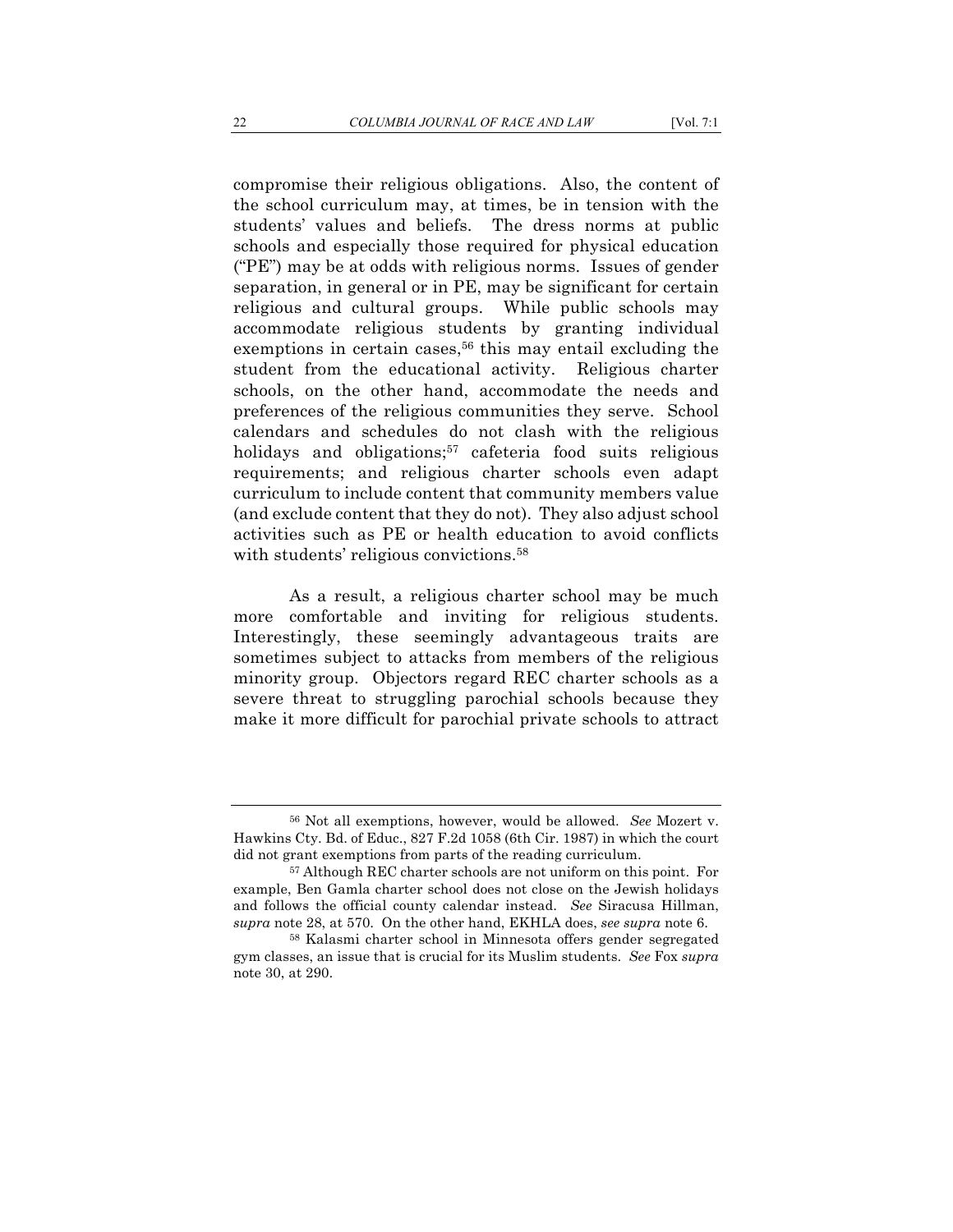students and donors. 59 Opponents from within also bemoan the loss of rigorous religious instruction that newlyestablished public charter schools cannot maintain.<sup>60</sup>

Children from disadvantaged religious, cultural, and ethnic minority groups suffer further disadvantages in public schools that REC charter schools may be able to solve. Cultural and linguistic differences between children from minority communities and their teachers and peers may result in negative effects on children's academic performance. As a result of these differences, children from disadvantaged minority groups are also more likely to be diagnosed (and misdiagnosed) with disabilities, especially when these diagnoses rely on teacher evaluation. $61$  Biases against children from racial and ethnic minority groups are deeply embedded in schools, making even integrated schools potentially discriminatory.62 Some REC charter schools expressly seek to avoid this problem, and some of them state this aim explicitly. Hmong Academy, a charter school located in St. Paul, Minnesota established for children originally from Laos, states in its mission that, although "many students are performing satisfactorily in public schools, many remain behind grade level, hampered by linguistic and cultural differences."63 This school aims to provide "opportunities for

<sup>61</sup> *See* Robert A. Garda Jr., *The New IDEA: Shifting Educational Paradigms to Achieve Racial Equality in Special Education*, 56 ALA. L. REV*.*  1071 (2005). 62 *See infra* note 104. 63 Harr Bailey & Cooper, *supra* note 28, at 282.

<sup>59</sup> This applies to cases in which the REC charter schools do not replace them altogether, and when there are still parochial schools that compete with the new charter schools.<br><sup>60</sup> Religious charter schools may only accommodate religion, as

opposed to private denominational schools that can actively endorse religion and offer a comprehensive religious education. For detail, see *infra* Part II. For these claims concerning Catholic schools see Horning, *supra* note 29. For a similar objection regarding Hebrew Charter School, *see* Siracusa Hillman, *supra* note 28, at 571. *See* also Russo & Cattero, *supra* note 29, at 83, 85–86.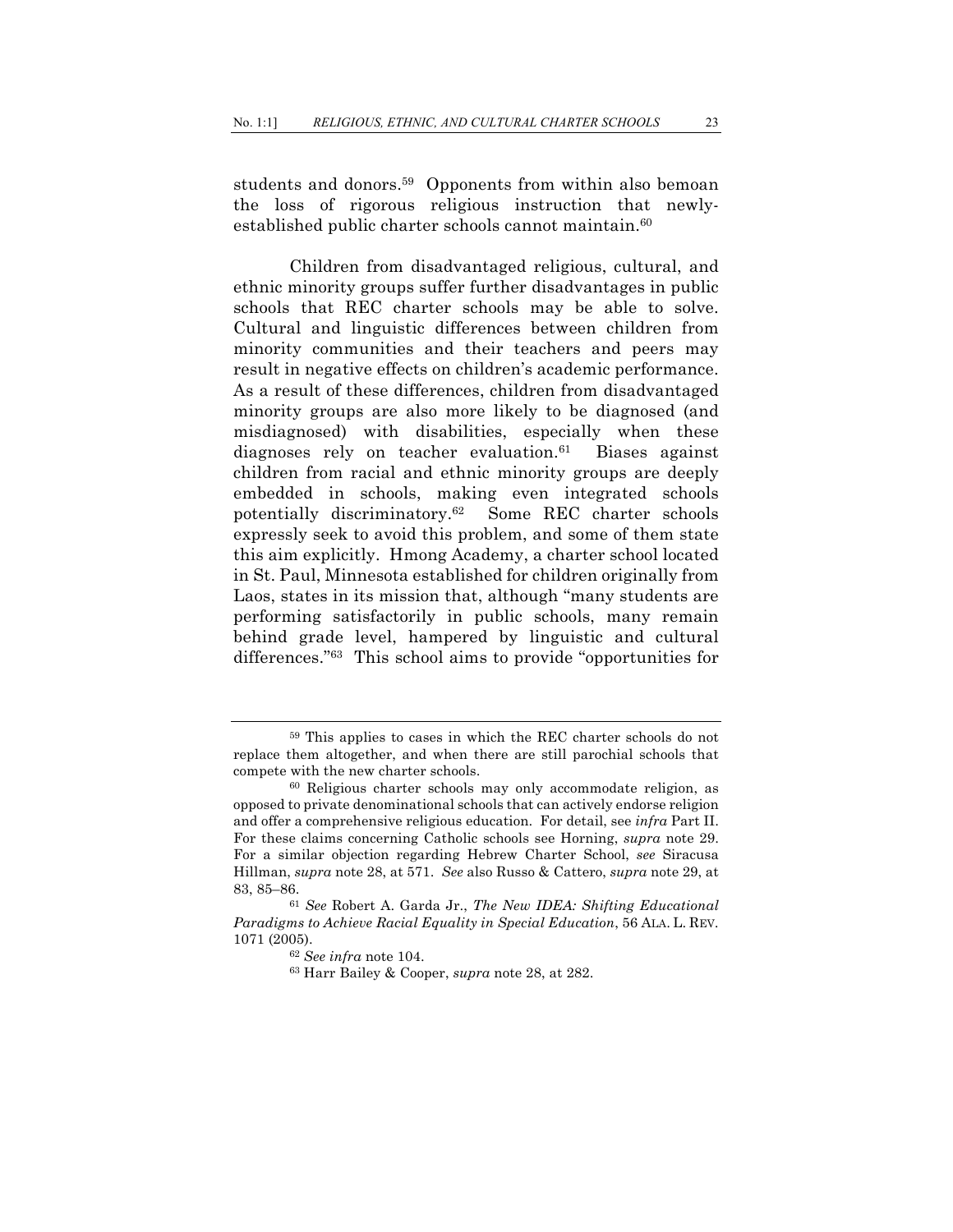improved pupil learning that are too often missing in other schools."64

In addition, students from disadvantaged racial and ethnic communities often experience problems in traditional public schools that make REC charter schools attractive.65 These children are far more likely than their ethnic majority peers to attend run-down, underfunded schools that lack qualified teachers and advanced academic curricula.66 With inadequate public education and unaffordable private education, charter schools have become an attractive option for members of these communities, and they offer hope of a better education. The Tarek ibn Ziyad Academy ("TIZA") was an Arab charter school based in Inver Grove Heights, Minnesota.67 The students at TIZA, a majority of whom were Muslim of Somali origin, transferred from highly segregated and inadequate public schools, where most students have very low educational attainment as well as truancy and disciplinary problems. In the short time it operated, TIZA demonstrated remarkable improvement in student achievement, outperforming even some of the suburban schools in its district.<sup>68</sup>

<sup>64</sup> *Id.* 

<sup>65</sup> Although the problems that different disadvantaged communities face vary according to their specific circumstances and history (slavery, immigration, poverty, etc.), they share many of the educational challenges. 66 *See, e.g.*, JONATHAN KOZOL, THE SHAME OF THE NATION: THE

RESTORATION OF APARTHEID SCHOOLING IN AMERICA (2005), Ch. 5 (indicating that inner city schools focus on test preparation to the exclusion of art, geography and even science) & Ch. 7 (detailing the poor conditions in inner city schools, that lack basic supplies, classroom space and heating).

<sup>67</sup> The TIZA case will be discussed at length in *infra* Part II. 68 *See* Harr Bailey & Cooper, *supra* note 28, at 279. The school eventually closed in 2011, after their sponsor, the Islamic Relief non-profit, was disqualified under the 2009 legal ban of out-of-state sponsors, and the school failed to find an alternative sponsor. The refusal of other entities to undertake sponsoring the school was directly linked to the controversy regarding its Islamic identity. *Id.*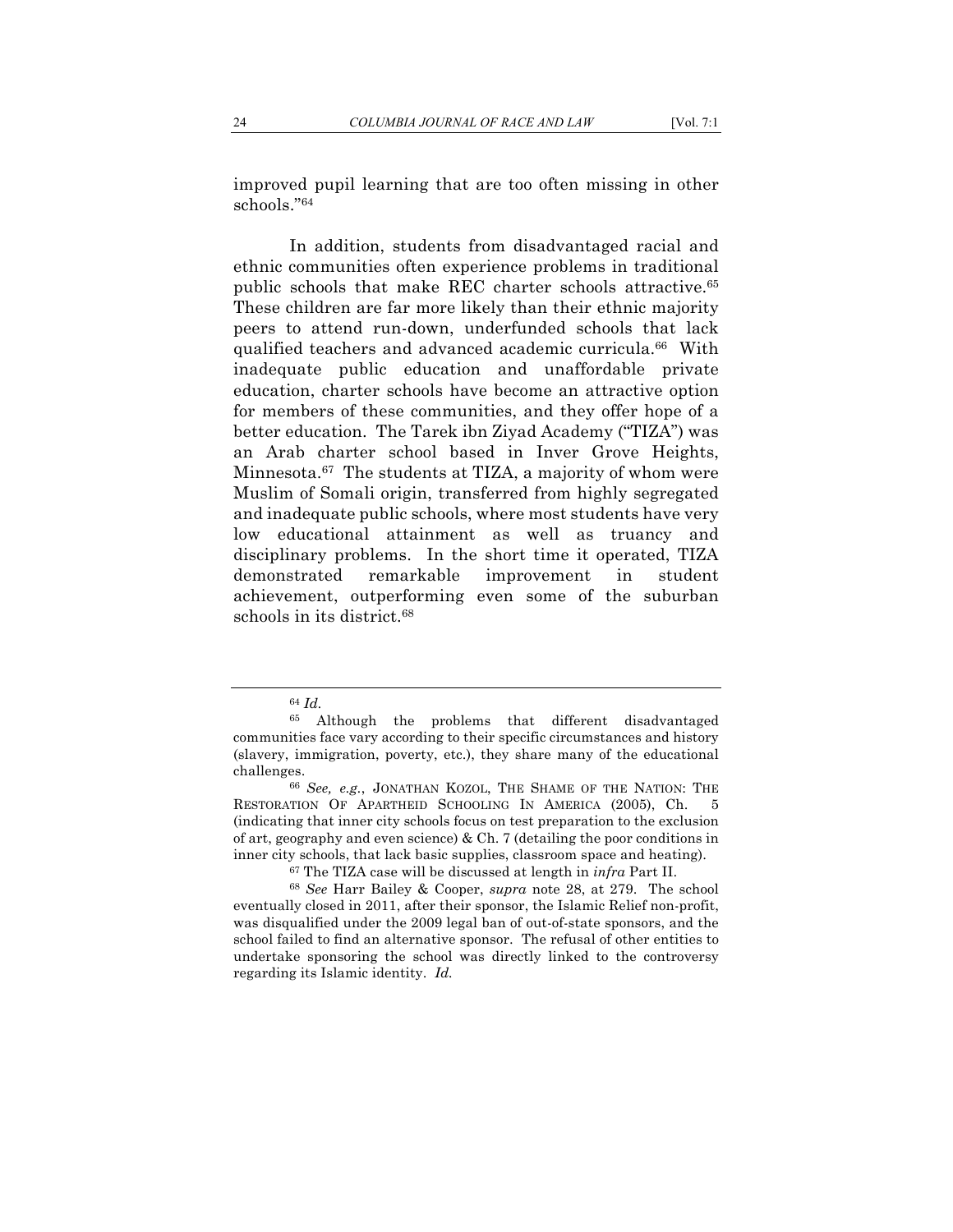Religious and ethnic minority students also often experience social exclusion in public schools, especially when their religion requires them to dress and eat differently than most of their peers and abstain from participating in afterschool activities.<sup>69</sup> Children may feel out of place, excluded, misunderstood, and silenced. These feelings negatively affect their social and psychological wellbeing and have dire consequences in terms of their academic development and the roles they assume in society as adults. Negative experiences in school diminish children's self-esteem and curtail their selfexpectations, and thus are destructive for their future. Therefore, despite the traditional ethos of public education as a socially unifying force charged with fostering tolerance amidst diversity, the everyday experiences of minority group children in public schools are often ones of exclusion and alienation.

REC charter schools grant children from minority communities opportunities to feel like they belong and take pride in their heritage and identity. Although these children remain part of minority groups in larger society, REC charter schools aim to provide them with a safe haven where people do not mock them for their different traditions; where they are understood; and where their language and culture are dominant. When REC charter schools are successful, they enable children of religious, ethnic, and cultural minority groups to thrive, succeed, and develop self-esteem and leadership skills. Minority children in REC charter schools can "shed their old roles as oppositional and low performing and . . . take on new images as leaders, role models and scholars."70 Their positive experiences in school help develop

<sup>69</sup> *See* Fox, *supra* note 30 (finding that as a result of these differences, schools become key sites of tension for Muslim adolescent newcomers).<br><sup>70</sup> According to Fox et al., the TIZA and Kalasmi Charter school,

another Minnesota based ethnocentric charter school that serves East African immigrants, "promoted positive socialization where students were able to build a good self concept and find comfort in who they are as East African immigrants and as Muslims while they also established their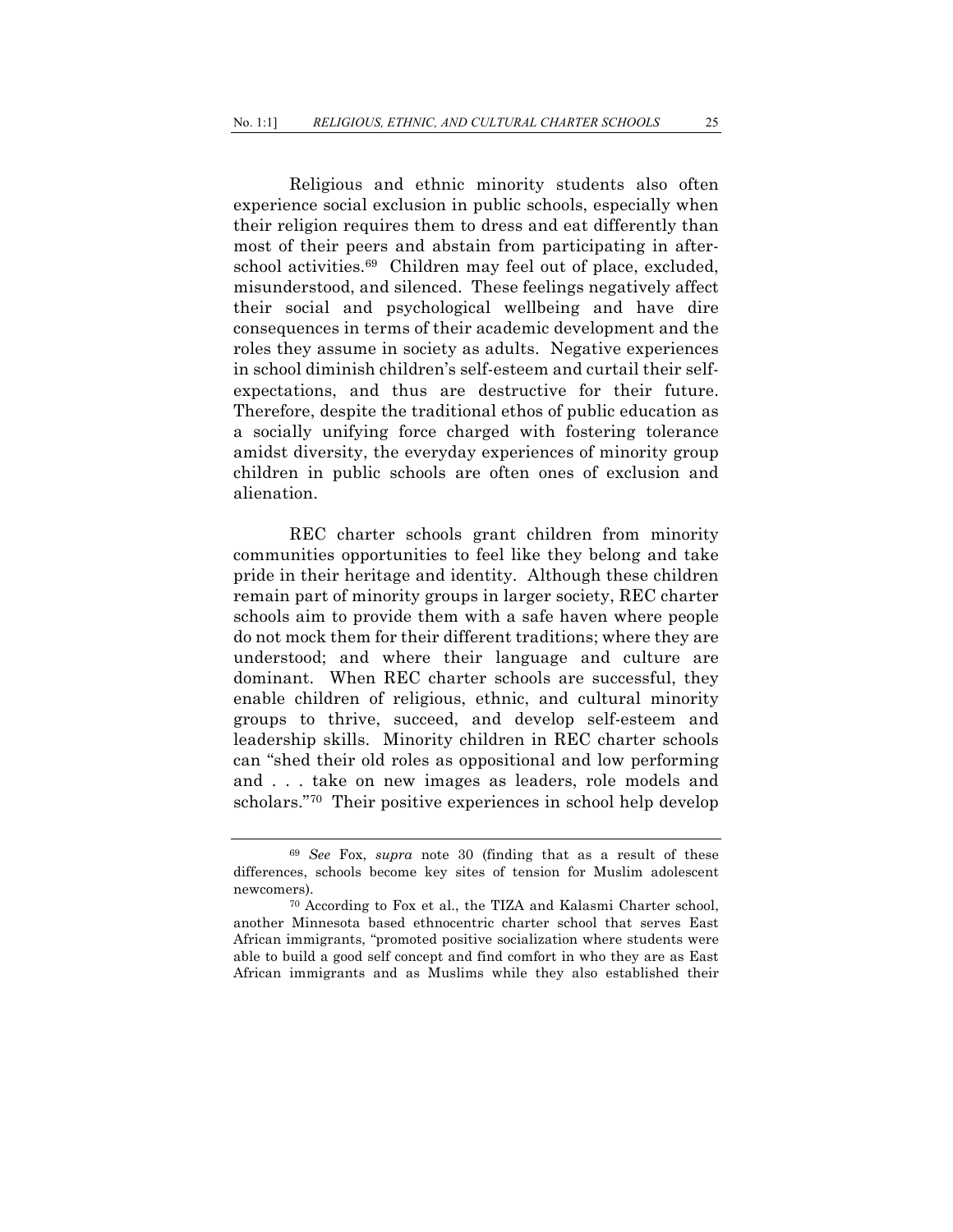One final motivation may drive parents in religious or cultural minority groups—especially those from affluent socioeconomic backgrounds—to establish REC charter schools, creating severe concerns that are the focus of this Article: a desire to evade the racial and socioeconomic integration in public schools and create enclaves where middle class children study together at the public's expense.<sup>72</sup> For example, Hebrew charter schools not only offer a curriculum that focuses on Jewish culture, but they also guarantee that students will study among a relatively homogeneous population of middle class and non-racial minority students, much as one would expect in a Jewish private day school.73

Segregationist motivations—rather than *bona fide*  religious ones—and their troubling outcomes have long been a driving force behind private denominational education worldwide. In picking a school for their children to attend, parents equally prioritize academic excellence and religious

identity as American citizens . . . and develop confidence in their abilities to become full and equal members of US society." *See supra* note 30, at 287– 88; *See* also Eckes et al, *supra* note 31, at 86–87; Harr Bailey & Cooper, *supra* note 28. *But see* GALSTON ALONSO ET AL., OUR SCHOOLS SUCK: STUDENTS TALK BACK TO A SEGREGATED NATION ON THE FAILURES OF URBAN EDUCATION (2009), 4–6, 31–67 (arguing that minority children do not, in fact, have negative and oppositional attitudes toward schools and toward education). 71 For the same reason, the National Indian Education Association

adopted a resolution to support charter schools for Native Hawaiian, American Indians, and Alaska Natives, recognizing that these schools can release students from negative experiences of exclusion. *See* Eckes, *supra* note 31 at 87.<br>
<sup>72</sup> See Clotfelter, *supra* note 9 at 110.

<sup>&</sup>lt;sup>73</sup> Although religious charter schools are required to accept children that are not members of the religious community and are not allowed to charge tuition, I argue that they are still likely to be relatively homogeneous. For a detailed explanation, *see infra* Part III-B.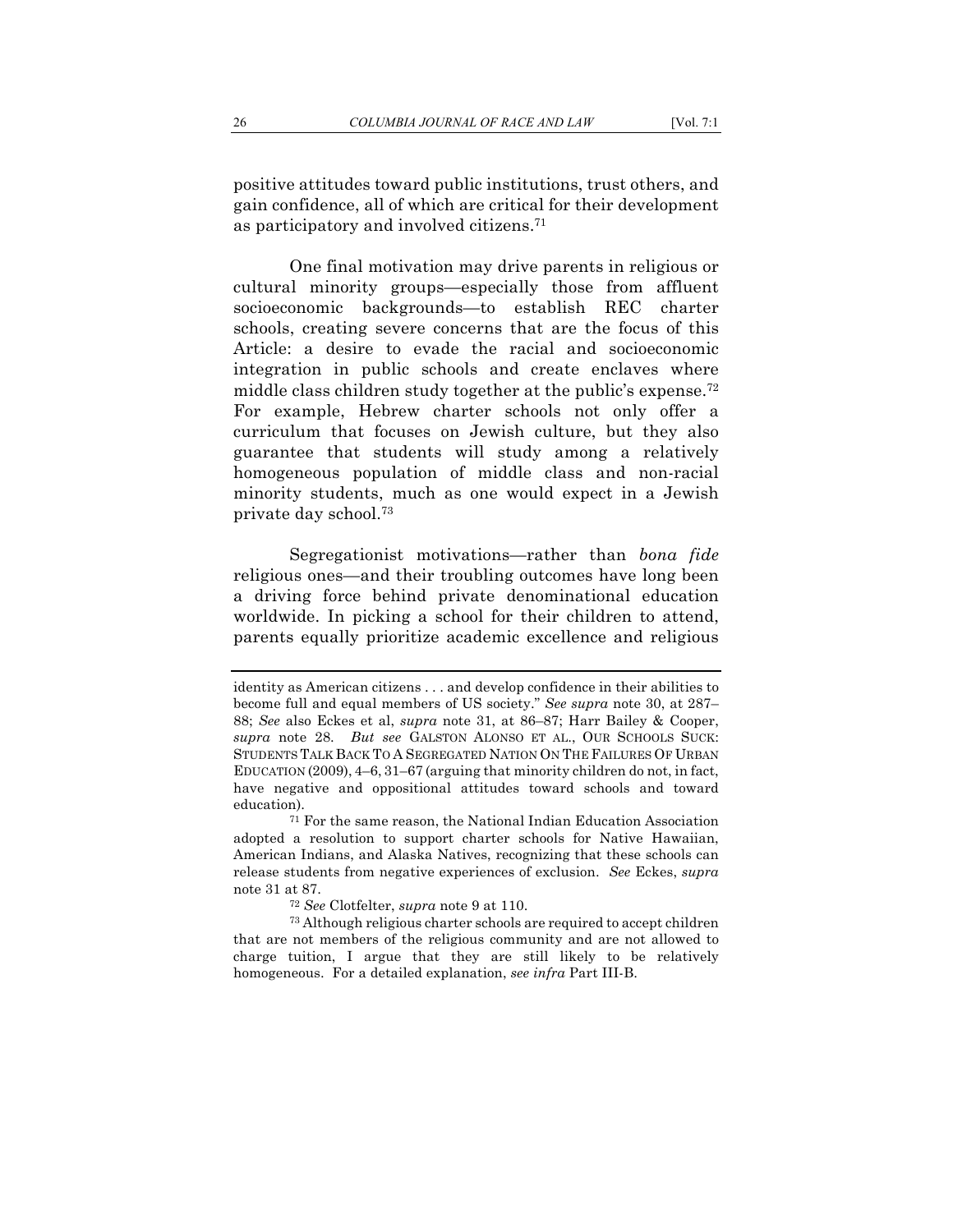education.74 In the post-*Brown v. Board of Education*<sup>75</sup> era, parents seeking racially segregated education turned to private schools in order to avoid desegregation, and sectarian schools proved better equipped to maintain racial segregation than secular ones.76 REC charter schools are merely the newest version of this age-old motivation. As this Article describes in Part III, the composition of the student body has a significant effect on the quality of education offered in the school and on children's educational achievement. Therefore, religious, ethnic, and cultural minority parents often prefer to enroll their children in schools that do not serve many

http://papers.ssrn.com/sol3/cf\_dev/AbsByAuth.cfm?per\_id=2565876 [https://perma.cc/4BAK-ZSKV] (providing empirical support that a certain kind of religious public school in Israel (Torani schools) is being used as a means for avoiding integration). 75 347 U.S. 483 (1954).

<sup>76</sup> Clotfelter, *supra* note 9, at 103, 109; Martha Minow, *Confronting the Seduction of Choice: Law, Education and American Pluralism*, 120 YALE L.J. 814, 821–24 (2011). Seeking segregation in private schools proved unsuccessful when the Supreme Court ruled in Runyon v. McCrary, 27 U.S. 160 (1976), that a private school could not refuse to accept a black student. Runyon, however, concerned a non-sectarian private school. In two later cases, the court struck down two such decisions of private denominational schools, stating that the decisions were not based on a *bona fide* religious conviction, but rather resulted from racist motivations. While not allowing racial segregation in the specific cases, the decisions do imply that had such a religious claim been substantiated, discrimination may have been permitted. *See* Evan H. Zucker, Note, Section 1981 After Runyon v. McCrary*:* The Free Exercise Right of Private Sectarian Schools to Deny Admission to Blacks on Account of Race, 1977 DUKE L.J. 1219 (1978) (describing these cases and arguing that the interest in eliminating racial discrimination outweighs free exercise rights). *See also* Brown v. Bd. of Educ., 347 U.S. 483 (1954).

<sup>74</sup> This is the case in certain European countries, where religious schools thrive despite rapid secularization of society. Religious schools are losing their religious uniqueness and differ from public schools mainly in their preferable academic quality and the fact that they serve children from privileged backgrounds. *See* Jaap Dronkers, *Do Public and Religious Schools Really Differ? Assessing the European Evidence*, EDUCATING CITIZENS: INTERNATIONAL PERSPECTIVES ON CIVIC VALUES AND SCHOOL CHOICE 287–312 (Patrick J. Wolf & Stephen Macedo eds., 2004); Denis Meuret, *School Choice and its Regulation in France*, *id,* at 238. *See also* Tammy Harel Ben Shahar & Eyal Berger, Religious Justification Elitist Outcome: Torani Schools in Israel (Sept. 18, 2016) (unpublished manuscript),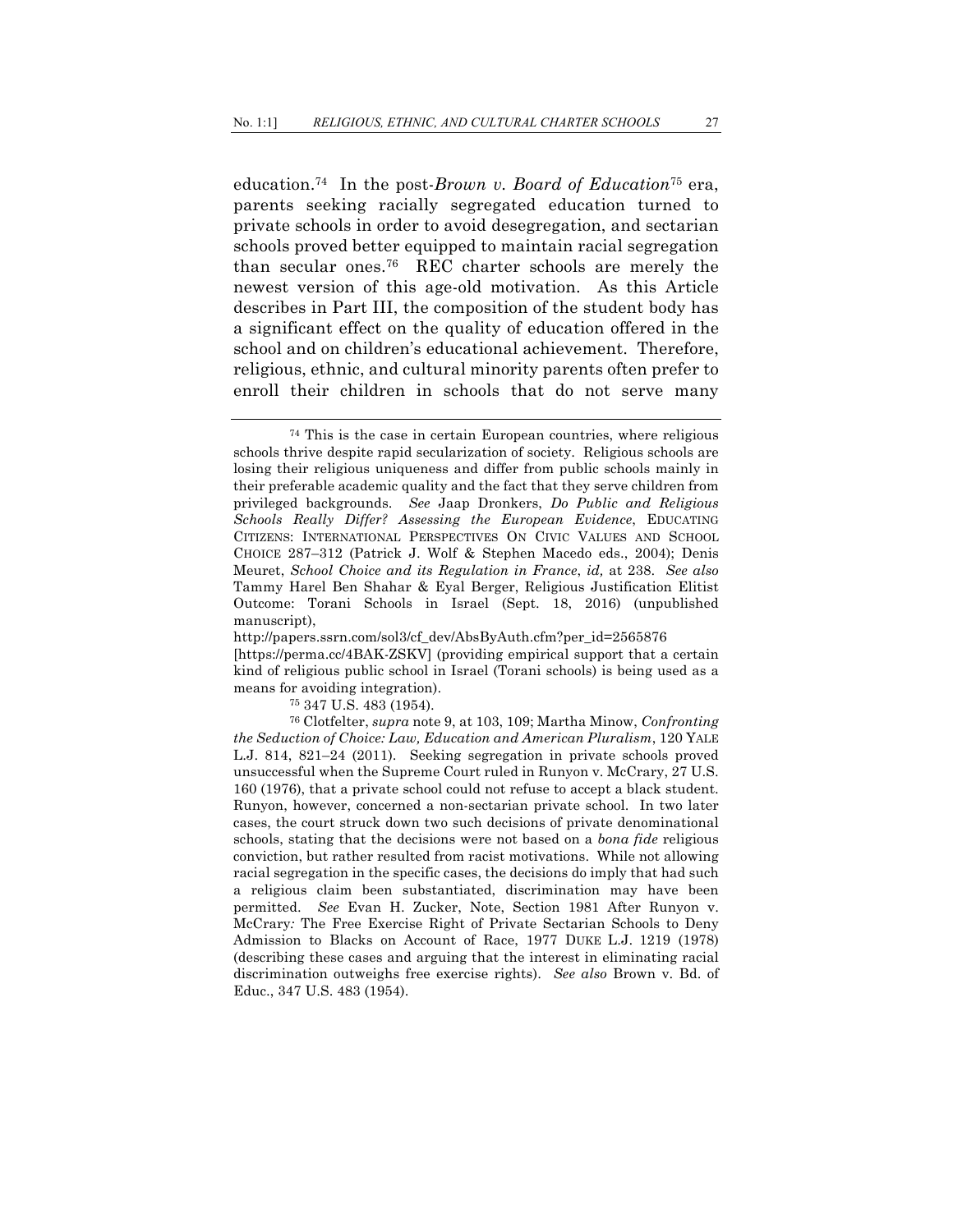disadvantaged children. There are various strategies to achieve this goal, such as living in a segregated neighborhood or enrolling in a private school. REC charter schools enable parents to achieve this goal without incurring the costs associated with these strategies.

The paragraphs above detailed the advantages that REC charter schools hold for their communities, and the motivations members of religious and ethnic communities may have in establishing them. Not every single motivation applies to every minority community and charter school. For example, disadvantaged religious and ethnic minority groups are more likely to suffer from inadequate traditional public school systems than privileged religious groups; and not all religious communities experience contradictions between their culture and values and those expressed in public schools. Still, as this Article further argues in Part III, REC charter schools as a whole create similar educational processes that justify an amalgamated discussion. Furthermore, while some of the motivations for establishing these schools are commendable, REC charter schools nonetheless raise significant legal and normative challenges.

## C. REC Charter Schools and the Establishment Clause

REC charter schools pose serious challenges for public education in the United States. The concern that has elicited the most public and scholarly attention involves only religious (or faith-based) charter schools. Religious charter schools pose a threat to the United States Constitution's longstanding commitment to secular public education and religious neutrality, found in the Establishment Clause of the First Amendment.<sup>77</sup> Against this constitutional backdrop, religious charter schools may appear to be an oxymoron.78 Indeed,

<sup>77</sup> U.S. CONST. amend. I.

<sup>78</sup> Federal law conditions federal funding for charter schools on their being non-sectarian and not affiliated with religious institutions (20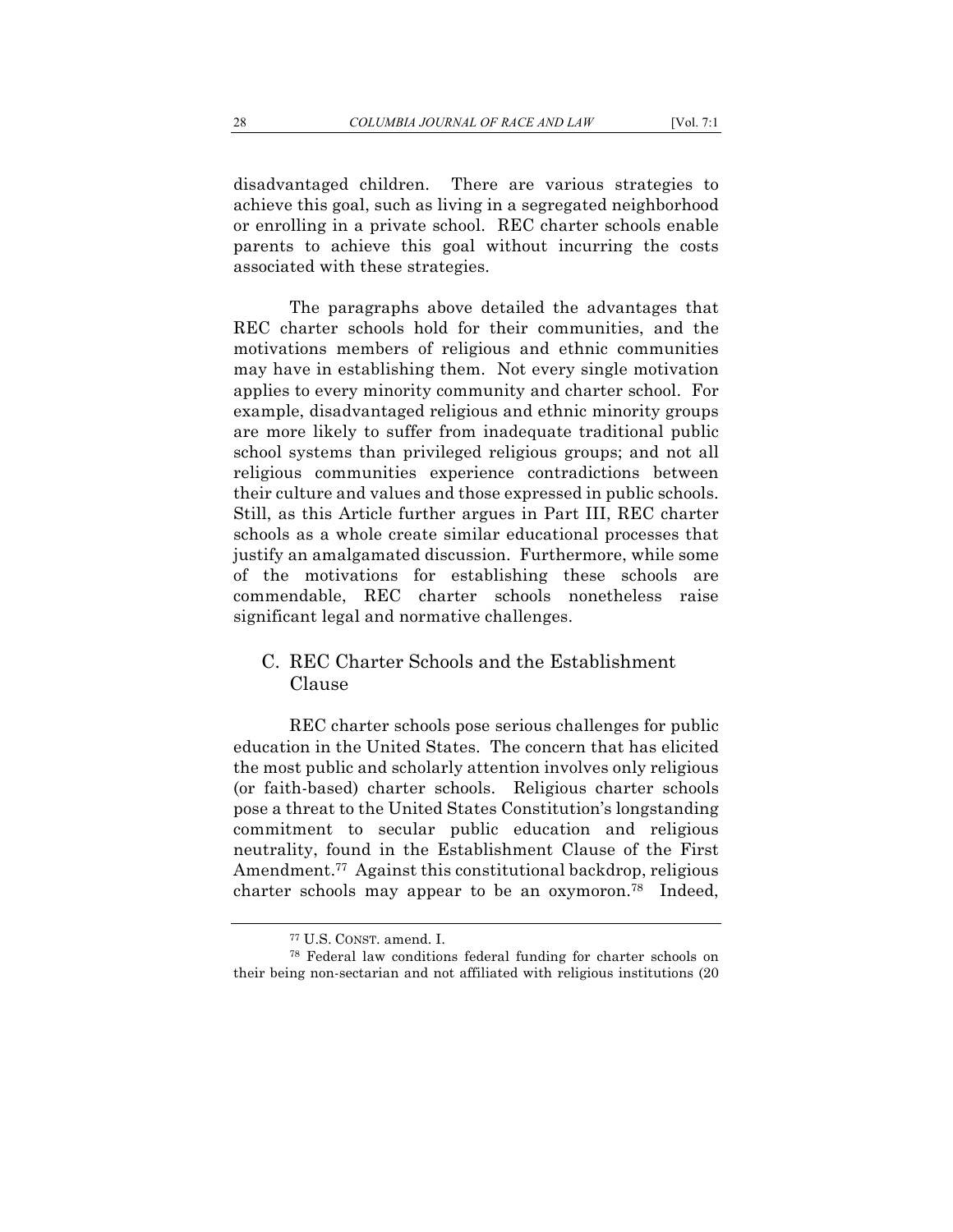some of the strongest objections to religious charter schools are based on their apparent violation of the prohibition of the establishment of religion.79

While courts have fluctuated their approaches to religion in Establishment Clause cases,<sup>80</sup> Establishment Clause jurisprudence is becoming more permissive of both religious activities allowed within public schools<sup>81</sup> and the transfer of public funds to religious institutions.82 A majority of legal scholars conclude that, so long as religious charter

in Lemon v. Kurtzman, 403 U.S 602 (1971), according to which in order to survive scrutiny the government action (a) must have a secular purpose; (b) must not have the primary effect of either advancing or inhibiting religion; and (c) must not result in an excessive government entanglement with religion. Over the years the court has relaxed the test, especially the third prong. *See* Eckes, *supra* note 31.<br><sup>82</sup> The growing tolerance to public funding of parochial schools

culminated in the 2002 Supreme Court decision in Zelman v. Simmons-Harris, 536 U.S. 639 (2002), in which a majority of five upheld a voucher scheme in Ohio that included private religious schools. The court reasoned that the voucher scheme did not violate the First Amendment despite the passage of public money to religious schools because the state funding was intermediated by individual choice. For a critique of Zelman v. Simmons-Harris see Moshe Cohen-Eliya & Yoav Hammer, *An Argument from Democracy Against School Choice: A Critique of* Zelman v. Simmons-Harris, 49 LOYOLA L.REV. 859 (2003) (arguing that funding religious schools through voucher systems jeopardizes democratic stability).

U.S.C. § 7221i (2)(E) (2012)). Some states also explicitly prohibit religious institutions from founding charter schools. However, these restrictions can be overcome by creating a clear organizational divide between the sectarian organization and the school. The more challenging issues are those of substance, restricting religious instruction. These will be referred to shortly.

<sup>79</sup> I am assuming that charter schools are public schools and that the First Amendment applies to them. Siracusa Hillman notes that this question is "unsettled." *See supra* note 28, at 561. *See also supra* note 22. 80 *See* Russo & Cattaro *supra* note 29, at 512–17 who describe three

phases in court jurisprudence regarding public financial support for religious institutions including schools. In addition to suggested fluctuations and developments, First Amendment doctrine is notoriously vague, declared by courts as being in "hopeless disarray" and "suffering from a sort of jurisprudential schizophrenia." *Id.* at 510–11.<br><sup>81</sup> The traditional test that courts use is the three pronged test set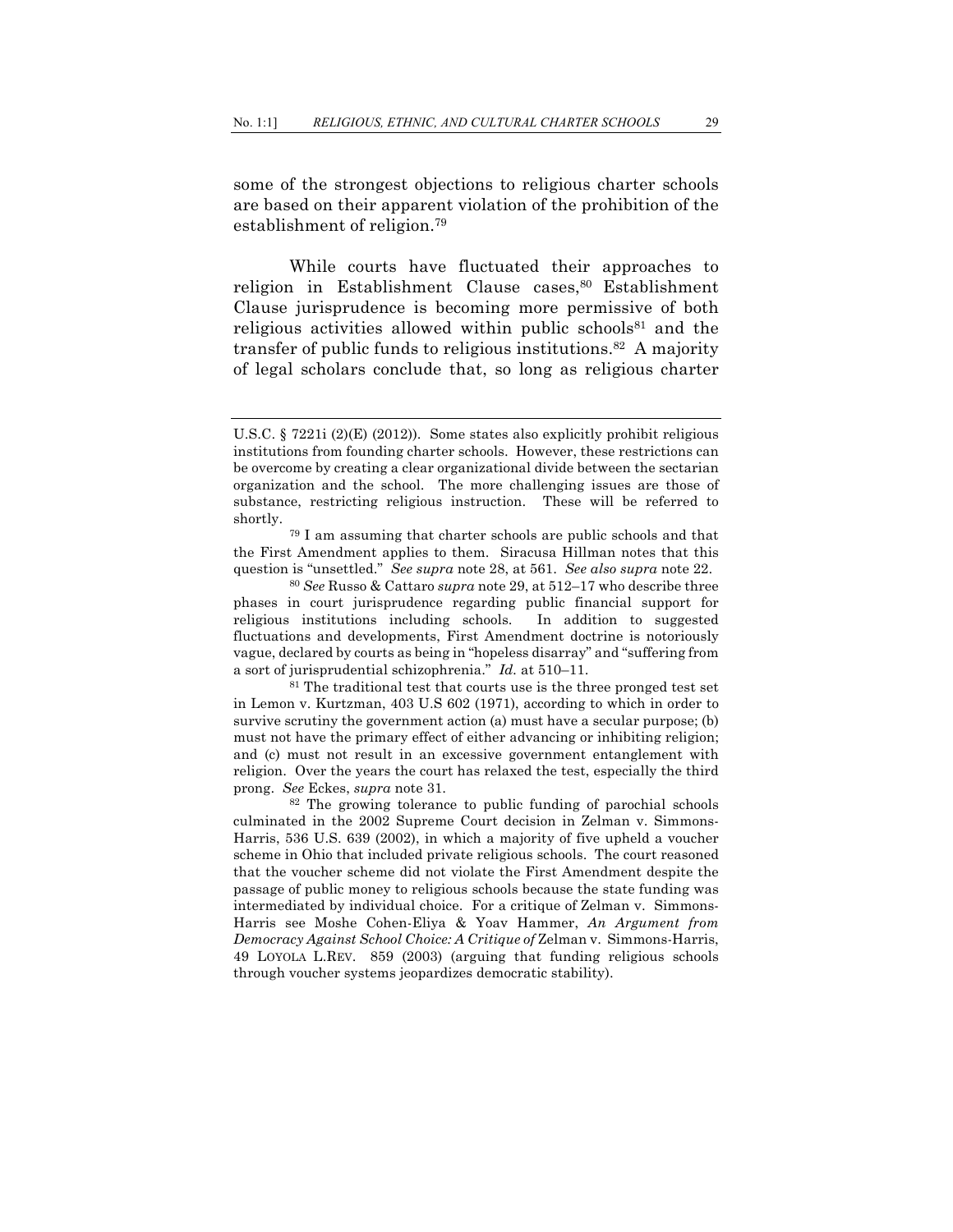schools do not endorse but merely accommodate religion,<sup>83</sup> and operate independent of religious institutions, $84$  they should withstand First Amendment challenges.<sup>85</sup> Courts have verified these predictions in several cases.<sup>86</sup> Still, there are

<sup>84</sup> As required by Federal law, *see supra* note 78.<br><sup>85</sup> Other writers, however, disagree with this conclusion. Gabrielle Marie D'Adamo, for example, argues that religious charter schools should be found unconstitutional. She explicitly refers to the Ben Gamla and Khalil Gibran International Academy in Brooklyn (which is not a charter school). *See* Gabrielle Marie D'Adamo, Note, *Separatism in the Age of Public School Choice: A Constitutional Analysis*, 58 EMORY L.J. 547 (2008). Russo & Cattero also question the constitutionality of religious charter schools. Writing in 2009, they estimate that religious charter schools will meet insurmountable constitutional barriers and are therefore unlikely to succeed. They point to various legal issues that should prove difficult, such as governance, oversight, place of prayer and religious activity within schools, admission of non-member students, and employment of staff. *See supra* note 29, at 521. On the other hand, there are scholars who believe that the courts have not gone far enough and that in light of Zelman, publicly funded religious charter schools should be allowed to engage in explicit religious activity, rather than merely accommodating religious students or teaching about religions as a culture. *See* Saiger, *supra* note 54.

<sup>86</sup> ACLU of Minnesota v. TIZA, No. 09-138 (D. Minn. Filed Oct. 1, 2010) (denying a motion to dismiss in which the ACLU argued that TIZA was endorsing Islam). The suit was dropped eventually once the school closed. *See* Siracusa-Hillman, *supra* note 28, at 567; Harr-Bailey & Cooper, *supra* note 28, at 278–80; Horning, *supra* note 29, 372 (all discussing the TIZA case). Daugherty v. Vanguard Charter Sch. Acad., 116 F. Supp. 2d. 897 (W.D. Mich. 2000) (finding that so long as the school's practices were voluntary, not led by school staff, and as long as the school did not discriminate between different groups, praying, reading the Bible, and distributing religious material do not violate the First Amendment. In Porta v. Klagholz, 19 F. Supp. 2d 290 (D. N.J. 1998), a New Jersey court found that leasing a building from a church did not violate the First Amendment.

It should be noted, however, that some state constitutions are more restrictive with regard to the establishment of religion than the Federal constitution. *See* Fox et al., *supra* note 30, at 286; and Russo & Cataro, *supra* note 29, at 511. For example, although the Federal court allows religious schools to participate in voucher schemes, some states do not. *See*

<sup>83</sup> "Accommodation v. endorsement" is the terminology used by Siracusa Hillman, based on the Lemon decision. *See supra* note 28, at 562. *See also* Sarah M. Isgur, Note, "*Play in the Joints:" The Struggle to Define Permissive Accommodation Under the First Amendment*, 31 HARV. J.L. & PUB. POL'Y 371, 373–79 (2008).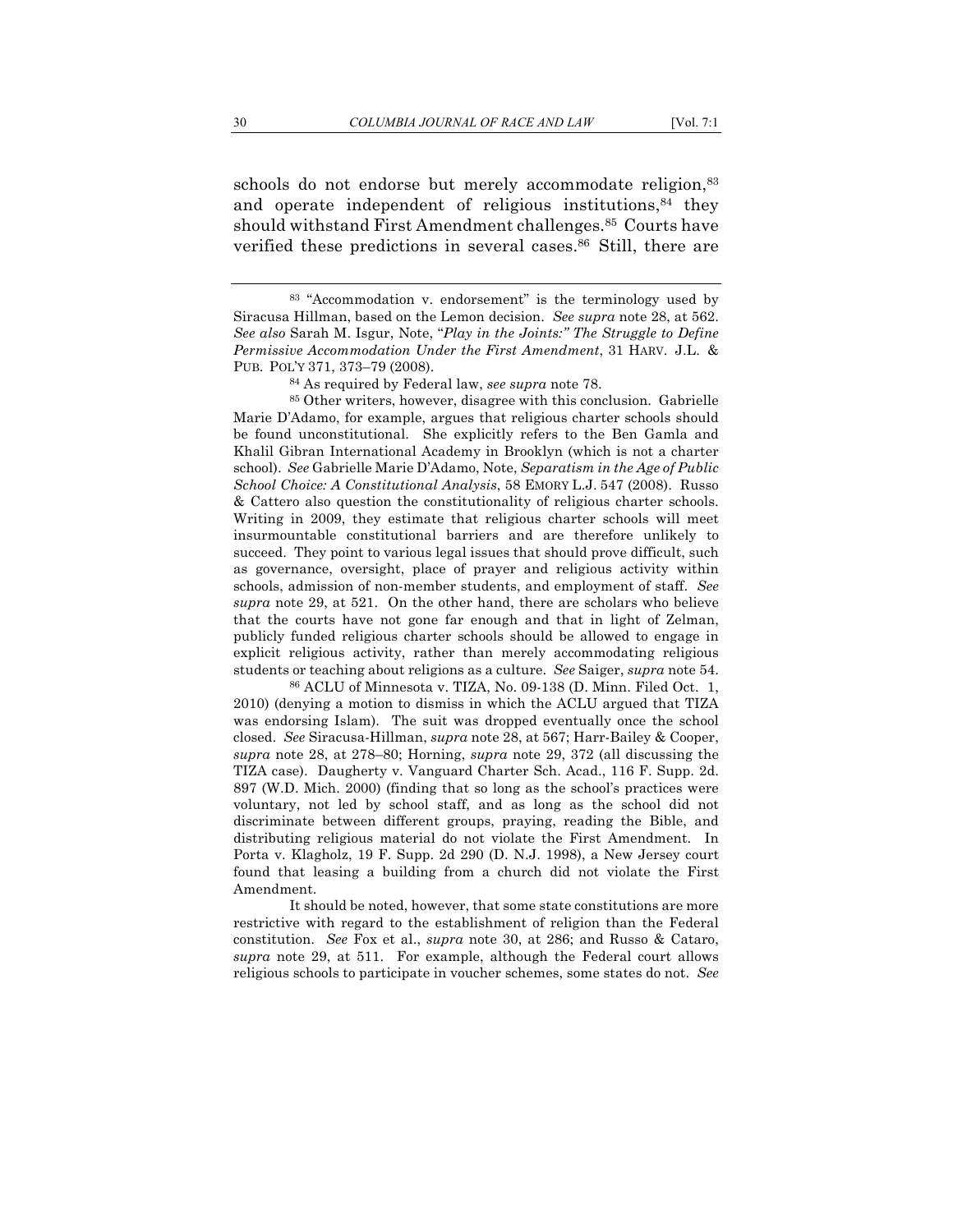cases of public objections and disputes between schools and departments of education both at the chartering stage,  $87$  and after their establishment.88

*e.g.*, Bush v. Holmes, 919 So. 2d 392 (Fla. 2006) (in which Florida's Supreme Court invalidated a voucher program that included religious schools). Adopting these more restrictive approaches may, however, raise objections from the opposite direction, namely that denying the ability to establish a religious charter school, when it is allowed by the Federal constitution, violates the freedom of religion also enshrined in the First Amendment. The differences between Federal and state rules can also refer to the rules regarding who may sponsor/authorize charter schools. Some states restrict the authorizers so that religious entities cannot sponsor charter schools. *See e.g.*, MINN. STAT. § 124D.10 (2015); subd. 3.5; 10 (b)(2) that was amended in 2009; Brookwood Presbyterian Church v. Ohio Dept. of Edn., 2013-Ohio-3260 (2013) (in which it was decided that Brookwood Presbytarian Church was not an "education oriented entity" as the law requires but rather a religious institution, and therefore could not become a charter school sponsor).

<sup>87</sup> A charter for a school based on the Waldorf approach (associated with the Anthroposophic movement), for example, was denied in Oakland, California, based, among other things, on the assertion that the suggested school was religious. *See* Liz Ditz, Publicly Funded Waldorf Education (Oct. 23, 2010), http://lizditz.typepad.com/i\_speak\_of\_dreams/2010/10/publiclyfunded-waldorf-education.html [https://perma.cc/Y5PG-NWKS]; Debra Snells, People for Legal and Nonsectarian Schools (PLANS), http://www.waldorfcritics.org [https://perma.cc/7JX5-EZSN]; The Education Report, *A Waldorf-inspired public charter school in Oakland? Not likely* (Jan. 19, 2010), http://bigeducationape.blogspot.com/2010/01/waldorfinspired-public-charter-school.html [https://perma.cc/3FSW-PX7E]. Although the school was eventually authorized the following year. *See* Community School for Creative Education, http://www.communityschoolforcreativeeducation.org/ [https://perma.cc/6XSW-BSAT]. Other Waldorf schools have also been authorized such as the Woodland Charter School in South Oregon. *See*  Woodland Charter School, http://www.woodlandcharterschool.org

<sup>[</sup>https://perma.cc/ARV5-MMEL].

<sup>88</sup> Several websites are active in opposition to Harmony Charter School Network, which focuses on Turkish culture and language, and argue that they preach Islam. *See* Citizens Against Special Interest Lobbying in Public Schools, Proposed Gulen Charter Schools (Dec. 3, 2014), http://gulencharterschools.weebly.com/proposed-gulen-charter-

schools.html [https://perma.cc/ZA56-ES9X]. The Broward County School Board in Florida ordered The Ben Gamla Hebrew Charter School to suspend all its Hebrew lessons due to the concern that they were used for teaching Judaism. Hebrew classes were reinstated only when the board was satisfied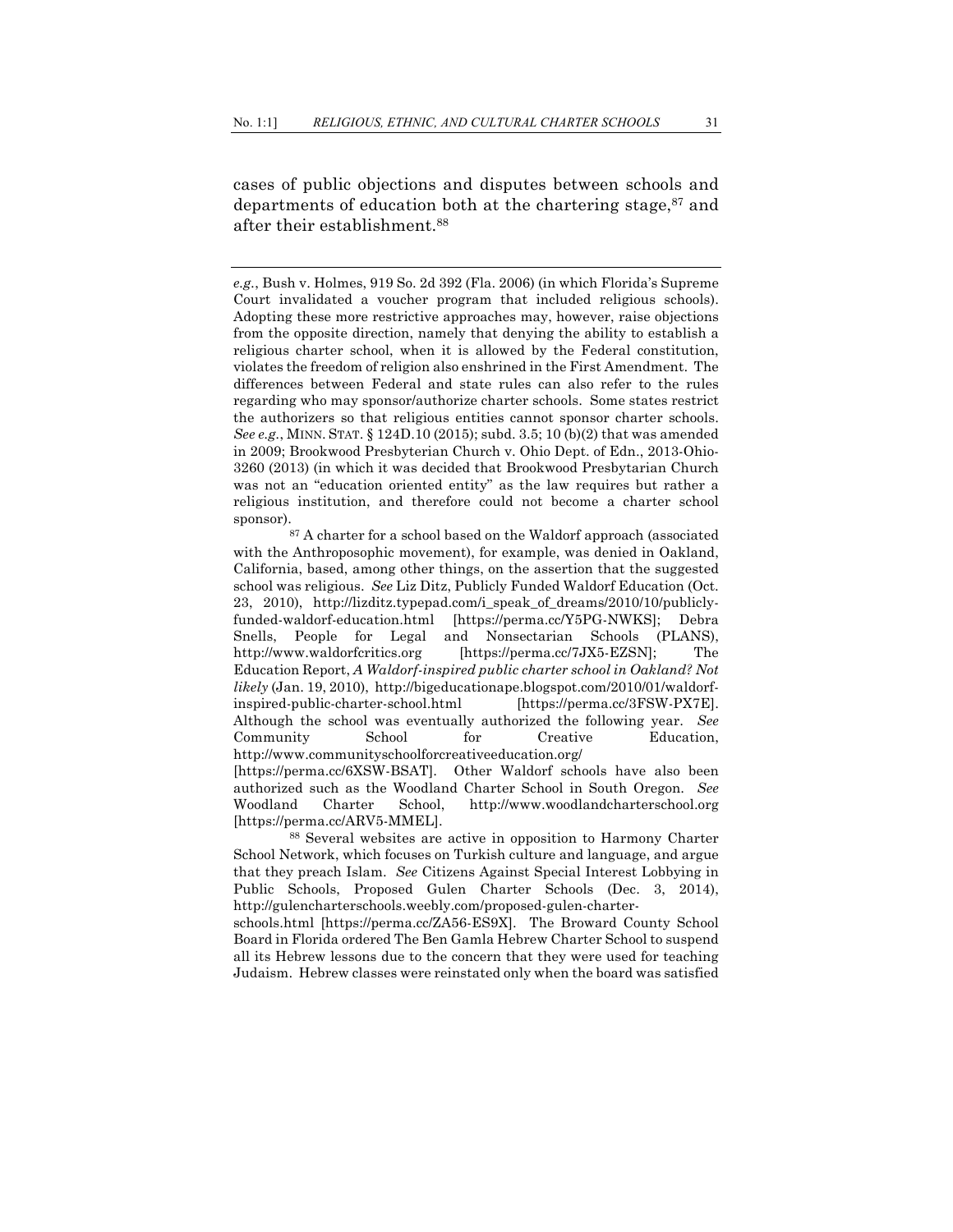In terms of the daily practices and curricula, charter schools, like other public schools, are not allowed to mandate praying or teaching of religious texts while endorsing their divine truth,<sup>89</sup> charter schools can integrate the secular teaching of religious texts into their curricula, focusing on the cultural and historical aspects of these texts. Additionally, the First Amendment does not prohibit charter schools from teaching foreign languages, even when those languages are historically associated with certain religions (i.e., Hebrew, Arabic).<sup>90</sup> Charter schools may also accommodate studentinitiated prayer in school by designating a space within the school for it<sup>91</sup> and adopt certain educational values that coincide with values that feature in certain religious beliefs.92

<sup>89</sup> *See* Lee v. Weisman, 505 U.S 577 (1992) (ruling that public schools may not sponsor student prayer even if the prayer is nondenominational); Doe v. Human, 725 F. Supp. 1503 (W.D. Ark. 1989) (stating that public schools may not teach the Bible as religious dogma). 90 *See* Meyer v. Nebraska, 262 U.S. 390 (1923) (invalidating a law

that restricted the use of a foreign language as the language of instruction as well as foreign language instruction under a certain age). Meyer was a teacher in a one-room parochial school who taught the Bible in German, and was fined for this act.

<sup>91</sup> *See* Harr-Bailey and Cooper, *supra* note 28, at 277; Weinberg, *supra* note 28, at 21. A school might also be allowed to allot time for prayers so that they do not clash with other school activities. 92 *See* Horning, *supra* note 29, at 370; Weinberg, *supra* note 28.

that the content was purely secular. Sharon Higgins, Charter School Scandals: Ben Gamla,

http://charterschoolscandals.blogspot.co.il/2010/07/ben-gamla-charterschool.html [https://perma.cc/T986-H8YF]. *See* also Harr Bailey & Cooper, *supra* note 28, at 284–85. Hawaiian Charter schools begin their school day with an incantation recited by all teachers and students. Hawaiian leaders explain that this is a cultural protocol rather than a prayer, that has secular goals such as focusing students' attention on school, demonstrating respect for the school and teachers, preparing students to engage in the work ahead, and connecting the students to the Hawaiian culture. However, critics have argued that this is compulsory praying and should be prohibited. Eckes et. al., *Legal and Policy Issues Regarding Niche Charter Schools: Race, Religion, Culture, and the Law*, 5 J. OF SCH. CHOICE 85, 94 (2011); Fox et al., *supra* note 30, at 291–96.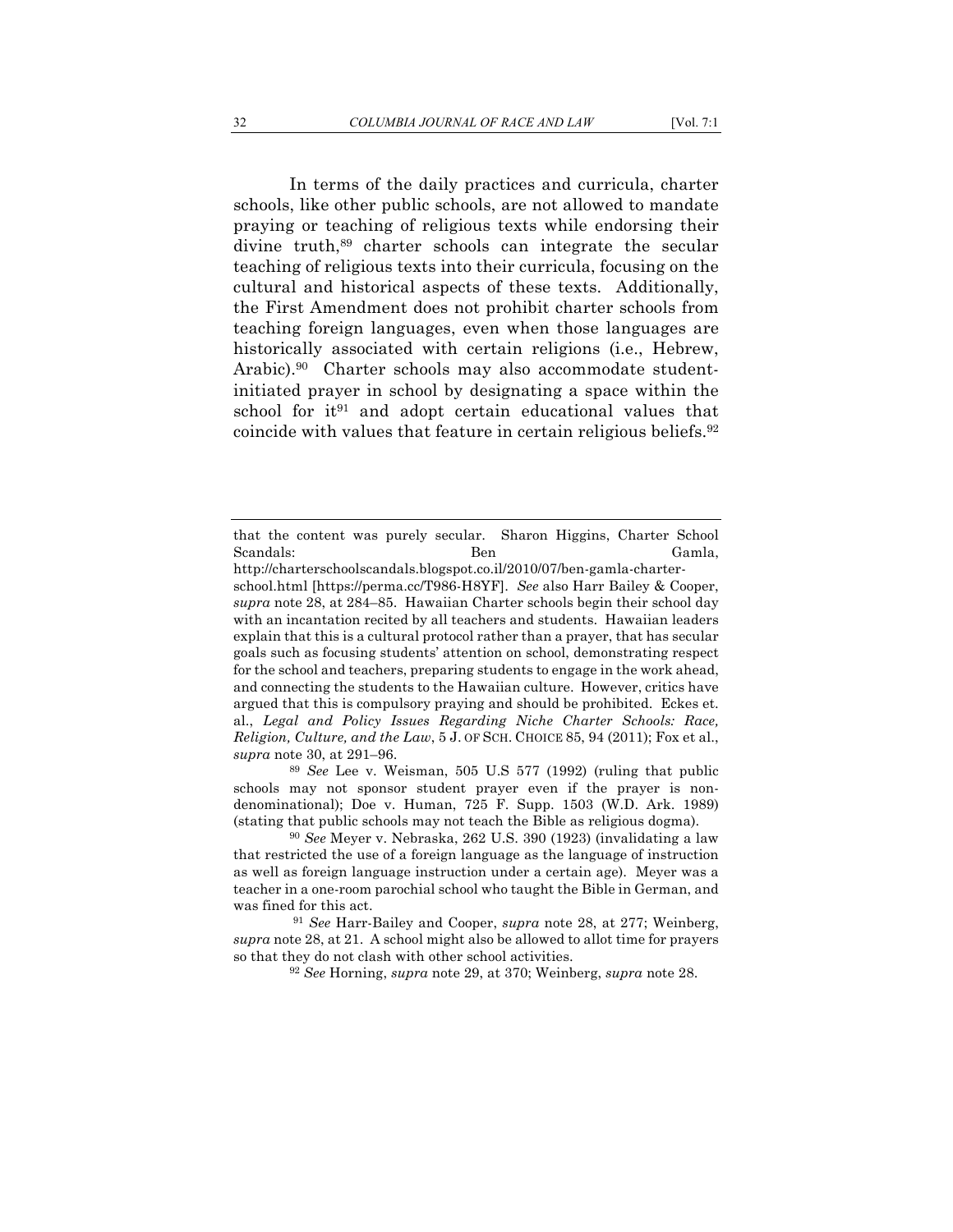Religious charter schools cannot display religious elements or symbols, except during religion classes that take place in the school<sup>93</sup> before and after the school day.<sup>94</sup> Finally, religious charter schools cannot discriminate in hiring teachers, though they may require certain behavior within the school in accordance with the charter school's worldview.95 Given these restrictions on the practice and teaching of religion, it is ultimately up to each religious community to decide whether religious charter schools are—all things considered—a desirable educational option for them.

## III. REC CHARTER SCHOOLS AND EQUAL EDUCATIONAL **OPPORTUNITY**

While religious charter schools may face challenges concerning the First Amendment, attention to another significant concern REC charter schools raise is long overdue.96 The remainder of this Article examines REC charter schools' effects on educational equality of opportunity. Part III describes the educational processes that give rise to the concern, and Part IV analyzes state charter school legislation in states and its ability to contend with these processes.

Opponents of the charter school movement are concerned that charter schools worsen inequality and segregation. REC charter schools are especially susceptible to these problems, much more so than other charter schools. They are more likely to be racially and socioeconomically segregated and are also more likely than other charter schools

<sup>93</sup> *See* Harr-Bailey & Cooper, *supra* note 28, at 277. 94 *Id.* 

<sup>&</sup>lt;sup>96</sup> Suzanne Eckes has referred to the concern that these schools may engage in direct ethnic or religious discrimination of prospective students or teachers. However, the critique I put forward here goes far beyond this concern, and persists even if religious schools comply with antidiscrimination rules. *See* Suzanne E. Eckes, *Charter School Legislation and the Potential to Influence Student Body Diversity*, in Lubienski & Weitzel, *supra* note 14, at 51–71.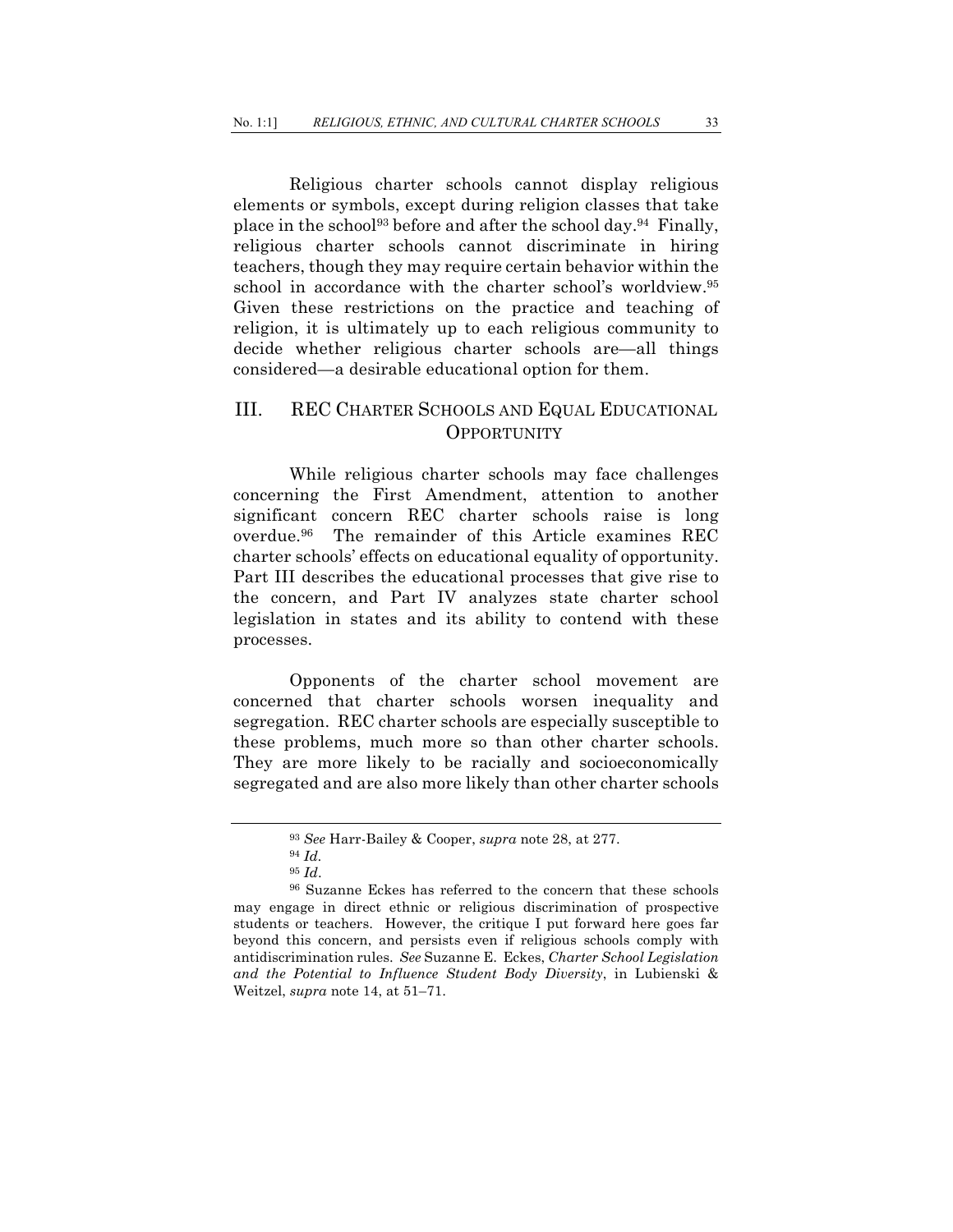to induce two related phenomena—creaming and cropping that negatively impact education in public schools. In order to appreciate the severity of segregation, creaming, and cropping, it is first necessary to stress the importance of student composition for equal educational opportunity.

#### A. Student Composition: The Peer Effect

Several different factors affect the quality of education students receive. The factor most often discussed is funding, and structural inequalities that cause disparity in resource allocation have justly been the focus of much legal attention. This Article focuses, however, on another factor influencing the quality of education, namely on student composition. Education is a unique good, in which the quality of the outcome depends on the identity of the consumers. Studying in a class with bright and motivated peers who cultivate academic aspirations and share their cultural capital improves student achievement.97 Some researchers argue that, taken alone, the "peer group effect" is the most important factor influencing educational outcome.98 As a result, grouping together high ability students improves education. The peer effect explains part of the "private school effect," the advantage that private schools demonstrate in student achievement.99 Private schools enjoy higher student achievement, in part, because they concentrate high achievers who create positive peer effects. The peer effect also explains

<sup>&</sup>lt;sup>97</sup> GARY ORFIELD & CHUGMEI LEE, WHY SEGREGATION MATTERS: POVERTY AND EDUCATIONAL INEQUALITY 15–16 (2005).

<sup>98</sup> This factor was first highlighted in The Coleman Report in 1966. James S. Coleman, *The Concept of Equality of Education Opportunity*, 38 HARV. EDUC. REV. (1967). *See also* KIRK A. JOHNSON, THE PEER EFFECT ON ACADEMIC ACHIEVEMENT AMONG PUBLIC ELEMENTARY SCHOOL STUDENTS (2000); For updated evidence from five different countries, and between schools with different characteristics, ownership, funding, and enrollment, *see* Ron W. Zimmer & Eugenia F. Toma, *Peer Effects in Private and Public Schools Across Countries*, 19 J. POL'Y ANALYSIS & MGMT. 75 (2000).<br><sup>99</sup> Together with their SES and race, this arguably explains the

advantage of private schools. *See* Lubienski & Lubienski, *supra* note 7.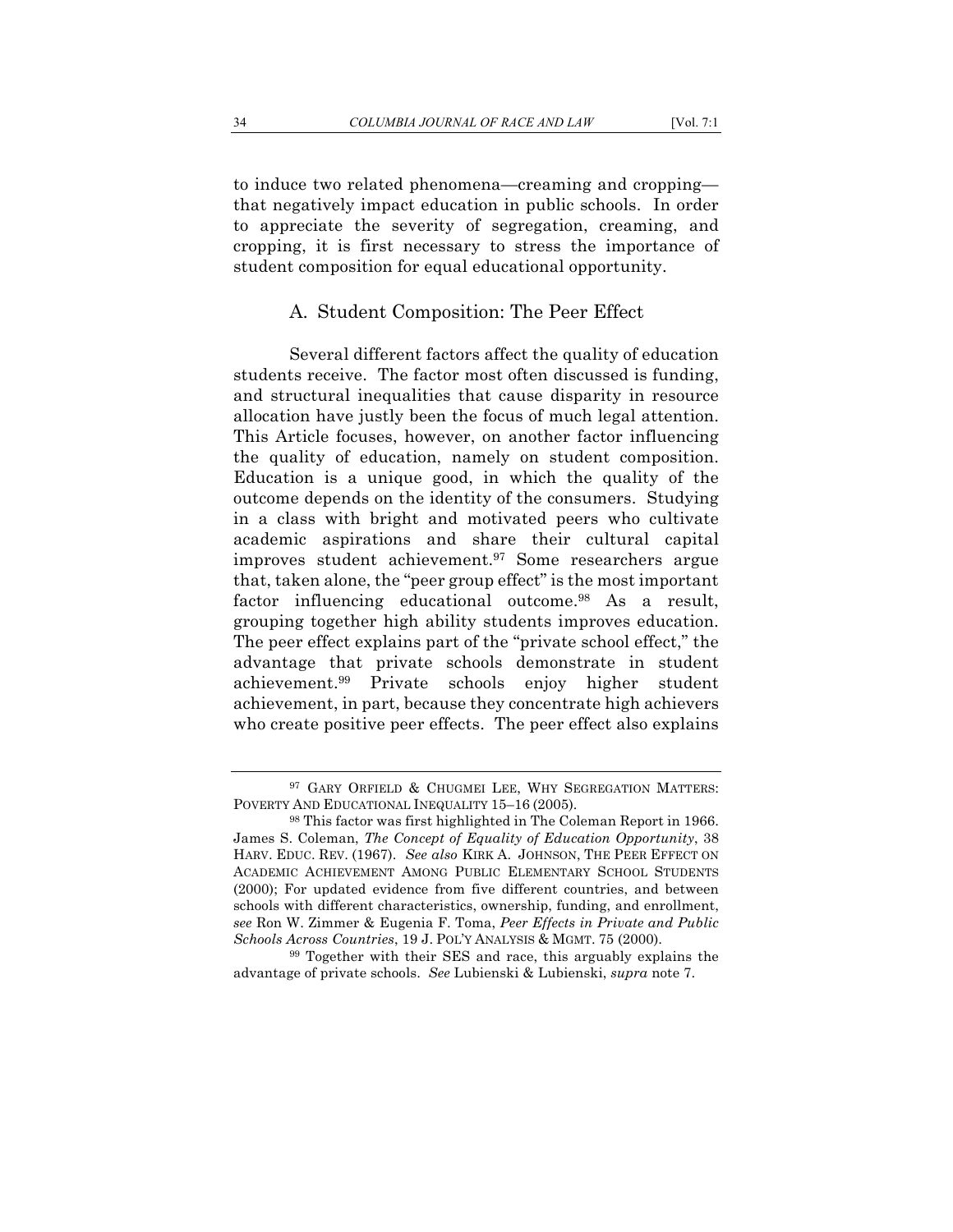why grouping together children with low ability causes a further deterioration in their educational achievements. In addition to having inferior educational prospects, they are not exposed to the advantages of highly talented and motivated peers, and this, in turn, adversely affects the quality of the education they receive.100

Students' academic ability is correlated with their background circumstances. The academic abilities and attainments (as expressed in test scores and evaluations) of students from affluent families tend to be higher than those of students from low-income families.101 Several structural conditions lead to this outcome. Students from poorer backgrounds are less likely to have adequate health care and nutrition.<sup>102</sup> They are more likely to be exposed to violence, family crisis and unrest, and other situations that impede their capacity for uninterrupted learning. Their parents are less likely to be involved in their children's education, and to be able to assist them with their homework as they are themselves less educated, and may be working multiple jobs.103 They typically own fewer books, have not been read to as infants as much as their middle class peers, and their parents are less likely to engage with them in cognitively stimulating activities.

<sup>103</sup> ANNETE LAREAU, UNEQUAL CHILDHOODS: CLASS RACE AND FAMILY LIFE (SECOND EDITION WITH AN UPDATE A DECADE LATER 1–6 (2011).

<sup>100</sup> *See* Orfield & Lee, *supra* note 97, at 15.

<sup>101</sup> *See e.g.*, Richard D. Kahlenberg, *Socioeconomic School Integration* 85 N.C. L. REV 1545 (2006-2007); RICHARD D. KAHLENBERG, ALL TOGETHER NOW: CREATING MIDDLE-CLASS SCHOOLS THROUGH PUBLIC SCHOOL CHOICE 25–35 (2001) (citing numerous studies finding that a school's socioeconomic status is second only to social background as a determinant of students' academic successes); Russell W. Rumberger & Gregory J. Palardy, *Does Segregation Still Matter? The Impact of Student Composition on Academic Achievement in High School,* 107 TCHRS. C. REC 1999, 2014 (2005) (finding that students' and school SES are equally influential); and RICHARD ROTHSTEIN, CLASS AND SCHOOLS 37–47 (2004) (arguing that students from lower SES are less likely to have adequate health care and adequate conditions for learning). 102 *See* ROTHSTEIN, *id.*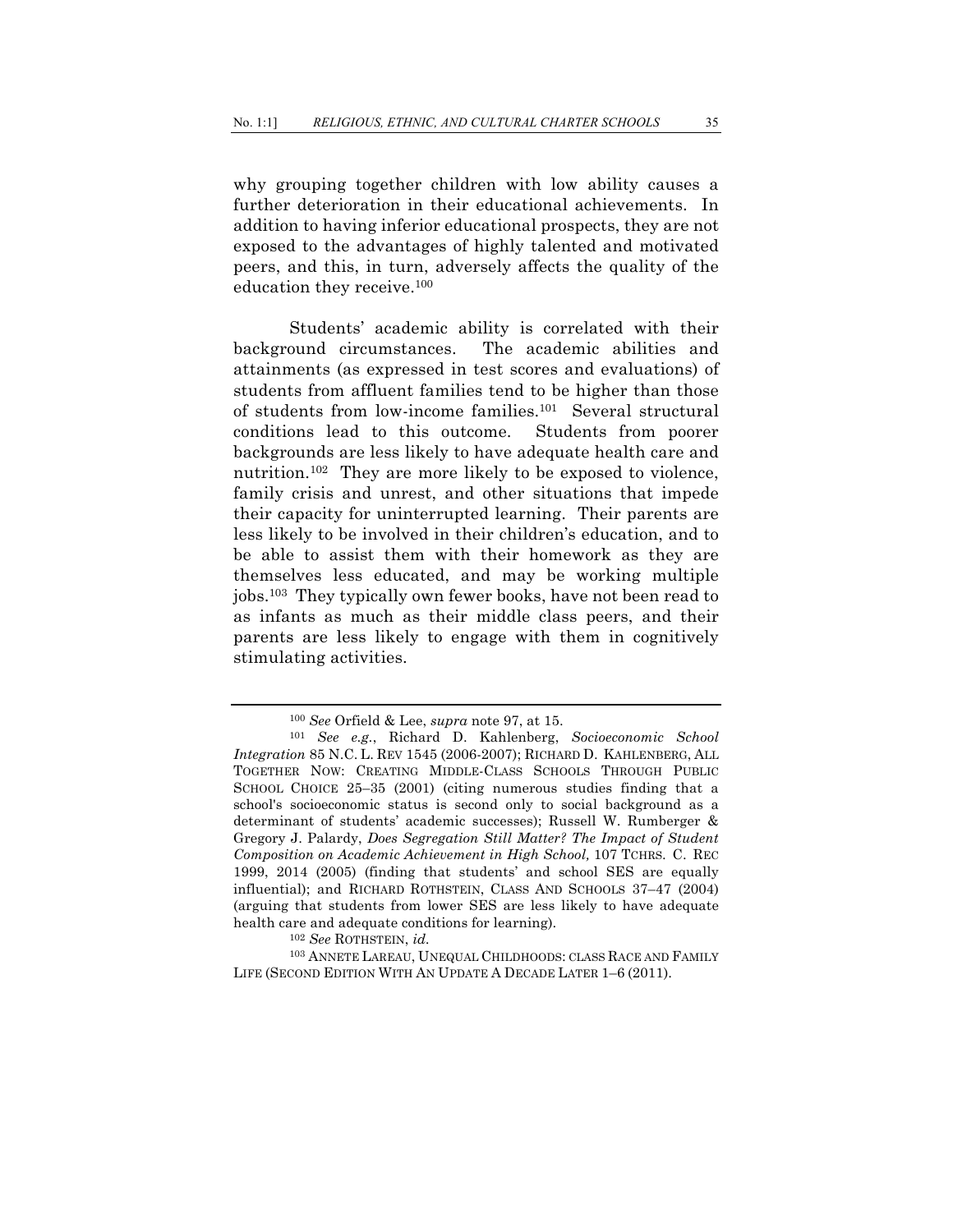What follows is that grouping together students according to social class (for example, when neighborhoods are segregated) also entails grouping together students according to academic ability, and vice-versa.<sup>104</sup> In other words, social segregation further compromises the educational opportunities of disadvantaged children. Accordingly, schools that serve middle class communities are likely to serve a higher percentage of high achievers, and the positive peer effects in these schools are likely to induce further educational

benefits.

Grouping together high achievers from affluent families also reinforces disparities in the allocation of educational resources. Schools that educate high achievers attract better teachers,105 so schools that serve disadvantaged children are also staffed by less professional teachers.106

teachers, determining what makes one a good teacher is much more complicated. Hanushek, for example, claims that the difference in added value between good and bad teachers can amount to more than a year's worth of studying. However, he states that there is no reliable way to identify effective teachers through class size, salary, and education. *See* Erik Hanushek, *School Resources and Student Performance, in* DOES MONEY MATTER 59-60 (Gary Burtless ed., 1996). *But see* NATIONAL CENTER FOR EDUCATION STATISTICS, MONITORING SCHOOL QUALITY: AN INDICATOR REPORT (2000), http://nces.ed.gov/pubs2001/2001030.pdf [https://perma.cc/3NLP-MRZU] (arguing that possessing academic skills; teaching in the field of training, experience and participation in professional development programs are all measurable parameters for quality teachers).

<sup>106</sup> *See* HEATHER G. PESKE, KATI HAYCOCK, TEACHING INEQUALITY: HOW POOR AND MINORITY STUDENTS ARE SHORTCHANGED ON TEACHER QUALITY (Education Trust 2006), http://eric.ed.gov/?id=ED494820

<sup>104</sup> Accordingly, there is a large body of research that shows that ability grouping results in socioeconomic segregation. See Daniel J. Losen, *Silent Segregation in Our Nation's Schools*, 34 HARV. C.R.-C.L. L. REV. 517 (1999); George Ansalone, *Schooling, Tracking, and Inequality*, 7(1) J. CHILD. & POVERTY 33 (2001); Jeannie Oakes, *Two Cities' Tracking and Within-School Segregation*, 96 TCHR. C. REC. 681 (1995); Anthony D. Greene, *Tracking Work: Race-Ethnic Variation in Vocational Course Placement and Consequences for Academic and Career Outcomes*, 1(1) INT'L J. EDUC. STUD. 9 (2014); Mary Cipriano-Walter, *Falling off the Track: How Ability Tracking Leads to Intra-School Segregation*, 41 T. MARSHALL L. REV. 25 (2015). 105 While intuitively, there is such a thing as better and worse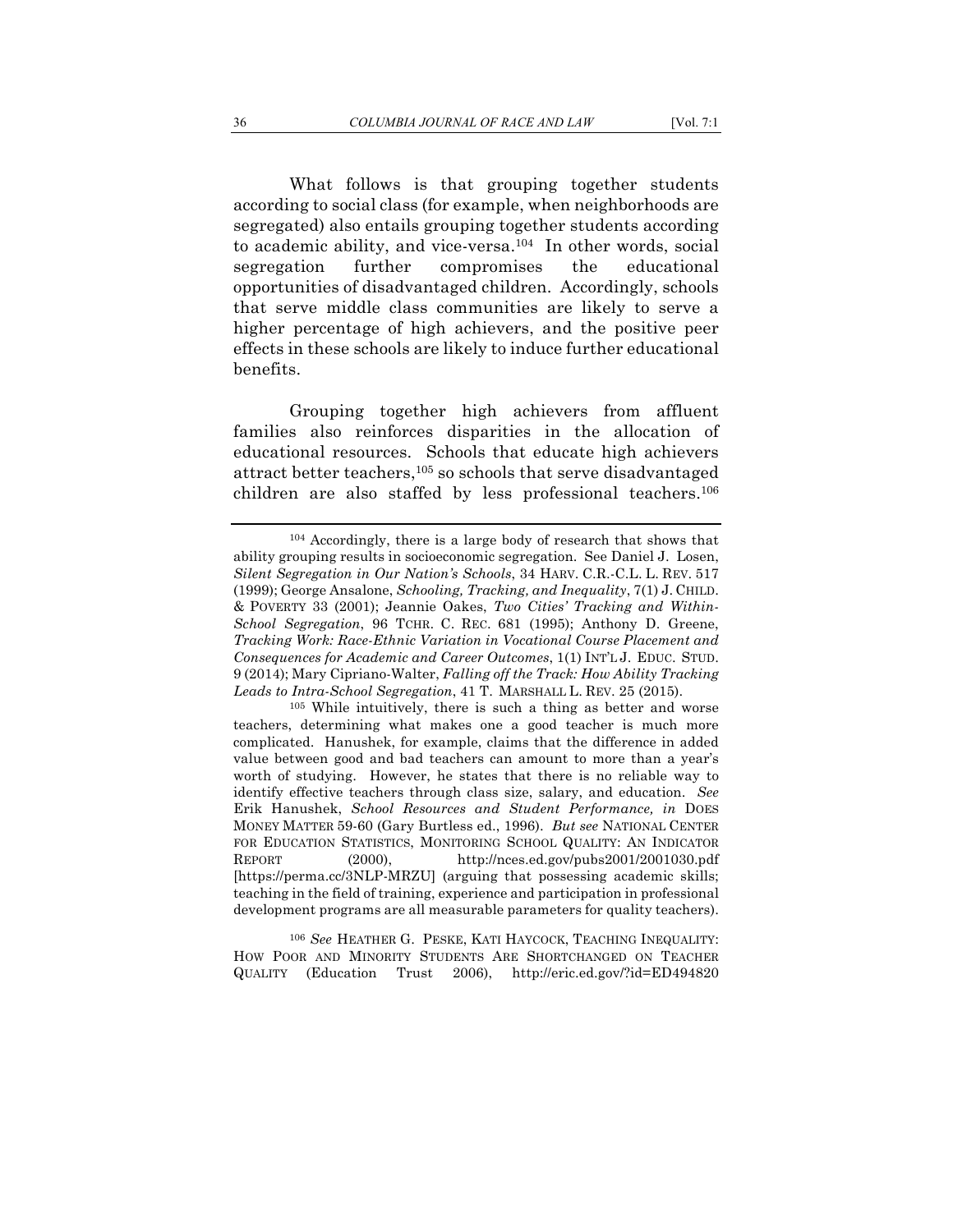Schools serving advantaged children also benefit from parental involvement. Advantaged parents are typically more involved in schools and contribute their resources and time.<sup>107</sup> As a result, student composition and peer effects join other social causes of educational deprivation and amplify existing patterns of educational inequality.

# B. Segregation Within Religious, Ethnic, and Cultural Charter Schools

As previously mentioned, it is highly debated whether charter schools generally increase or decrease segregation. Research addressing this issue shows that the charter movement serves the same or an even greater share of racial minorities and poor students as public schools.108 Some writers point to this data as proof that the charter movement has succeeded in fulfilling its promise to promote integration through choice.109 Others highlight that, while the charter system serves high rates of minority and poor students, this may be because they are established in majority-minority

<sup>[</sup>https://perma.cc/6AUU-DB97]; Erica Frankenberg, *The Segregation of American Teachers*, 17 EDUCATION POLICY ANALYSIS ARCHIVES 1 (2009); and John J. Janssen, *Public School Finance, School Choice; and Equal Educational Opportunity in Texas: The Enduring Importance of Background Conditions*, 10 REV. LIT. 1, 9 (2000) (citing research showing that the SES of families is one of the most important factors influencing the supply of teachers to a certain district). 107 Catherine Hickman Wehlburg et al., *High School Parent* 

*Involvement: Relationships with Achievement, Grade Level, SES, and Gender*, 28 J. RESEARCH & DEVELOPMENT IN EDUC. 125 (1995). 108 For data according to race, *see* MURPHEY & SHIFFMAN, *supra* note

<sup>13,</sup> at 73–75; for data according to socio-economic status, *see* David R. Garcia, *Charter schools Challenging Traditional Notions of Segregation*, in Lubienski & Weitzel, *supra* note 14, at 33. 109 *See* Garcia, at 33, 46–49; Eckes, *supra* note 96, at 51, 59; and

James Forman, Jr., *Do Charter Schools Threaten Public Education? Emerging Evidence from Fifteen Years of a Quasi-Market for Schooling*, 2007 U. ILL. L. REV. 839 (2007).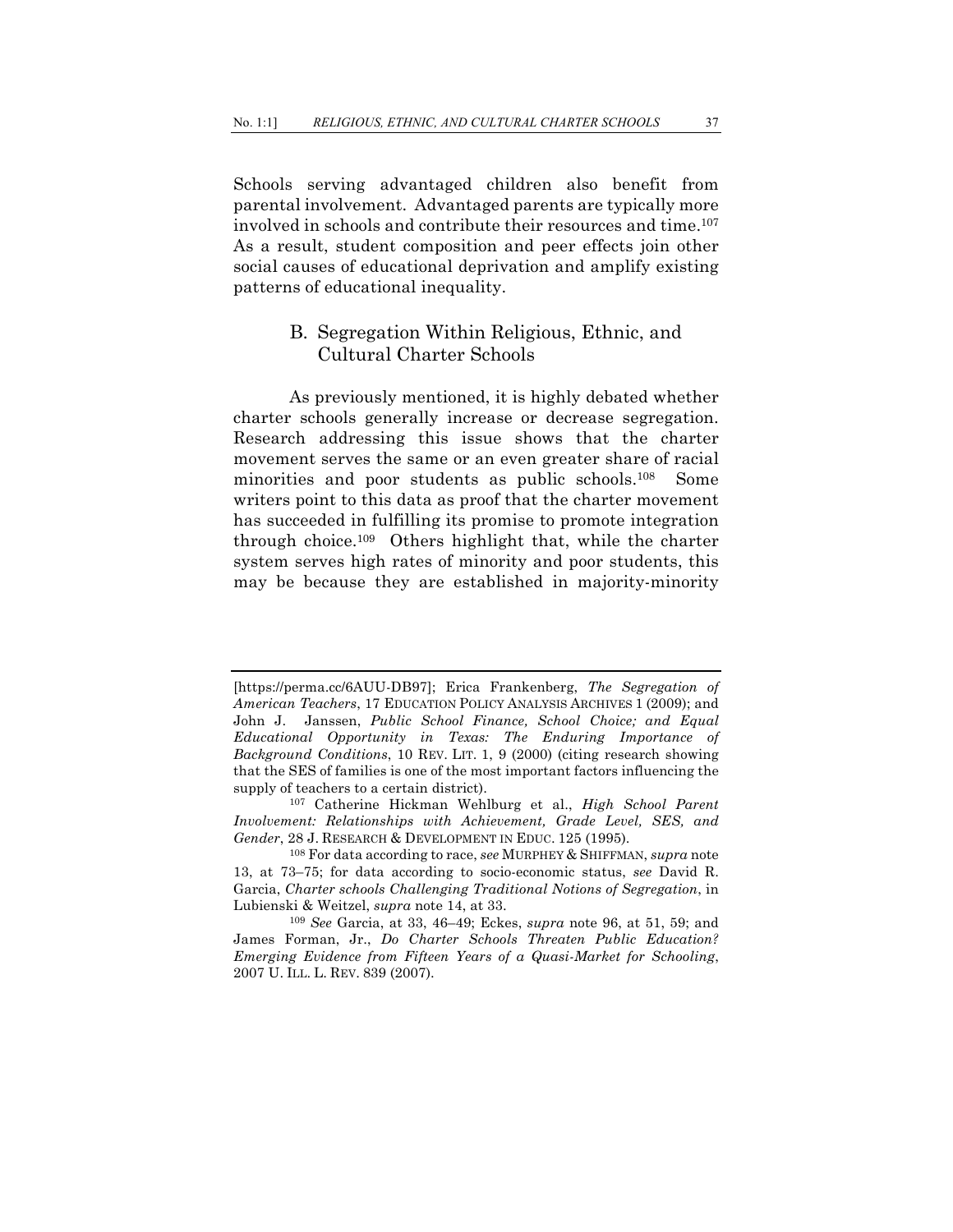districts.110 As a result, specific charter schools are segregated in measures that are equal to, and exceed that of public schools,111 making them, according to some, "the most segregated sector of public schools."112

Educators and lawmakers regard segregated schooling as a negative condition and they make efforts to avoid it. There are two distinct reasons why segregated schooling is undesirable. First, given the correlation described above between SES, race, and educational achievement, and the effects of peers on the quality of schools, segregation is likely to have an adverse effect on the educational opportunities of children from lower SES and racial minorities. This reason is a consequential one, meaning that if outcomes were to be different than the ones policymakers expect, there would be no reason to continue opposing segregation. The second reason underlying the disapproval of segregation along class and race does not depend on its assumed negative consequences. The integration of students from diverse backgrounds is viewed by some as an important function of public education, crucial to developing social equality, and enabling members of society to participate as equals in politics and the market.<sup>113</sup> There may be cases, however, in which segregation may have educational benefits for students from underprivileged classes,  $114$  in which case we must prioritize

students in public schools.<br><sup>113</sup> The most explicit defense of this position is put forward by Elizabeth Anderson in her book, THE IMPERATIVE OF INTEGRATION (2010). 114 TIZA may be one example, though there are many others. *See*

discussion in Part II-E, *infra*. *See generally* MICHEL MERRY, EQUALITY CITIZENSHIP AND SEGREGATION: A DEFENSE OF SEPARATION (2003) (arguing that there are cases in which integration is not the best option for students from disadvantaged communities).

<sup>110</sup> *See* Eckes, *id*., at 51, 53; Garcia, at 38. *See also* JANET D. MULVEY ET AL., BLURRING THE LINES: CHARTER, PUBLIC, PRIVATE AND RELIGIOUS SCHOOLS COMING TOGETHER 78–79 (2010). 111 *Id.*<sup>112</sup> *See* Lubienski & Weitzel, *supra* note 14, at 15, 18; Garcia, *id.*, at

<sup>38,</sup> finding that two times the share of minority students studied in intensely segregated schools in charter schools, compared to minority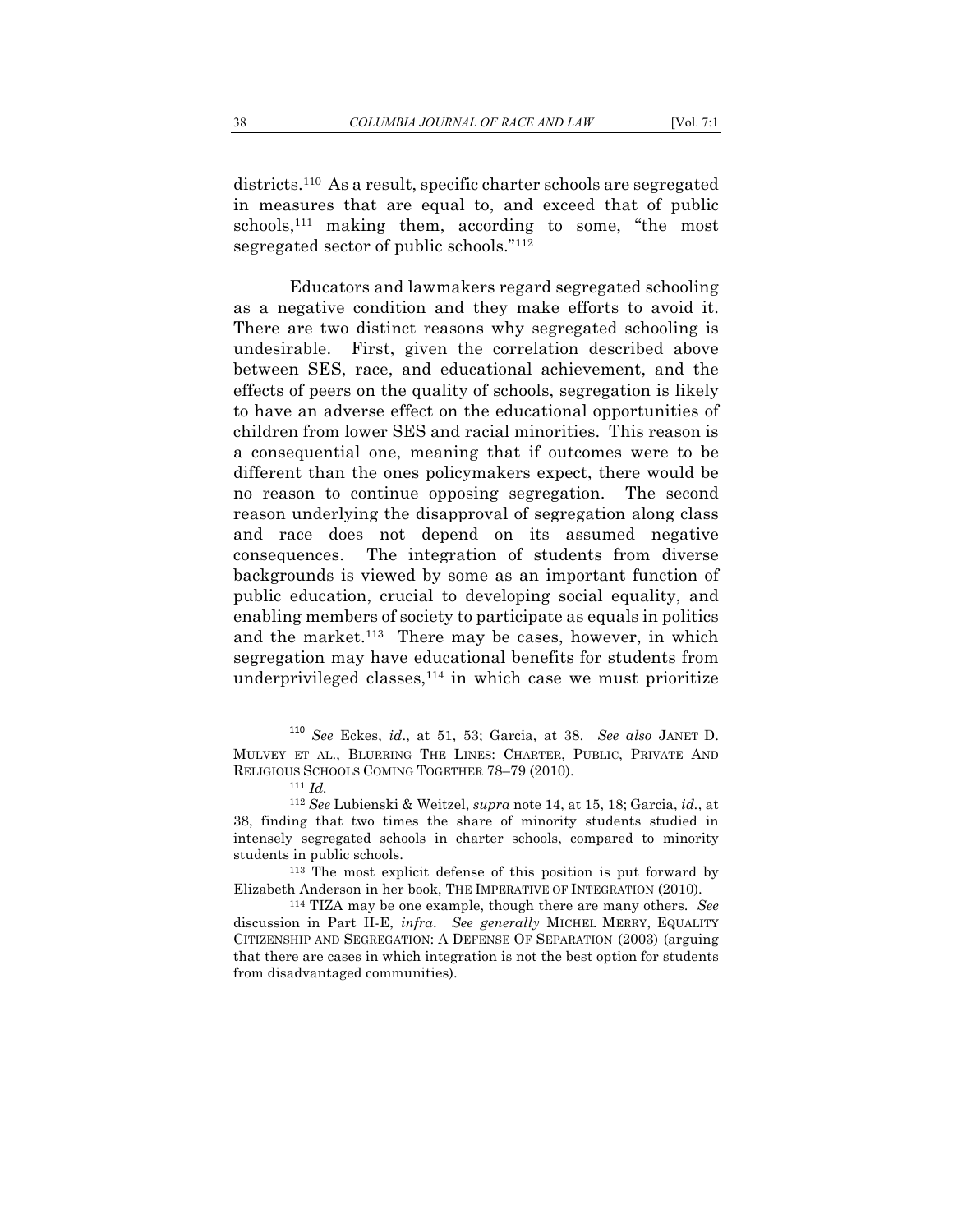between the value of integrated learning and the duty to promote the education of disadvantaged children.<sup>115</sup>

As a separate category of charter schools, REC charter schools have not yet been subject to empirical research. Therefore, there is no available data concerning their racial composition; however, some assumptions can be made based on general characteristics of REC charter schools. Members of specific communities that are often racially homogenous and have similar socioeconomic characteristics establish REC charter schools. Although non-members may enroll if they choose, these schools are naturally more attractive to members' specific communities. Therefore, REC charter schools are especially likely to be segregated along racial, ethnic and SES lines. This kind of voluntary segregation also happens in other schools of choice, such as schools suggesting specialized curricula,116 or schools of choice designed specifically for servicing "at risk" students.<sup>117</sup> However, the correlation between race and ethnicity is stronger in REC charter schools, in which the community is often defined also along ethnic lines.

This correlation is stronger in REC charter schools that teach foreign languages, as the preference to study a foreign language such as Hebrew or native Hawaiian is not distributed evenly among the population.<sup>118</sup> In addition to being more attractive and advantageous to members of the

<sup>115</sup> While there is merit in the claim that successful, high quality segregated schools are probably better than unsuccessful integrated schools, there is no reason to infer from past failures that effective forms of integration cannot be designed. 116 *See* Harr Bailey & Cooper, *supra* note 28; Mulvey, et al., *supra*

note 111, at 82 (observing that "[b]y designing schools to focus on curricula that attract the white and more socio-economically affluent, segregation is subtly accomplished through parent and student choice").

<sup>&</sup>lt;sup>117</sup> *See* MURPHY & SHIFFMAN, *supra* note 13, at 75, 122.<br><sup>118</sup> However, the acquisition of certain foreign languages such as Mandarin has gained popularity with middle class parents, as another way to give their children an "edge" in the competitive educational landscape. This kind of bilingualism is also the way Hebrew classes are explained on the websites of certain Hebrew charter schools. *See supra* note 5.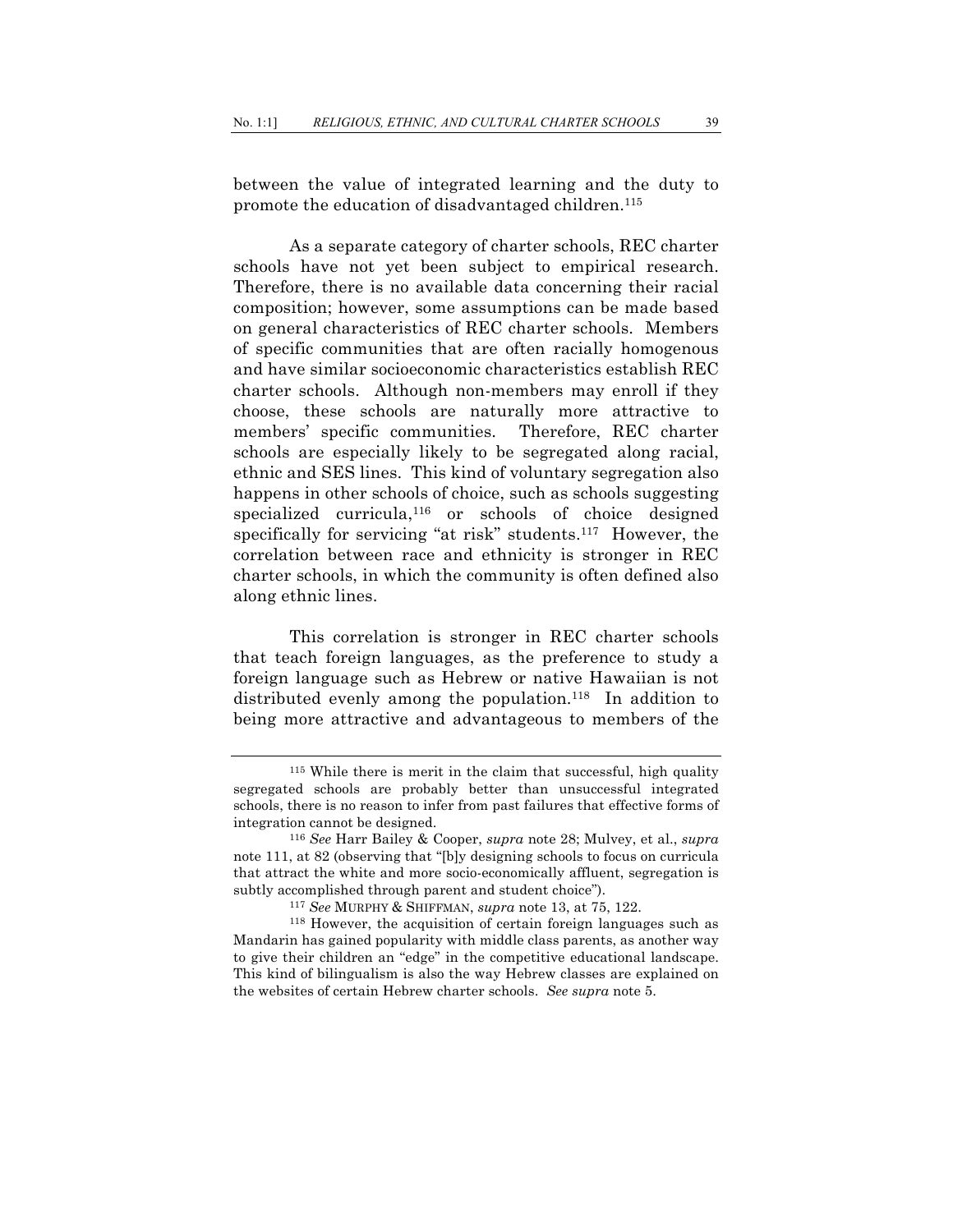community, fulfilling an important goal that these families have in instilling the community's identity in the children, the centrality of the language in the school's curriculum may create relative disadvantages for non-member students whose families don't speak the language, and who are not exposed to the language outside the school. This may also be a factor in the decision whether to transfer from public schools to REC charter schools at higher grades, because of the accumulated gaps in language proficiency. Therefore, member families' relative advantage in access to REC charter schools is likely to grow as the stage of education progresses.

Finally, being established by specific communities for their children, we can reasonably assume that REC charter schools will be located in or near neighborhoods where members of specific communities are concentrated. This is expected to result in schools that are socioeconomically and ethnically homogeneous, rather than diverse. Based on these assumptions, REC charter schools are likely to be racially, ethnically, and socially segregated. There are, however, more intricate and subtle ways of educational stratification likely to occur in religious charter schools. I am referring to the twinphenomena of "creaming" and "cropping" that have significant implications on the student composition of both religious charter schools and the traditional public schools around them. While the two effects are similar in many ways, there are important differences between them with regards to the REC charter schools in which they are likely to occur and the effects they may have on the public schools.

### C. Creaming

Private schools and prestigious public schools of choice attract high achieving and motivated students from advantaged families. When these children are drawn out of public schools, this leaves the public schools depleted of advantaged children and of the resources they bring with them, causing a decline in the quality of education. The deterioration in education quality caused by decreases in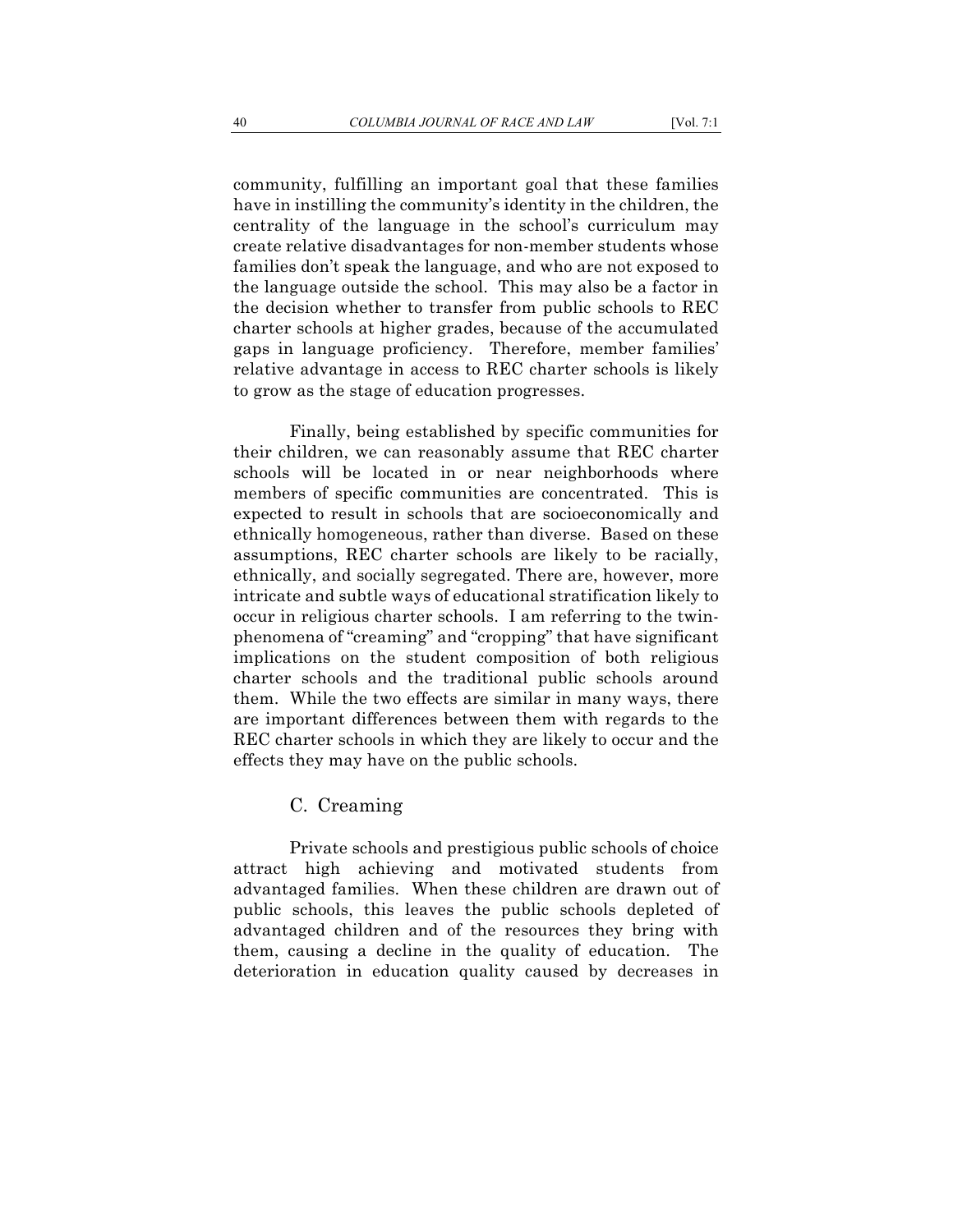resources and the negative peer effect induces even more students to leave, creating a downward spiral. Eventually, only the most disadvantaged students remain in public schools. The gradual accumulation of multiple decisions made by individual students (and their parents) to move to private schools or other schools of choice has a profound negative effect on public schools and, more importantly, on the children who study in them.

Creaming schools group together high achievers, who experience advantageous peer effects. At the same time, education in public schools gradually deteriorates, both compared to the education provided by the creaming schools, and also compared to the education they were able to supply before the process of creaming began.119 Different factors determine whether a school will be able to cream students, all related to what is perceived by potential students and their parents as making the school "better" than the public school they currently attend.120 Things such as better test scores; better track record in graduates' placements in college; better facilities; more options for advanced placement ("AP") courses or college prep; better qualified teachers and better teacherstudent ratios; ample educational resources for supplies, field trips, labs and technology; a safe and pleasant environment; and, importantly, the concentration of high ability peers, can all contribute to a school's reputation and influence its ability to cream students.

<sup>119</sup> ADAM SWIFT, HOW NOT TO BE A HYPOCRITE: SCHOOL CHOICE FOR THE MORALLY PERPLEXED PARENT 38–41 (2003).

<sup>120</sup> In order to cream, schools do not necessarily have to be, in fact, better. They merely have to be perceived as such. For example, student test scores are not necessarily good indicators of school quality, because they do not factor in the added value of the school. Therefore, a school educating a high share of underprivileged or disabled children may be doing a better job, but still getting lower test scores. However, this problematic indicator may turn out to be a self-fulfilling prophecy, attracting advantaged students to certain schools, who then create a positive peer effect, which will, in turn, improve educational quality. *See* also LUBIENSKI & LUBIENSKI, *supra* note 7.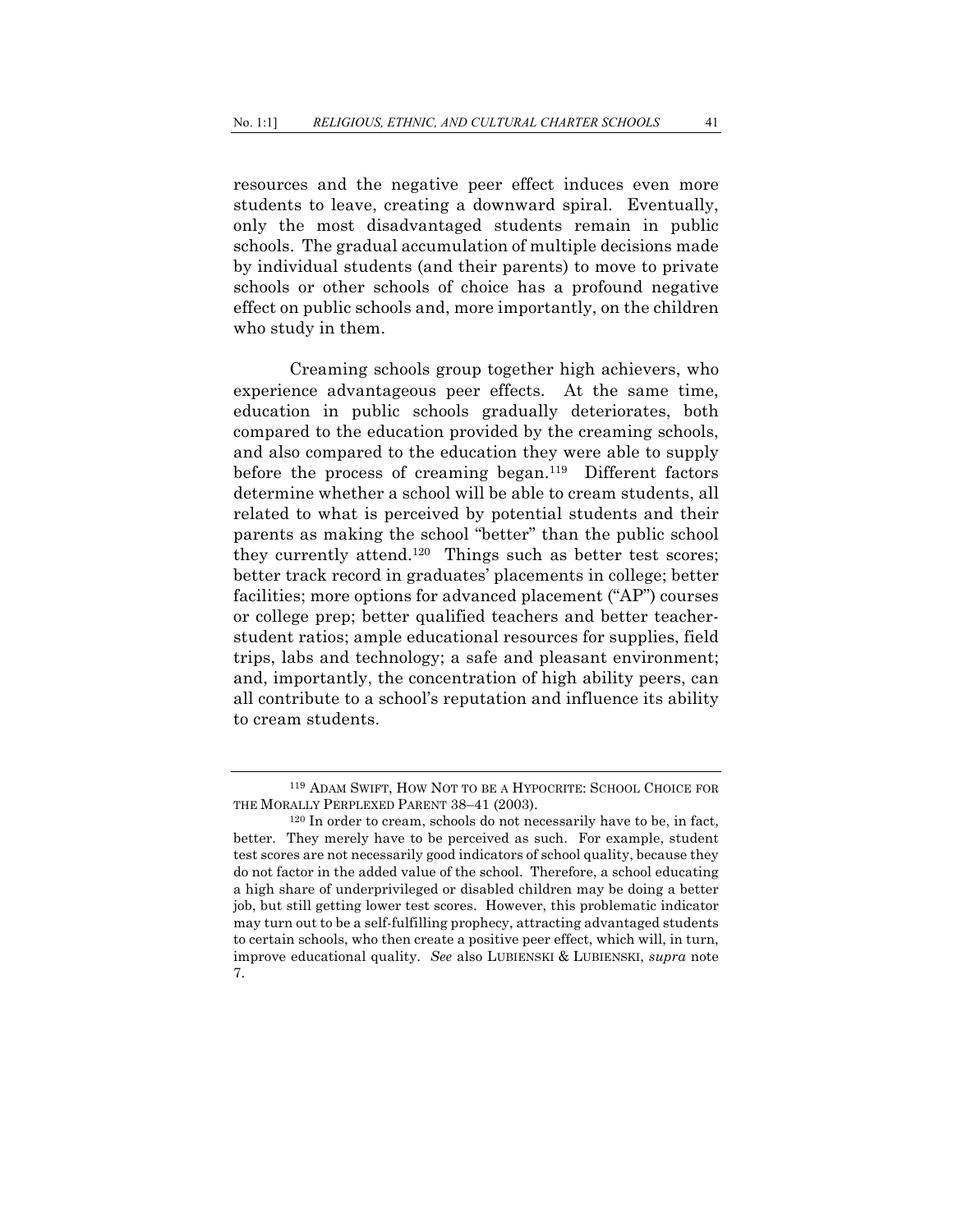Most of the factors detailed above can be reduced to two main advantages. The first is financial advantage (which can ensure a rich curriculum, more qualified teachers, better facilities), and the second is student composition. When a school's prestige is related to test scores and Ivy League placement, the school is, in part, enjoying the benefits of having advantaged students study in it. High ability students, even more than financial incentives, help retain good teachers,121 and strongly affect violence rates and school environment.

Private schools are the paradigmatic example of creaming schools, enjoying both advantages. They have the resources to offer students attractive courses and campuses, including state-of-the-art computer and science labs, gyms, and pools; being able to offer higher pay, they can hire qualified teachers and employ enough staff members to ensure students receive individualized attention. Private schools are able to select their students and usually charge tuition. Therefore, they admit disproportionate numbers of children from advantaged families, creaming them from the public schools.122

The question of whether charter schools create creaming is more complicated. While the primary motivation behind the charter movement was improving educational achievement, another advantage that proponents stressed is the potential that charter schools held for promoting integration. According to advocates, the choice element in the charter movement (together with other choice based reforms such as vouchers, school choice and magnet schools) helps overcome residential segregation by severing the link between the place people live and the school to which they go. While in the traditional regime only the wealthy could choose a school, by buying a house in the "right" neighborhood, or by

<sup>&</sup>lt;sup>121</sup> *See supra* note 106.<br><sup>122</sup> *See e.g.* RUBEN A. GAZTAMBIDE-FERNANDEZ, THE BEST OF THE BEST: BECOMING ELITE AT AN AMERICAN BOARDING SCHOOL 26–40 (2009).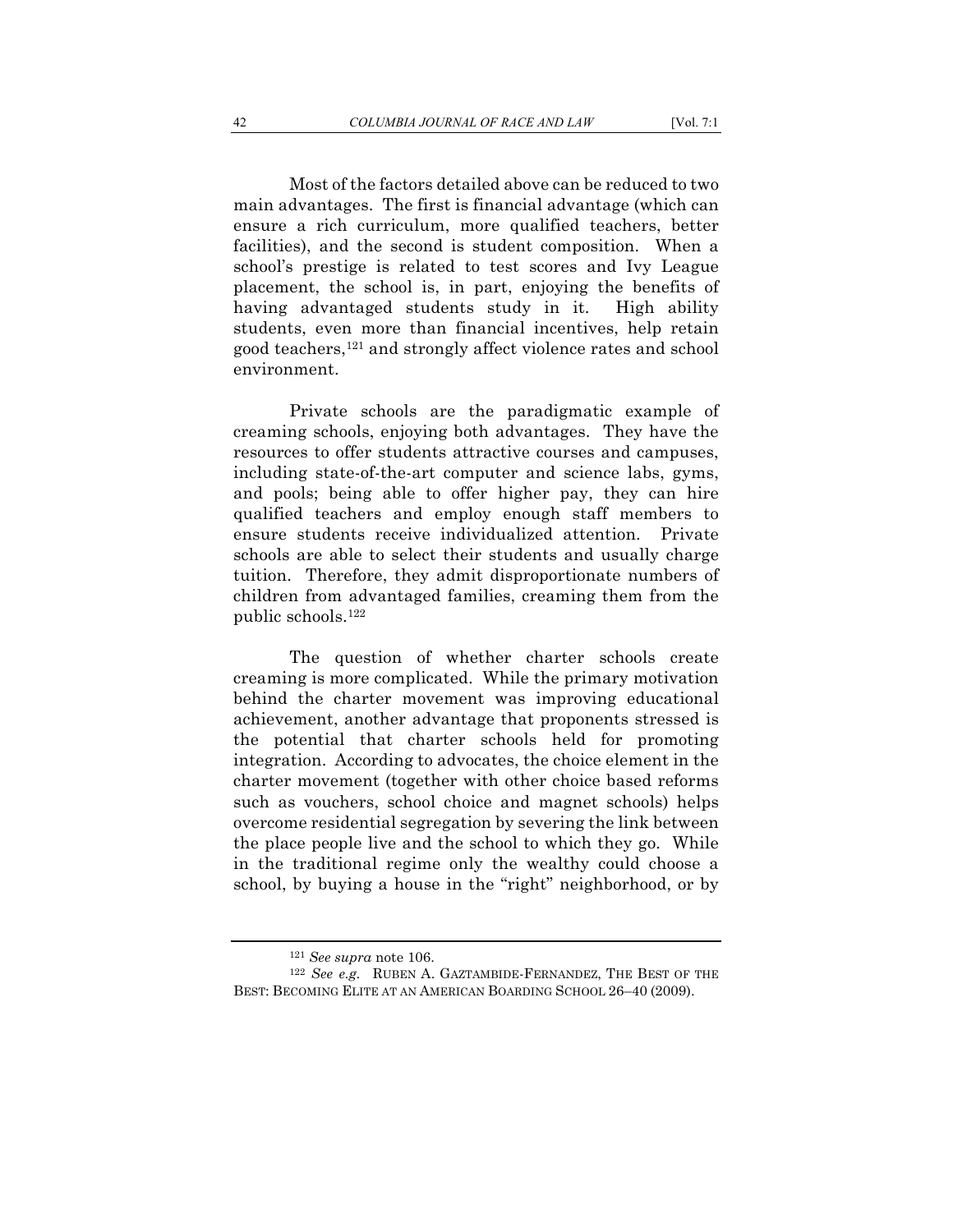going private, school choice allows all parents to choose a school for their children.

Charter schools (and public schools more generally), as opposed to private schools are not allowed, as a rule, to sort their students.123 Therefore, when enrollment to charter schools exceeds their capacity, assignment is to be determined by a lottery.124 This, supposedly, prevents creaming because it ensures that students of all ability levels have an equal chance of attending the charter school. Additionally, charter schools are publicly funded and free.<sup>125</sup> This too, should prevent the selection (or self-selection) of students from affluent families, and keep the student bodies of both the charter schools and the traditional public schools racially and socioeconomically diverse.

Despite the lack of formal barriers, evidence indicates that charter schools are in fact more accessible to advantaged children. Choosing a school, especially when choice is not mandated,<sup>126</sup> requires parents to be proactive with regard to the school their children attend. It requires understanding the significance of the decision, gaining access to information, having social webs that offer guidance and support, and the ability to navigate a complicated system. As a result, advantaged parents—those who are better educated, involved and motivated, and those who are better connected, make better educational choices for their children, and their

<sup>123</sup> *But see* CHESTER E. FINN JR & JESSICA A. HOCKET, EXAM SCHOOLS: INSIDE AMERICA'S MOST SELECTIVE PUBLIC HIGH SCHOOLS (2012) (describing public schools that are academically selective). 124 *See* Part IV for the legal rules regarding enrollment to charter

schools. 125 *See infra*, Part IV. 126 There may be differences in this regard between choice schemes

in which all are required to choose a school, and cases in which the default is assigning children to a designated school and allowing opting out by choosing a different school.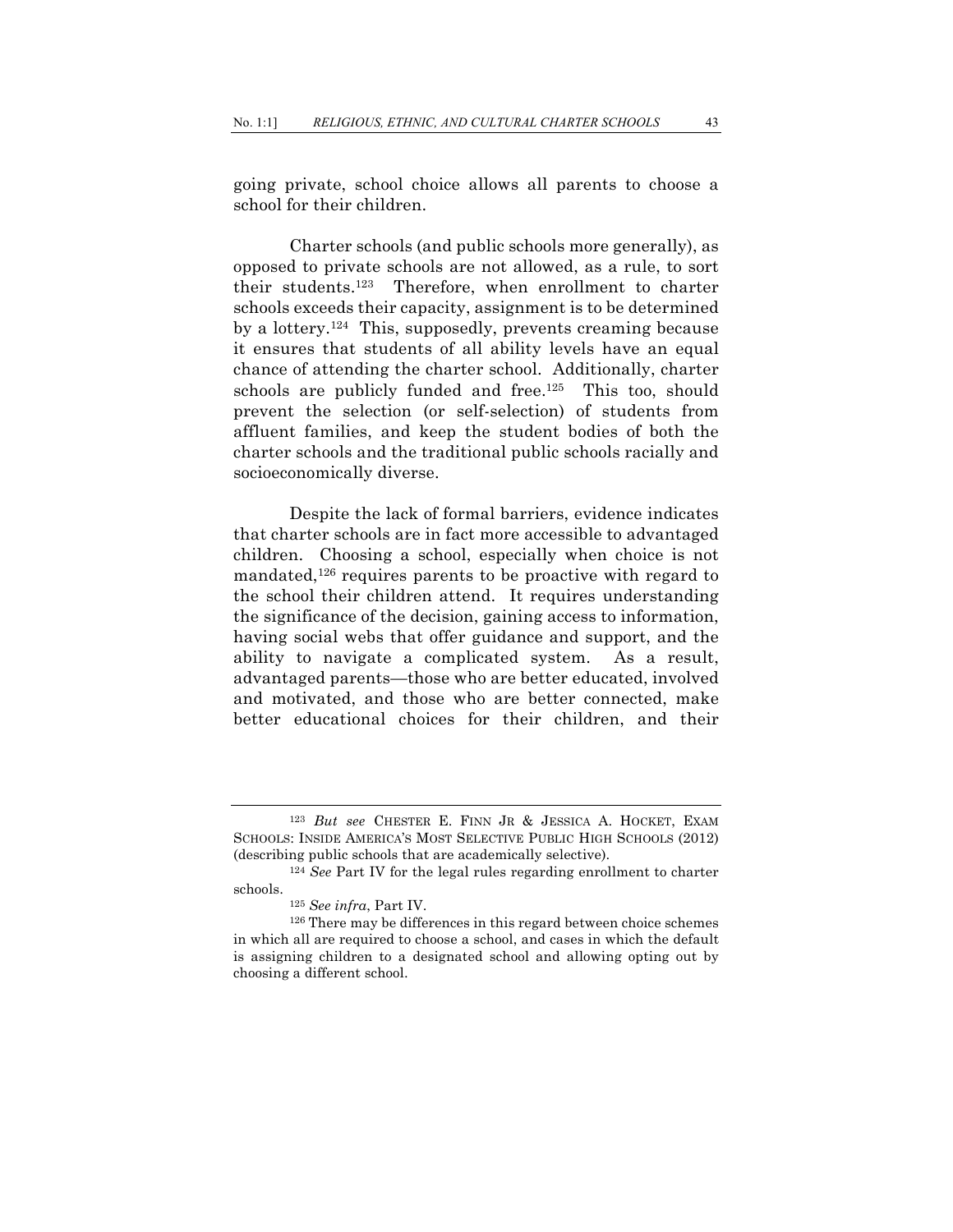children are disproportionately represented in desirable schools of choice.<sup>127</sup>

Practical difficulties also create barriers for disadvantaged children. Transportation to a school located outside the neighborhood can be a significant burden for disadvantaged individuals. The distance can also bar poor children from enrolling in a school if they are expected to assume responsibilities in the house such as helping financially or taking care of siblings. Disadvantaged children may be disinclined to enroll their children in schools outside the neighborhood, concerned that their children will feel out of place. Consequently, schools of choice in general, and charter schools among them, are prone to creaming. This

<sup>127</sup> *See* BRUCE FULLER & RUCHARD F. ELMORE, WHO CHOOSES? WHO LOSES?: CULTURE, INSTITUTIONS & THE UNEQUAL EFFECTS OF SCHOOL CHOICE (1996) (findings from the US); JUSTINE S. HASTINGS, ET. AL., PREFERENCES, INFORMATION AND PARENTAL CHOICE BEHAVIOR IN PUBLIC SCHOOL CHOICE, NAT'L BUREAU OF ECON. RES. WORKING PAPER NO. 12145 (2007), http://www.nber.org/papers/w12145 [https://perma.cc/Q5BE-2RJN] (stating that low-income families place much less weight on academics when choosing schools, decreasing their academic gains); JUSTINE S. HASTINGS ET AL., PARENTAL PREFERENCES AND SCHOOL COMPETITION: EVIDENCE FROM A PUBLIC SCHOOL CHOICE PROGRAM, NAT'L BUREAU OF ECON. RES. WORKING PAPER NO. 11805 (2006), http://www.nber.org/papers/w11805 [https://perma.cc/G7R2-TE8Z] (finding that preference attached to school's test scores increases with student's income); Geoff Whitty, *Creating Quasi-Markets in Education: A Review of Research on Parental Choice and School Autonomy in Three Countries*, 22 REV. OF RES. IN EDUC. 3 (1997) (reviewing the research from England, the United States and New Zealand concerning student placement in school choice programs according to SES). PAULINE MUSSET, SCHOOL CHOICE AND EQUITY: CURRENT POLICIES IN OECD COUNTRIES AND A LITERATURE REVIEW, 25 OECD EDUC. WORKING PAPERS, NO. 66 (2012), http://dx.doi.org/10.1787/5k9fq23507vc-en [https://perma.cc/A5VY-H6QK] (acknowledging unequal advantages for students from low SES in school choice programs in OECD countries). For a legal discussion of the disadvantages that racial minorities experience in school choice programs *see* Osamudia R. James, *Opt-Out Education: School Choice as Racial Subordination*, 99 IOWA L. REV.1083 (2014). For a response, *see* Aaron Saiger, *What We Disagree About When We Disagree About School Choice*, 99 IOWA L. REV. BULL. l, 49 (2014) (arguing that school choice presents an improvement from the status quo).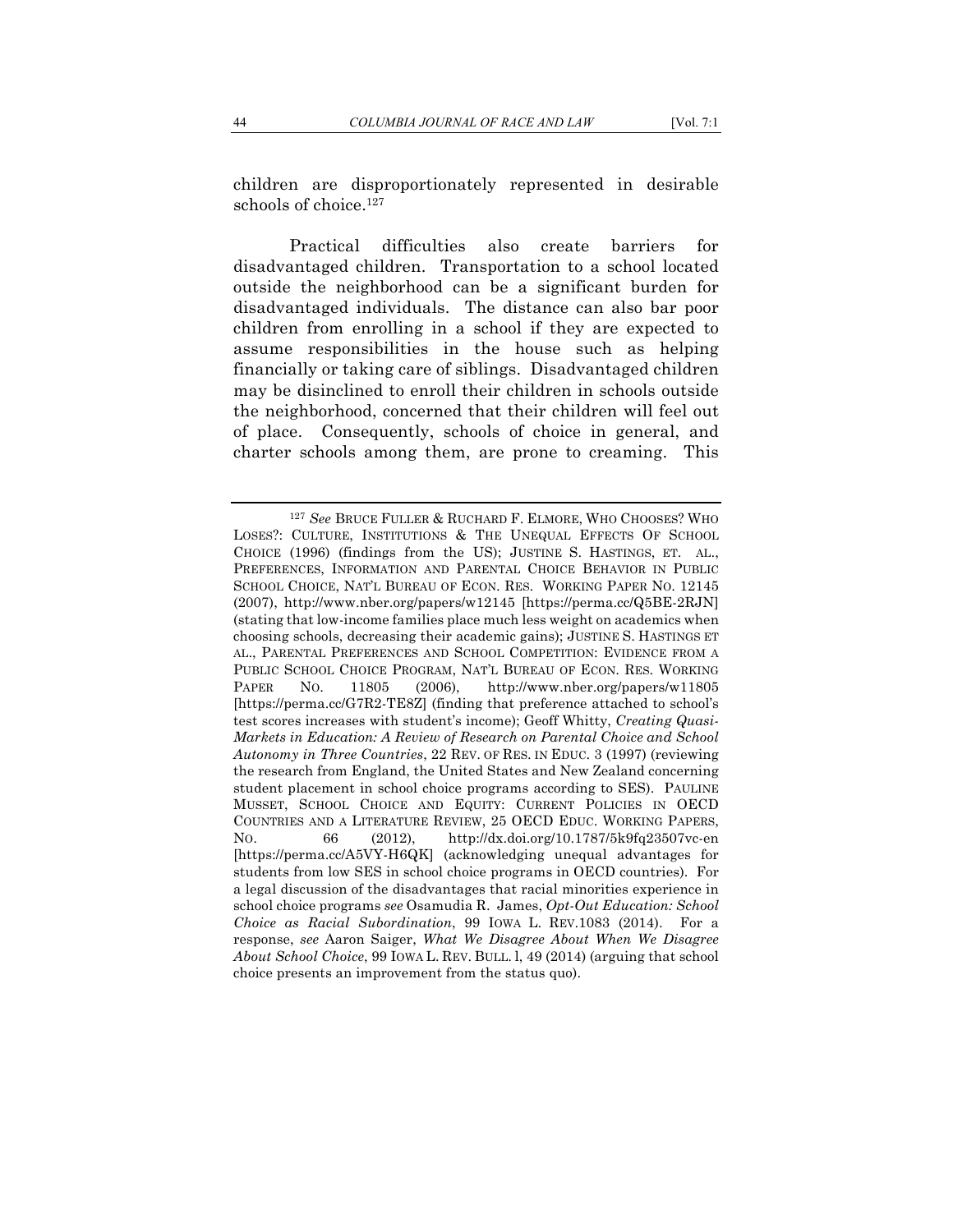concern was explicitly addressed in charter legislation, with disputable levels of success.128

Researchers have not yet studied creaming and cropping in REC charter schools. This is unfortunate, because there are good reasons to suspect that these processes will be more prevalent in REC charter schools than in other charter schools. Therefore, even those persuaded by charter proponents that the movement has overcome the challenge of creaming should be concerned when confronted with the argument below.

Like other charter schools, REC charter schools cannot formally restrict access to certain students. No religious or other sorting may take place, and students belonging to the relevant religious or cultural community may not receive preference in the admissions process. This would seem to relieve concerns that religious charter schools create a special problem of access, and imply that if there is a creaming problem, it is no worse than in other charter schools. However, closer examination suggests that the special characteristics of REC charter schools (at least those that serve privileged communities)<sup>129</sup> make them especially likely to induce creaming. Thus, REC charter schools pose an especially grave challenge to equality of opportunity in education.

Consider a Hebrew charter school like EKHLA. EKHLA primarily attracts students for two main reasons. First, parents of a child, who previously studied in Jewish day schools with tuition, may prefer that their child attend a free charter school like EKHLA, despite the reduction in religious education. Second, Hebrew charter schools like EKHLA may attract Jewish children who formerly attended public schools. The exodus of a significant number of children from public

<sup>&</sup>lt;sup>128</sup> See infra Part IV.<br><sup>129</sup> REC charter schools serving disadvantaged minorities are more likely to create cropping, as will be described in Part III-D.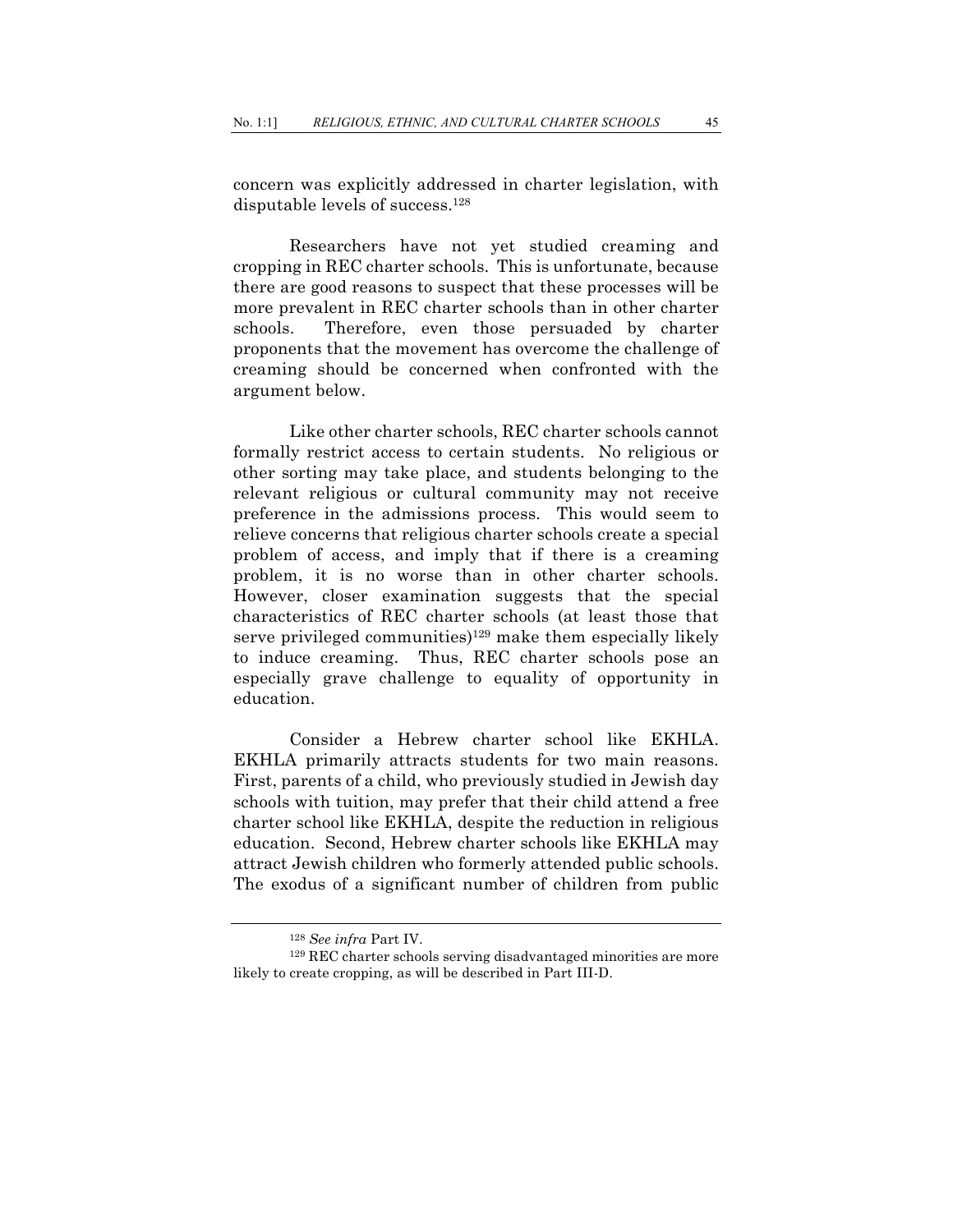schools to Hebrew charter schools like EKHLA can have negative effects on the public schools they leave, and may cause negative peer effects.130 EKHLA offers the advantages of a private Jewish day school for free; and it encourages students that would otherwise attend public schools and contribute to the diversity and positive peer effect to leave in favor of a homogeneous, community-based school. Families are likely to consider, in making this decision, the fact that the charter school is likely to be more ethnically and

While this process is similar to those that occur in private schools, it is potentially far more widespread when charter schools are concerned, because they, as opposed to private schools, are free. Therefore, if previously only people who held very strong religious beliefs or were extremely wealthy (or both) would choose the private school option, and many of the middle class children remained in public schools, REC charter schools have changed this and made the exit from traditional public schools much easier.131

socioeconomically homogeneous, and serves a lower share of disadvantaged students relative to the local public school.

To make things worse, the creaming effect caused by REC charter schools is even more pervasive than merely

<sup>130</sup> Naomi Fejgin, *Factors Contributing to the Academic Excellence of American Jewish and Asian Students*, 68 SOC. OF EDUC. 18 (1995). Charter schools that attract children of Asian origin, such as those teaching Mandarin, may have the same effects. If all students enrolling in the charter school previously attended a private school, they would not have contributed to the peer effect in public education in any case. However, what is usually the case is that establishing an REC charter school induces students to leave both private schools and traditional public schools. When EKHLA converted from a private Jewish day school, for example, its enrollment increased from a hardly viable 80 students to 200. *See supra*

note 3. 131 Admittedly, public schools in advantaged neighborhoods would often serve few or no poor children anyway and have beneficial peer effects. In this case, there would likely to be less motivation to establish a religious charter school. If such a school were to be established, and indeed no creaming occurred, that would be all for the best, and the school should not be restricted. For the legal discussion, see *infra* Part IV-C.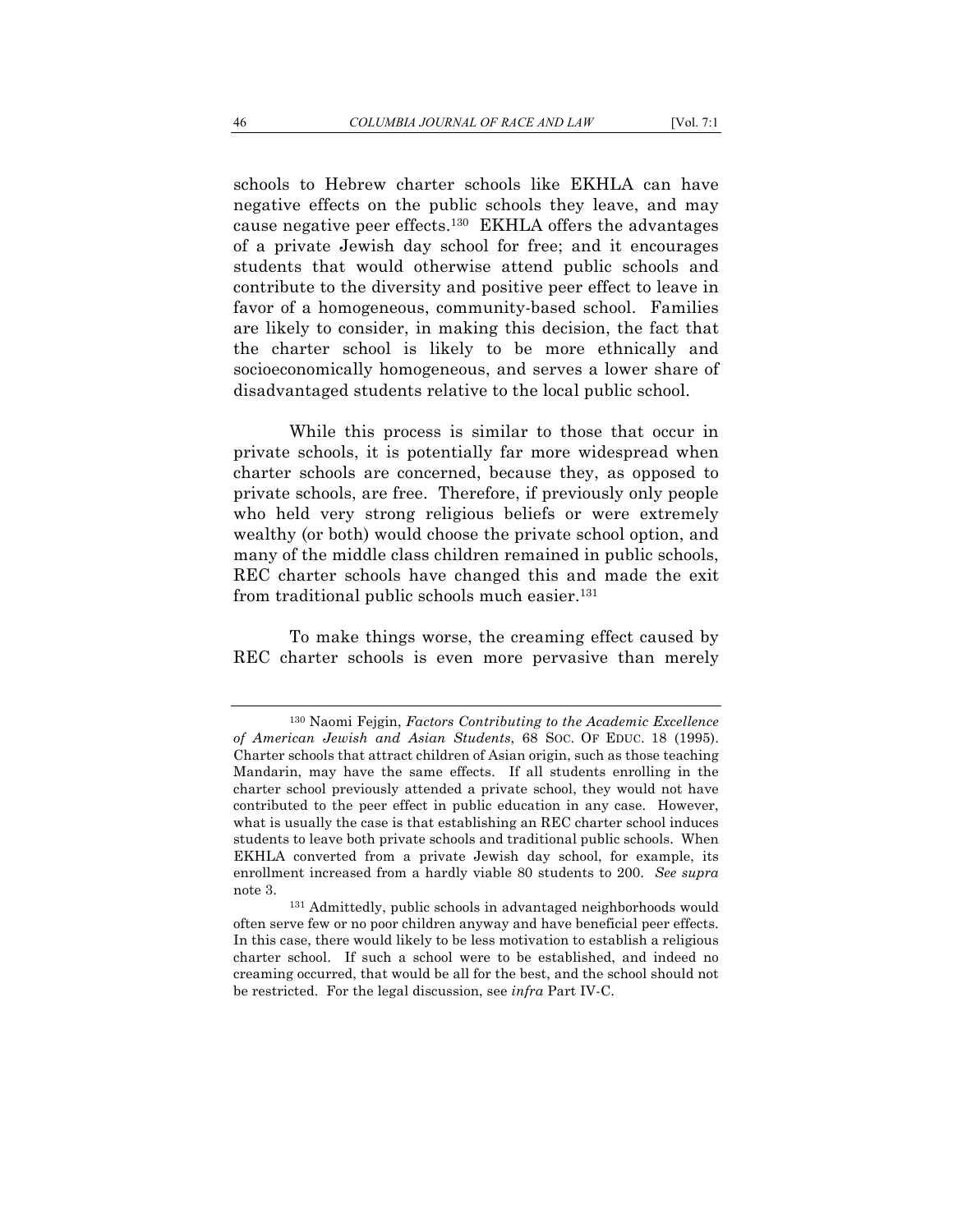extracting members of the religious or cultural community from public schools. After the initial creaming of children belonging to the community, and the subsequent decline of public schools, other students may also make an effort to leave the public school, not wanting to remain in the "sinking boat." Non-member children are obviously free to choose any other school (charter or private), but REC charter schools may also be attractive to non-members as well, creating a "secondary creaming" of non-member students. REC charter schools serving middle class communities are likely to be schools that in addition to the cultural and ethnic focus also offer high quality education in secular terms.

REC charter schools serving advantaged communities attract primarily children of members, so positive peer effects, safe and positive school environment and good scores on tests are to be expected. They also enjoy relative financial prosperity because although they are not allowed to charge tuition, they are allowed (as all public schools are) to accept donations. These elective payments are an extremely significant factor in the inequality of resources between schools,132 and because charter schools often receive lower public funding, they are even more dependent than traditional public schools on private contributions for their establishment and operation.133 Housing charter schools in campuses shared with other community institutions, such as religious congregations or ethnic communities, can help ensure the schools' financial stability.

<sup>132</sup> Parents' contributions in wealthy areas can reach thousands of dollars each year (\$1,500 in Menlo Park; \$2,300 in Hillsborough, CA; and \$3,400 in Marin County). Rural areas or poor inner-city districts are not able to raise these funds, some receiving less than \$100 a year per child. *See* Rob Reich, *Opinion Not Very Giving*, N.Y. TIMES (JUNE 3, 2012), http://www.nytimes.com/2013/09/05/opinion/not-very-giving.html [https://perma.cc/BLG6-EENX] (discussing parent donation requests and

figures raised for different school districts). 133 *See supra* note 23.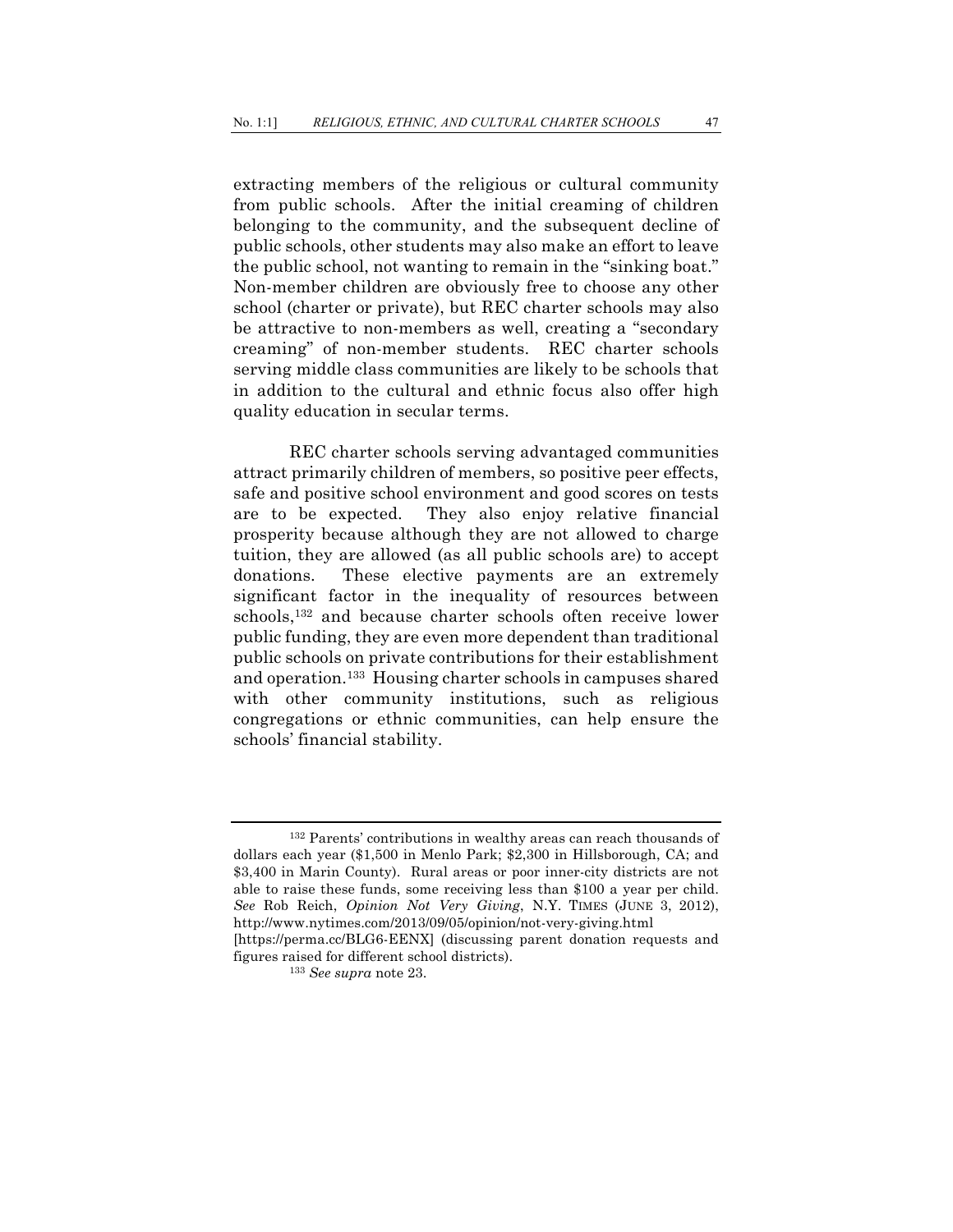Because of these advantages, some non-member families who seek a better education for their children are willing to "tolerate" the specialized curriculum at an REC charter school. It seems that this softened religious or cultural focus is a small price to pay for all the advantages REC charter schools have to offer. Accordingly, Ben Gamla Charter School and other Hebrew charter schools report that each year, several non-Jewish students enroll into their schools, presumably because they are attracted to the schools' academic quality and other benefits.134 The Hellenic Classical Charter School in New York City emphasizes classical studies as well as Greek and Latin, and incorporates Socratic questioning as a central learning strategy. However, its mission is just as much about granting its students a competitive education as it is about having them experience Greek culture.135 The school's popularity transcends the Greek community; in fact, less than fifty percent of the school's students are of Greek origin.<sup>136</sup> All the other students are attracted to the benefits that the school has to offer in comparison to traditional public schools.137

Not all REC charter schools are equally attractive to non-members; the closer the charter school's mission and culture is to that of the non-members, or to that of traditional

<sup>134</sup> *See* Siracusa Hillman, *supra* note 28, at 569 (noting that some non-Jewish students attend Ben Gamla Charter School). 135 *Mission Statement*, THE HELLENIC CLASSICAL CHARTER SCHOOL,

http://www.hccs-nys.org/file/nav/19403110 [https://perma.cc/D7EY-H4VW]. *See also* Harr Bailey & Cooper, *supra* note 28, at 280–81 (discussing cultural aspects of Hellenic Classical Charter School). 136 See Harr Bailey & Cooper, *supra* note 28, at 281.

<sup>137</sup> Other religious charter schools also serve non-member students. Catholic private schools, for example, traditionally serve disadvantaged, inner-city students, the majority of whom are not Catholic. The conversion charter schools that have replaced some Catholic private schools continue to serve both Catholic and non-Catholic students. *See* Horning, *supra* note 29, at 375 (noting that about seventy percent of students in Catholic schools converting to charters in Washington, D.C. were not Catholic, so resulting charter schools' potential populations of Catholic students were limited). *See also* MULVEY ET AL., *supra* note 111, at 81.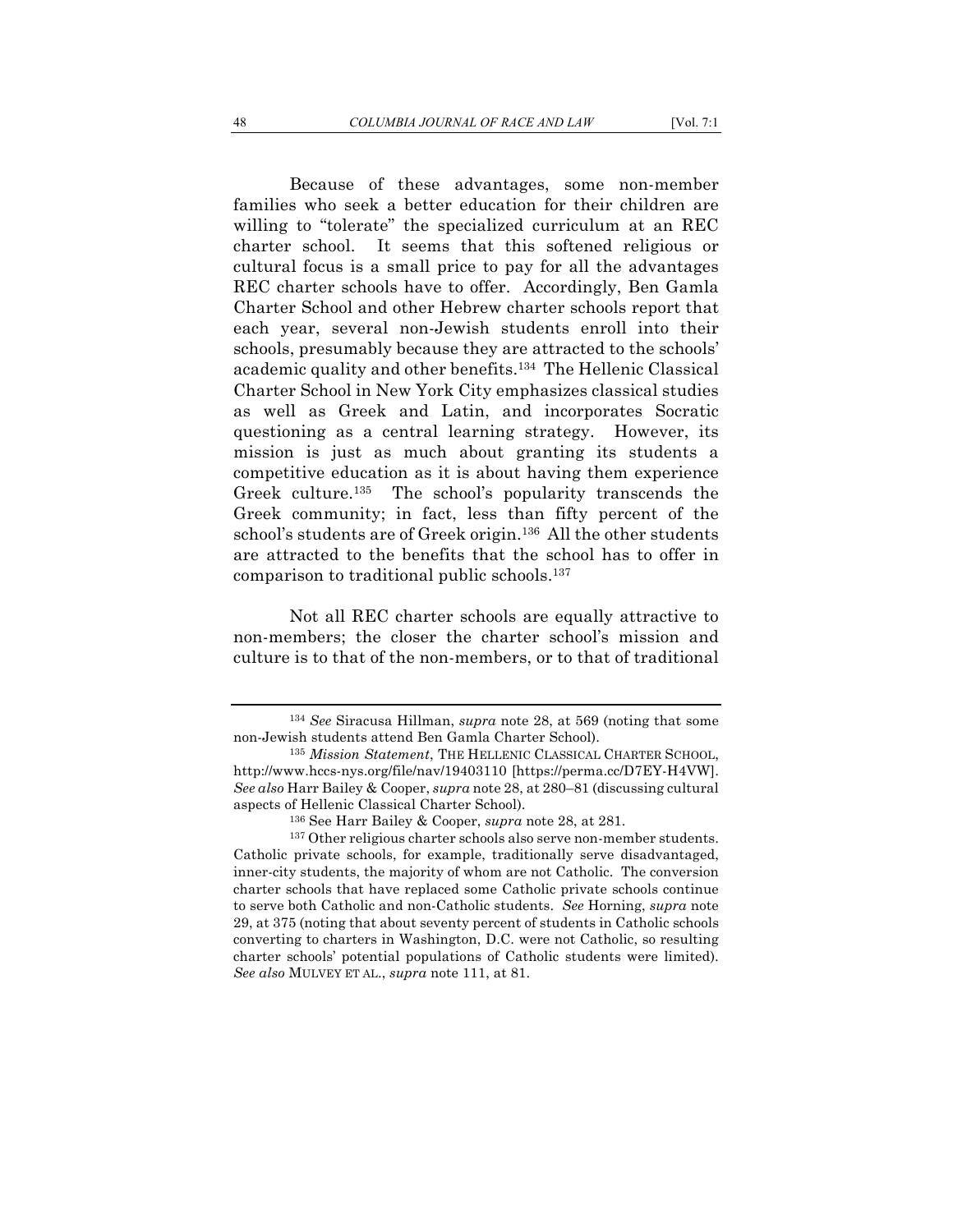public schools, the more attractive it will be.138 The fact that the religious characteristics in REC charter schools are relatively mild and that religious activity is non-coercive makes it easier for students who do not belong to the community to attend the schools. If the specialized content is limited to history, culture, and universal values, then this seems like a reasonable price for non-member families to pay for an excellent education. Research pointing out the benefits of bilingualism is used to persuade parents that learning a foreign language is an advantage, rather than a price. As a result, going to one of these REC charter schools is beneficial, in educational terms, even for non-member families.

Still, enrolling one's children in an REC charter school is not the most natural decision for a non-member family, as the decision requires sophistication and resourcefulness on the part of parents. As a result, secondary creaming of nonmember students is potentially even more selective than the initial creaming of member students. It is reasonable to assume that the more advantaged and well-informed nonmember parents will choose an REC charter school for their children (whereas, within the community, there is likely to be at least some diversity with regard to SES).

In addition, there are more mundane mechanisms that would make REC charter schools less accessible to nonmember children who are also not affluent. First, while they do not require tuition, REC charter schools (more so perhaps than other charter schools) may involve extensive extracurricular activities that are based on parents' payments, discouraging parents who are not affluent from applying to the school.139 Second, although religious charter

<sup>138</sup> This might also depend on the availability and quality of other educational options in the area, such as regular charter schools. 139 As I mentioned above, there is an unfortunate lack of empirical

research on REC charter schools, but it is expected that charging fees for extracurricular activities will exclude certain students. For research regarding parental payment for extracurricular activities in public schools, *see* Marc D. Puntus, *Education Fees in Public Schools: A Practitioner's*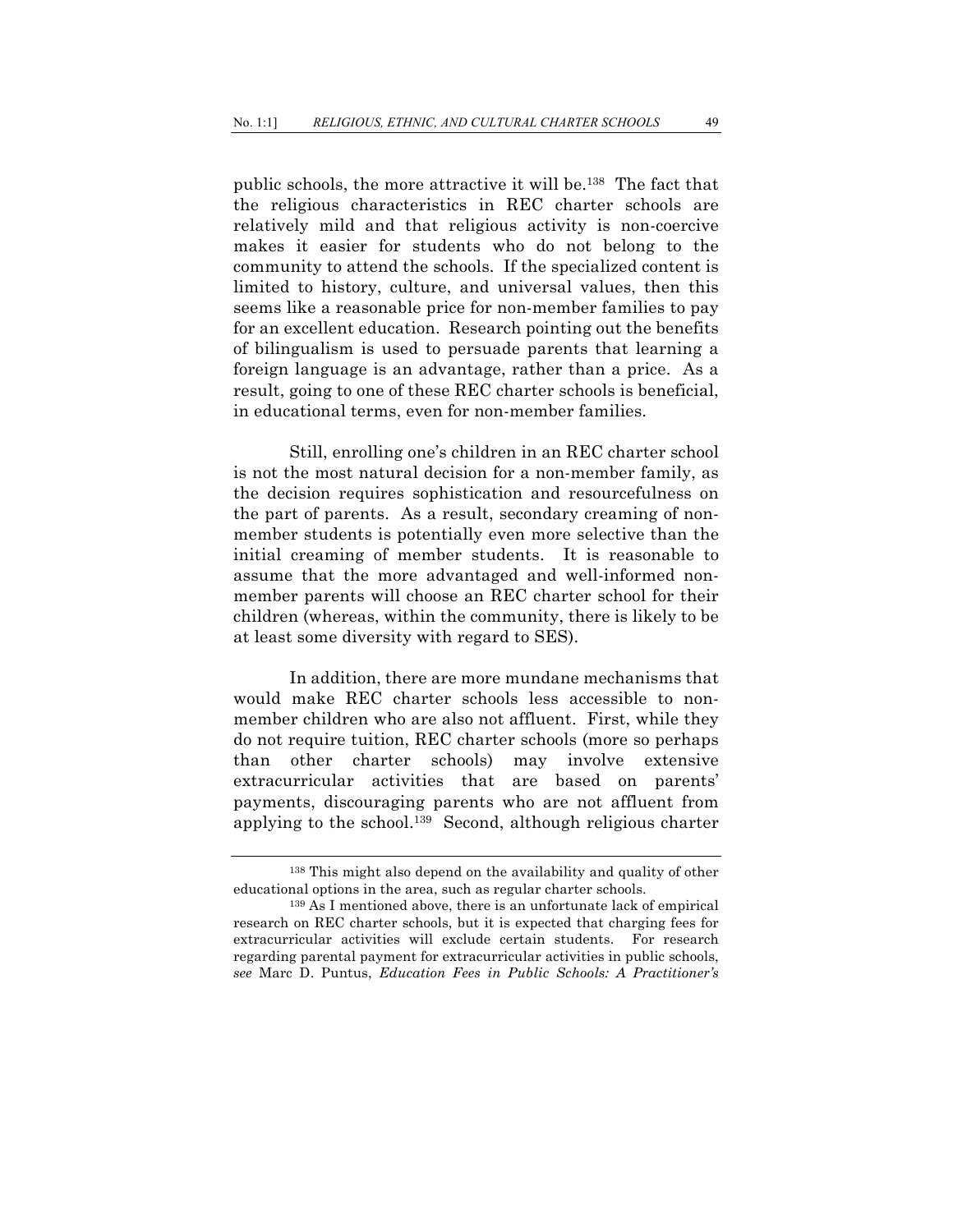schools (as are charter schools in general) most often employ open-enrollment policies and therefore cannot reject students, they are still able to manipulate enrollment, making access easier for certain non-member students than for others. Examples of this include focusing outreach efforts in wealthy neighborhoods or offering courses and curricula that are attractive to educated parents. By doing so, schools can affect the identity of students that enroll and attract students from advantaged groups.140 As a result, non-member students who attend REC charter schools established by privileged minorities are likely to be children from privileged backgrounds, and thus are likely to aggravate the creaming effect.

An interesting observation concerning religious practices in charter schools arises from this analysis. In order to comply with the First Amendment, religious charter schools ensure that their religious character is relatively mild. This, in turn, makes religious charter schools more attractive to non-members. Non-member parents might not be willing to expose their children to explicit religious preaching, but do not object to the secular teaching of religion as a culture. Observing the First Amendment restrictions, therefore, induces creaming. The less problematic schools are in terms of the First Amendment, the more centered they are on culture and language, the more problematic they potentially become in terms of equality. Religious charter schools that would actively endorse religion, compelling students to participate in rituals and religious teaching, would likely be

*Guide*, 73 B.U. L. REV. 71 (1993) (analyzing constitutional and state statutory implications of pay-to-play); Kate I. Rausch, *Pay-to-play: A Risky and Largely Unregulated Solution to Save High School Athletic Programs from Elimination*, 39 SUFFOLK U. L. REV. 583 (2006) (arguing pay-to-play subverts free public education as a concept); Shannon M. Ryan, *Fees for Extracurricular Activities Alienate Students Who Would Otherwise Participate and Should Be Replaced With Alternative Means of Fundraising*, 13 SETON HALL J. SPORT L. 239, 239–40 (2003) (noting pay-to-play discourages participation by students).<br><sup>140</sup> Admittedly, this manipulation is not unique to REC charter

schools and can be performed by any school of choice.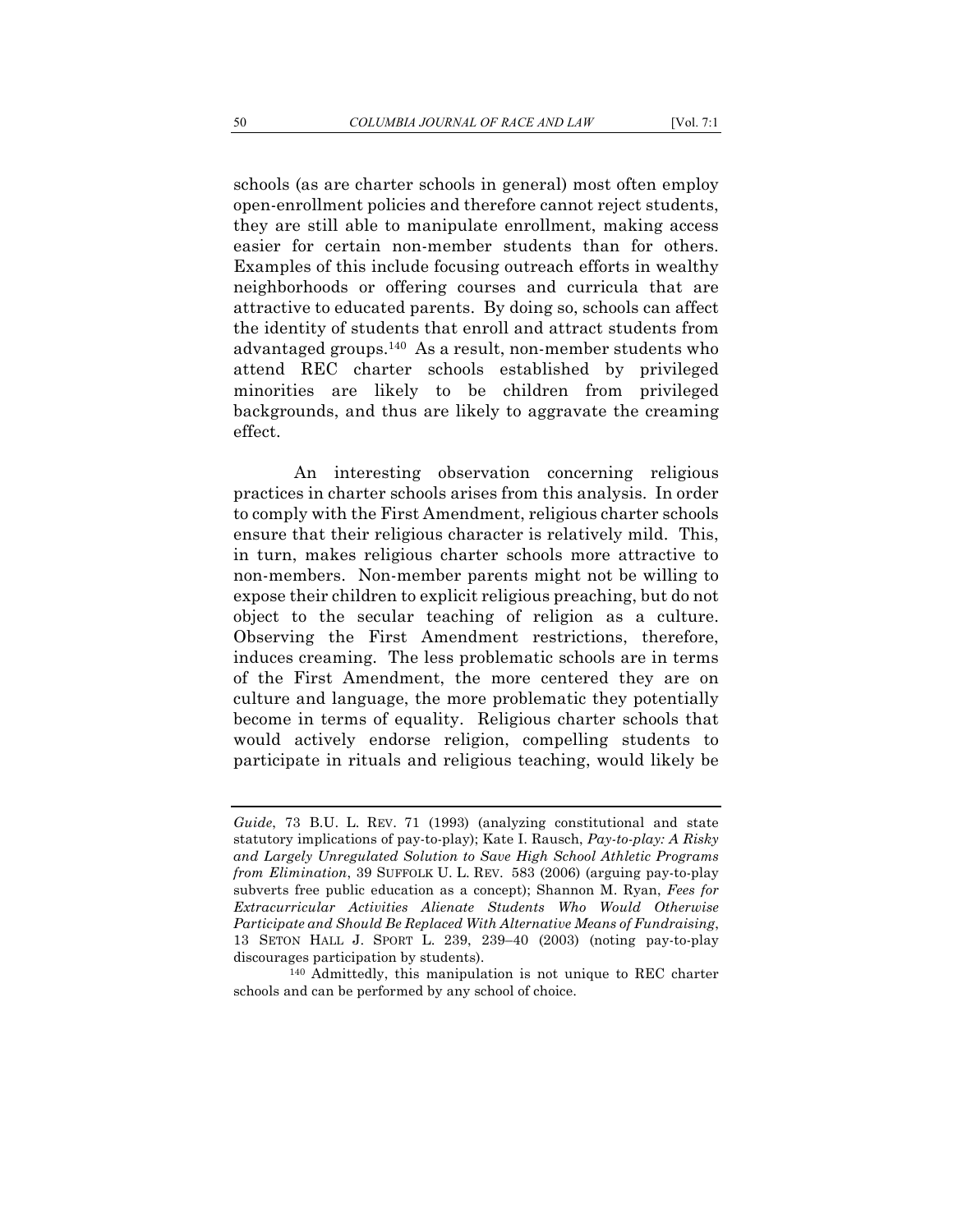unconstitutional under the First Amendment but would be far less likely to create creaming. Accordingly, liberalizing the First Amendment restrictions to allow more religious practices in charter schools might deter non-member families from enrolling in the schools, thus reducing creaming.

While the process of creaming is well documented in empirical research in education (although, as noted, not with regard to the category of REC charter schools specifically), its outcomes and severity are highly contingent on the circumstances of each relevant case. For example, despite the characteristics described above, a Hebrew charter school may fail to cream students if the public school has a good reputation or an admired principal that causes students to stay.141 Additionally, if a public school is converted into a charter school and continues to teach all of its students, there may be no problem of creaming.142 Moreover, despite the description above, there may be REC charter schools that attract non-members who are not privileged. For example, Harlem Hebrew Language Academy, established in 2013, features, in addition to the Hebrew studies, a "specialized Social Studies curriculum . . . focusing on Harlem's history as a focal point of migration and immigration."143 And indeed, Harlem Hebrew Language Academy is racially diverse,

<sup>141</sup> These are merely examples of possible considerations parents may have in evaluating the quality of a school. When local public schools are considered good, member families will also be less motivated to establish a charter school in the first place. Motivation to establish a charter school may be stronger, however, amongst families currently enrolled in private parochial schools.

<sup>142</sup> Although converting a traditional public school into a religious, ethnic, or cultural charter school may have the effect of excluding nonmember students whose parents are not interested in the specialized curriculum. 143 *See About Us*, HARLEM HEBREW LANGUAGE ACADEMY CHARTER

SCHOOL, http://www.harlemhebrewcharter.org [https://perma.cc/W9GU-NWVX].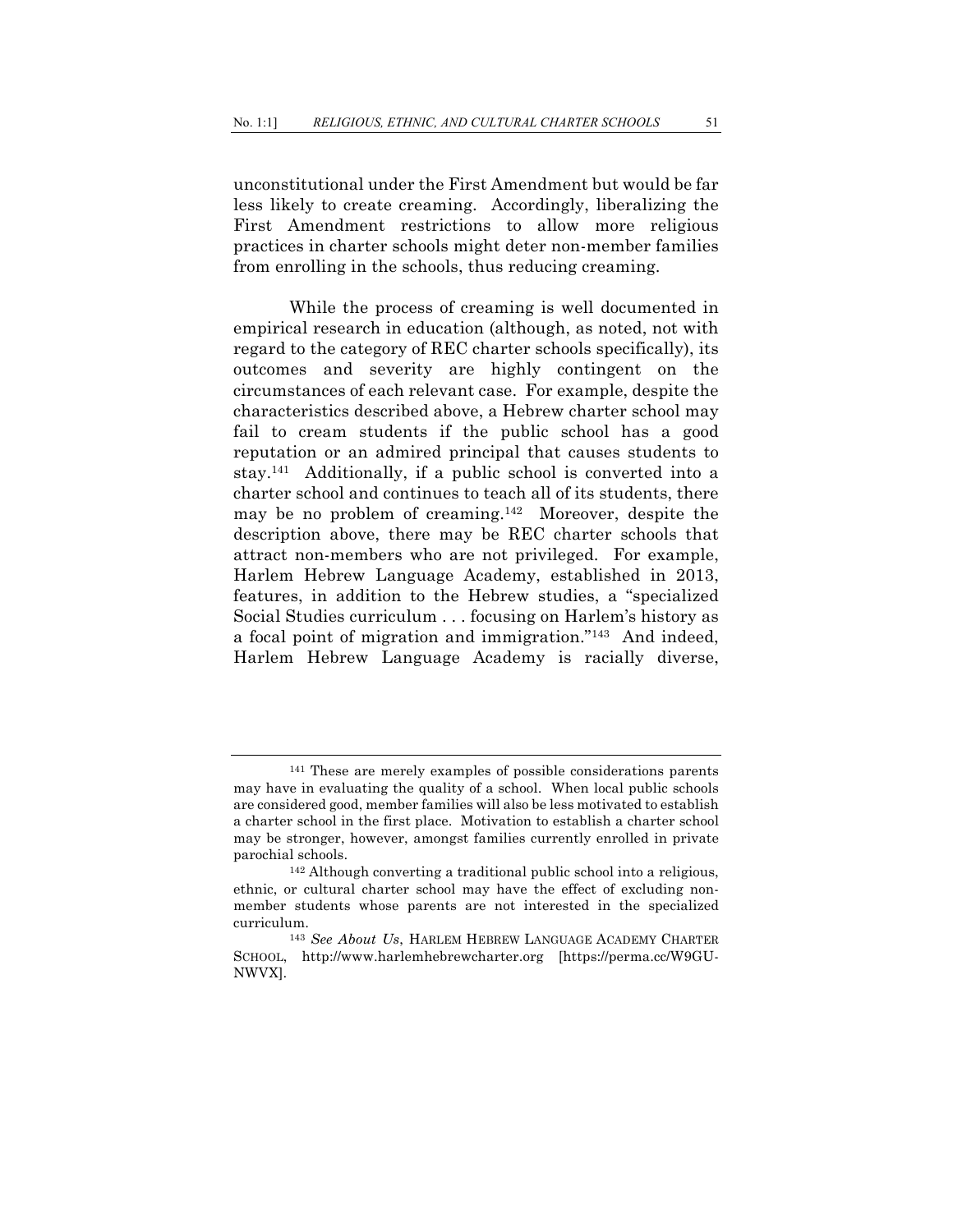attracting non-members who are not necessarily from privileged backgrounds.144

Careful design of school policy can therefore have a significant influence on student composition. And still, anecdotal evidence of REC charter schools that do not induce creaming cannot alleviate the egalitarian concern any more than an unsuccessful private school rebuts the egalitarian aversion toward private schools in general. Rather, this implies that the legal treatment of charter schools should reflect their different effect on public schools, restricting primarily those that have negative influence.145 REC charter schools that do not create creaming should serve as important examples to demonstrate how the aims of religious charter schools can be realized without harming public schools around them.

While the concerns regarding creaming may seem relatively limited in scope, applying only to specific schools in specific circumstances, they are actually likely to become increasingly relevant. The uninterrupted proliferation of REC charter schools serving advantaged communities is likely to encourage groups of advantaged parents—whether they belong to religious communities or not—to establish their own charter schools, a process which will, in all likelihood, aggravate inequality in education.

### D. Cropping

Not all REC charter schools neatly fit the description above. When members of a marginalized minority establish a charter school designed to accommodate their unique cultural or linguistic needs, creaming does not occur. Through no fault of their own, students from racial and ethnic minorities are

<sup>144</sup> To my knowledge, there is no data exploring whether African American students attending Harlem Hebrew are advantaged in relation to those attending neighboring public schools.

<sup>145</sup> *See infra* Part IV-C (developing this implication).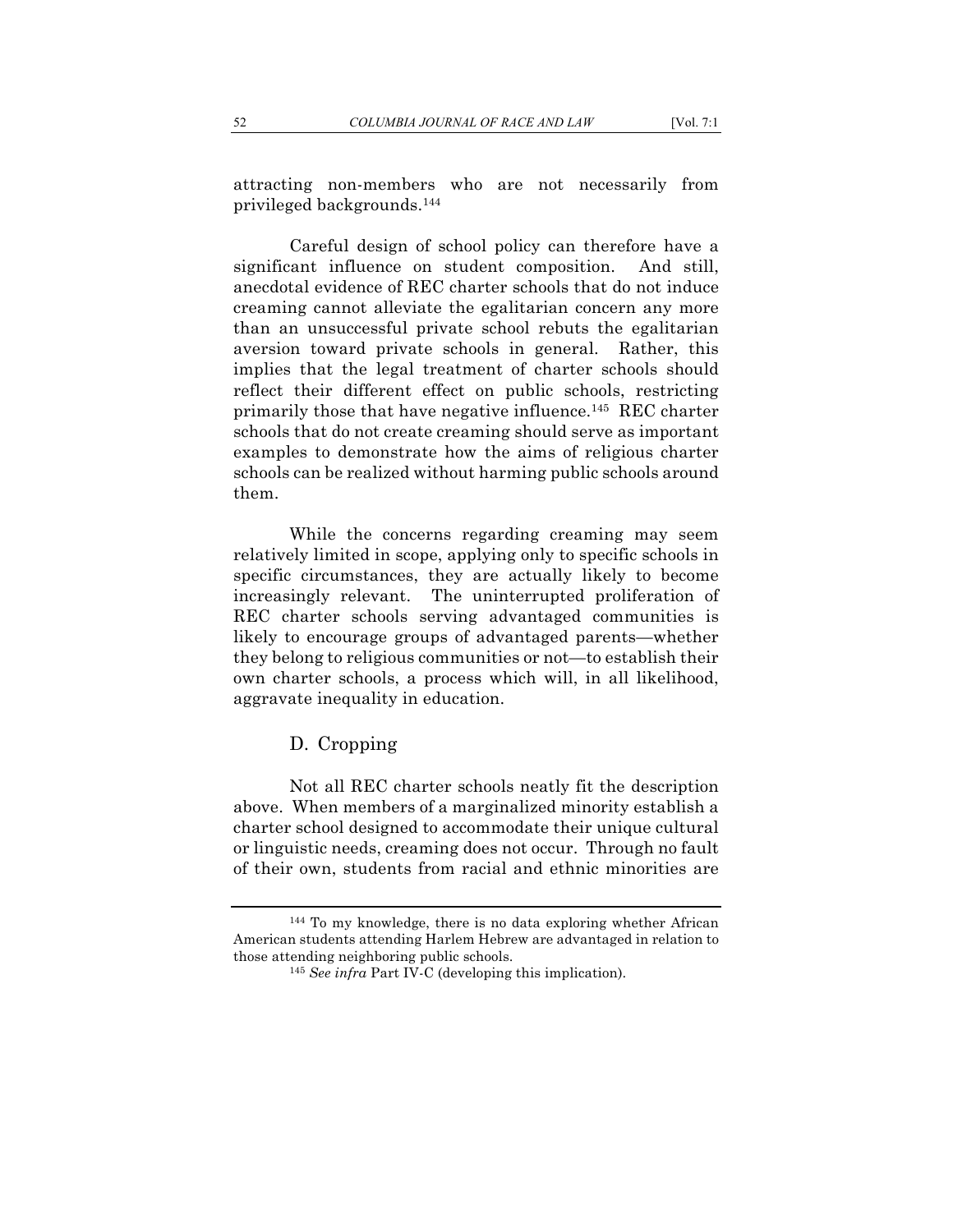often the lowest achievers in the public education system, and educating them is challenging and expensive.<sup>146</sup> When they leave racially diverse public schools, therefore, they do not cause a negative peer effect in the public schools. Additionally, a charter school that enrolls a majority of children belonging to disadvantaged minorities would probably not induce further creaming of students from outside the community: students, especially the most advantaged students, would not leave their public schools in order to attend the charter school. Therefore, while these schools no doubt contribute to racial isolation, they cannot be accused of creaming.

They can be expected, however, to create cropping—a phenomenon closely related to creaming—in which specialized schools serve local disadvantaged communities but exclude the most disadvantaged members of the community, who remain in traditional public schools. Cropping is likely to occur when public schools are racially segregated and inadequate,147 driving parents from within the marginalized community to seek better educational opportunities for their children. Charter schools constitute an attractive option, because they are publicly funded and free. However, the most severely disadvantaged children are least likely to make the most of the newly available opportunities. They remain in traditional public schools, and suffer the consequences of negative peer effects. Once again, the private decisions individuals make to leave public schools have negative consequences for the students remaining in them.

Cropping may occur through selection to private schools. Prestigious schools often make efforts to diversify

<sup>146</sup> Kevin Carey, *Education Funding and Low Income Children: A Review of Current Research*, CENTER ON BUDGET AND POLICY PRIORITIES, http://www.cbpp.org/archives/11-7-02sfp3.htm [https://perma.cc/Z4RW-YDBR] (demonstrating that studies show disadvantaged students require about twice the resources that their advantaged peers require to achieve the same educational outcomes).

<sup>147</sup> Examples of such schools are described in KOZOL, *supra* note 66, and ALONSO ET AL., *supra* note 70.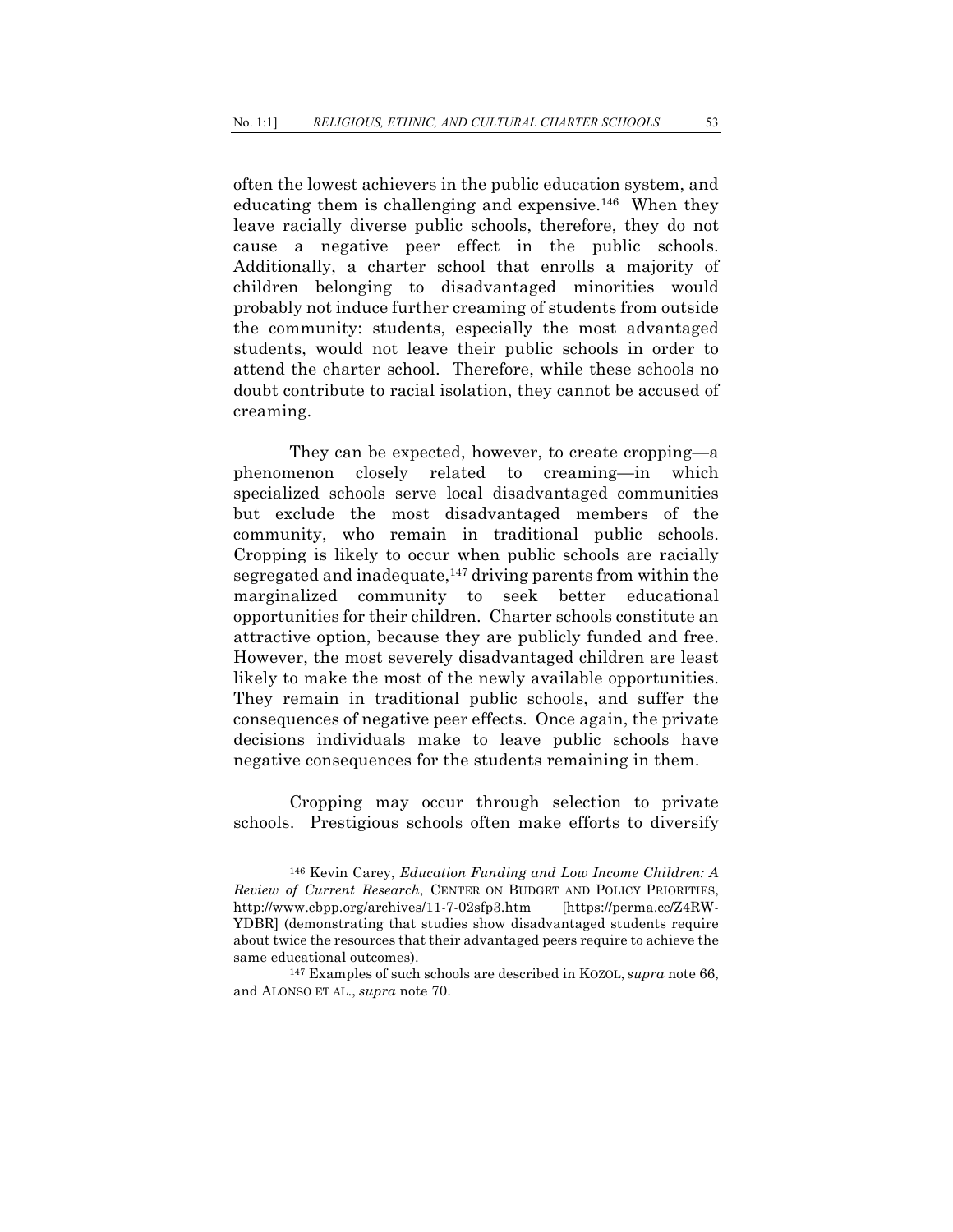their student bodies by reaching out to marginalized minorities and identifying students with high potential and offering them scholarships and other means of assistance. By doing so, these schools create racial diversity and grant the "chosen few" advantageous educational opportunities. At first glance, this can be said to have a positive effect on equality; it promotes diversity and offers educational opportunity to minority children. However, this view is misleading for a number of reasons.

First, it should be noted that cropping blurs evidence of racial inequality in selective schools, but does not necessarily indicate equal access. For example, a school may be racially diverse, but if the accepted minority students present a higher level of ability than the average student, this may indicate that access is unequal, and that while the best students from racial minority groups are able to enter, many others are effectively barred. Additionally, students with equal levels of talent may have different chances of succeeding in a selective school, as they come less prepared and do not have the ongoing support that students from affluent families have. Yet, even more to the point, while promoting diversity in selective schools, cherry-picking the most capable students, selective schools create a negative peer effect in the public schools, leaving them "cropped low."

REC charter schools are expected to cause cropping because the students who are more likely to enroll in them are the relatively advantaged students within the minority those who have parents with the knowledge and ability to help establish a charter school or to choose an existing one.148 And while the numbers of children from the community able to enroll in an REC charter school established on their behalf are much greater than those who will be accepted to a prestigious private school, as long as the public schools continue to operate, cropping remains a problem. In fact, the problem is

<sup>148</sup> *See supra* Part III-C (explaining these barriers).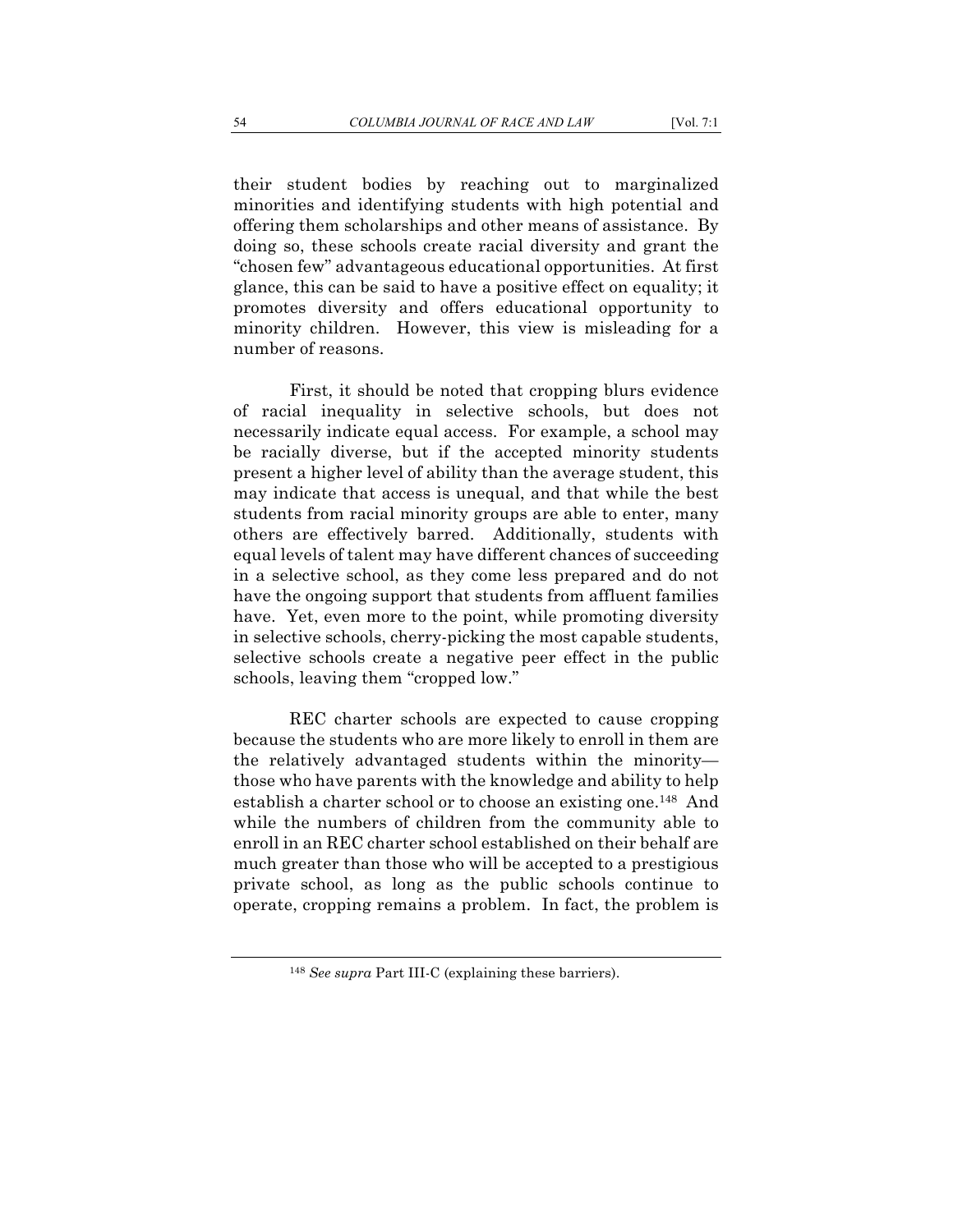probably made worse, because the traditional pubic school loses more of its students and resources.<sup>149</sup>

The TIZA charter school can be an illuminating example. TIZA was established to serve children from Somali-Muslim families, who were formerly educated in hyper segregated, underfunded public schools. Following TIZA's success, the school was oversubscribed and enrollment required a lottery. However, given the findings presented above concerning disadvantaged parents and their skills in choosing schools, the most disadvantaged students are the least likely to apply or be represented at a school like TIZA.150 These students are much more likely to remain in public schools that will further deteriorate due to lack of resources and negative peer effects. The conclusion is that in granting these students a much-deserved chance, religious charter schools serving insular and marginalized minorities harm the most disadvantaged members of their own community.

#### E. Addressing Two Counterarguments

Two counterarguments should be addressed at this point. The first concerns the application of the argument against REC charter schools in cases of those serving disadvantaged minorities, such as TIZA. Schools like TIZA or Native American charter schools serve some of the nation's most disadvantaged children, children whose public schools provide an extremely inadequate education. Therefore, even if these schools do induce cropping, they still offer disadvantaged students better educational opportunities than they have and should thus be applauded rather than denounced.

<sup>149</sup> This problem does not arise when public schools are converted into charter schools and serve all students from the original public school. 150 *See generally* Whitty*, supra* note 127, at 19 (noting that some

features of charter schools may exclude "students from certain disadvantaged groups").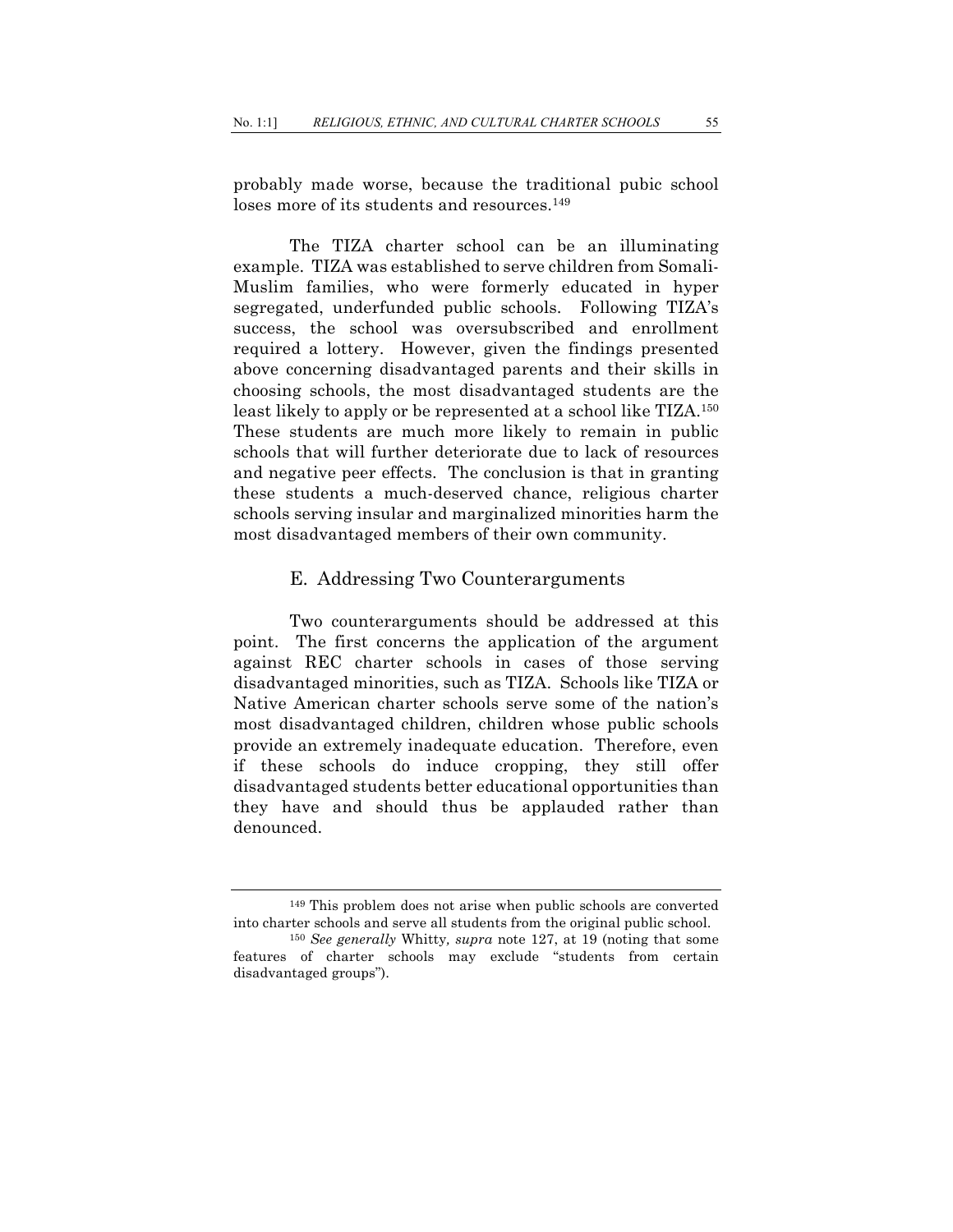TIZA, for example, ranked high on the Minnesota Comprehensive Assessment Exams, outperforming some of the best suburban schools in its area.151 TIZA's English as a Second Language ("ESL") program was recognized for its success and innovation, and the school opened a second location and became a mentor for several other start-up charter schools.152 Hmong Academy in St. Paul, Minnesota also has shown similar success. In three years, levels of success on the Basics Skills Test leaped from a bleak ten percent of 9th and 10th graders to an impressive seventy-five percent of 9th through 12th graders, and the graduation rate of their first graduating class was ninety percent.153

Another Hmong charter school, The Community of Peace Academy, was one of the top twenty Minnesota schools in improved math skills, and was also noted for a relatively high rate of passing reading exams, even though English was not the first language for most students.154 Charter schools serving Native Americans have also shown initial encouraging results in educating some of America's most failing students.155 Therefore, criticizing such religious charter schools, let alone restricting them, might seem extremely misguided, and egalitarians should instead support the establishment of additional REC charter schools focusing on excluded minorities. Moreover, it could be argued that trying to prevent individual students from leaving failing public schools in favor of more promising REC charter schools would constitute the cruel sacrifice of one student for the sake of another.

<sup>151</sup> *See* Harr Bailey & Cooper, *supra* note 28, at 279. 152 *Id.*<sup>153</sup> *Id.* at 283. 154 *Id.* at 284. 155 *Public Charter Schools Growing on Native American Reservations*, NATIONAL ALLIANCE FOR PUBLIC CHARTER SCHOOLS, http://www.publiccharters.org/press/public-charter-schools-growing-nativeamerican-reservations [https://perma.cc/7HXG-JP97] (stating charter schools serving Native American populations "are aiming to improve student learning and some schools are beginning to succeed").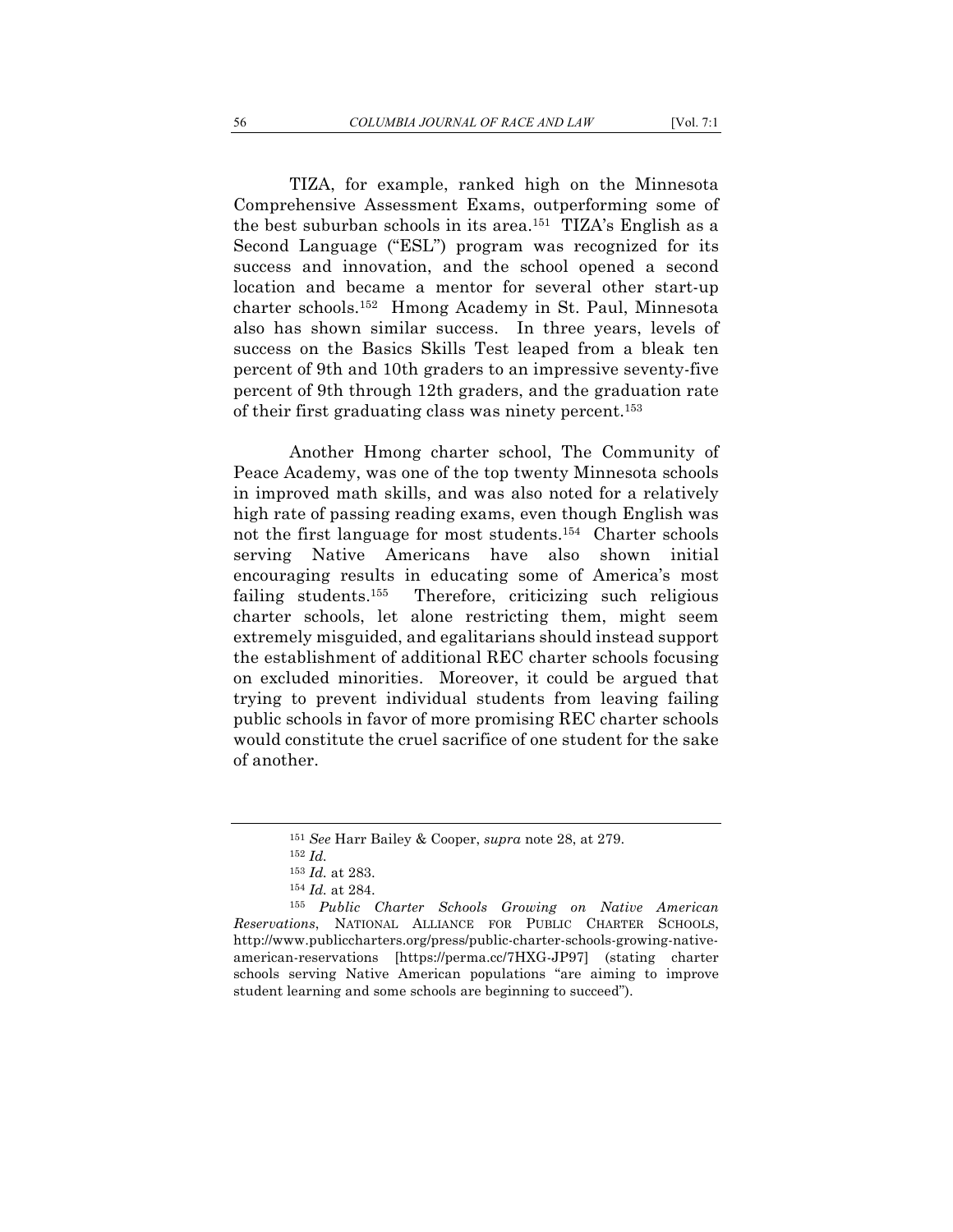I concede that absent appropriate alternatives, decision-makers should be very cautious when restricting successful schools serving marginalized minorities. If all students could attend REC charter schools (and public schools would close), cropping might cease to be an issue. Still, it is crucial to pay attention to the concerns detailed above for two reasons. First, it is important to stress that despite their success, REC charter schools are not the perfect solution for the education of racial and ethnic minorities. There may not be a better alternative available at present, but designing a systematic solution that does not advantage one child at the expense of another is still indispensable.

Additionally, even if REC charter schools that induce cropping should not be restricted, it is crucial that policymakers acknowledge cropping and its negative effects. They have an obligation to ensure that all students, including those remaining in traditional public schools, have sufficient educational opportunities. Stressing only the positive aspects of REC charter schools may mistakenly imply that school boards and states have realized their obligations to students of racial and ethnic minorities by supporting charter schools. Pointing out the negative effects of cropping shows that this is not so.

The second possible counterargument is that the critique suggested above—according to which creaming and cropping are negative outcomes of choice—effectively amounts to undermining the rationale of competition that underlies the charter movement as a whole. The reality of children leaving public schools in favor of better (charter) schools is an essential part of the market mechanism of competition. Competition is based on consumers' freedom to choose among different providers, which in turn pushes all to excel. Even if creaming and cropping have a negative effect on public schools, it is merely a temporary setback. Public schools will be compelled to improve in order to prevent students from leaving them, or in order to tempt them back.<sup>156</sup> Accordingly,

<sup>156</sup> *See* CHUBB & MOE, *supra* note 16.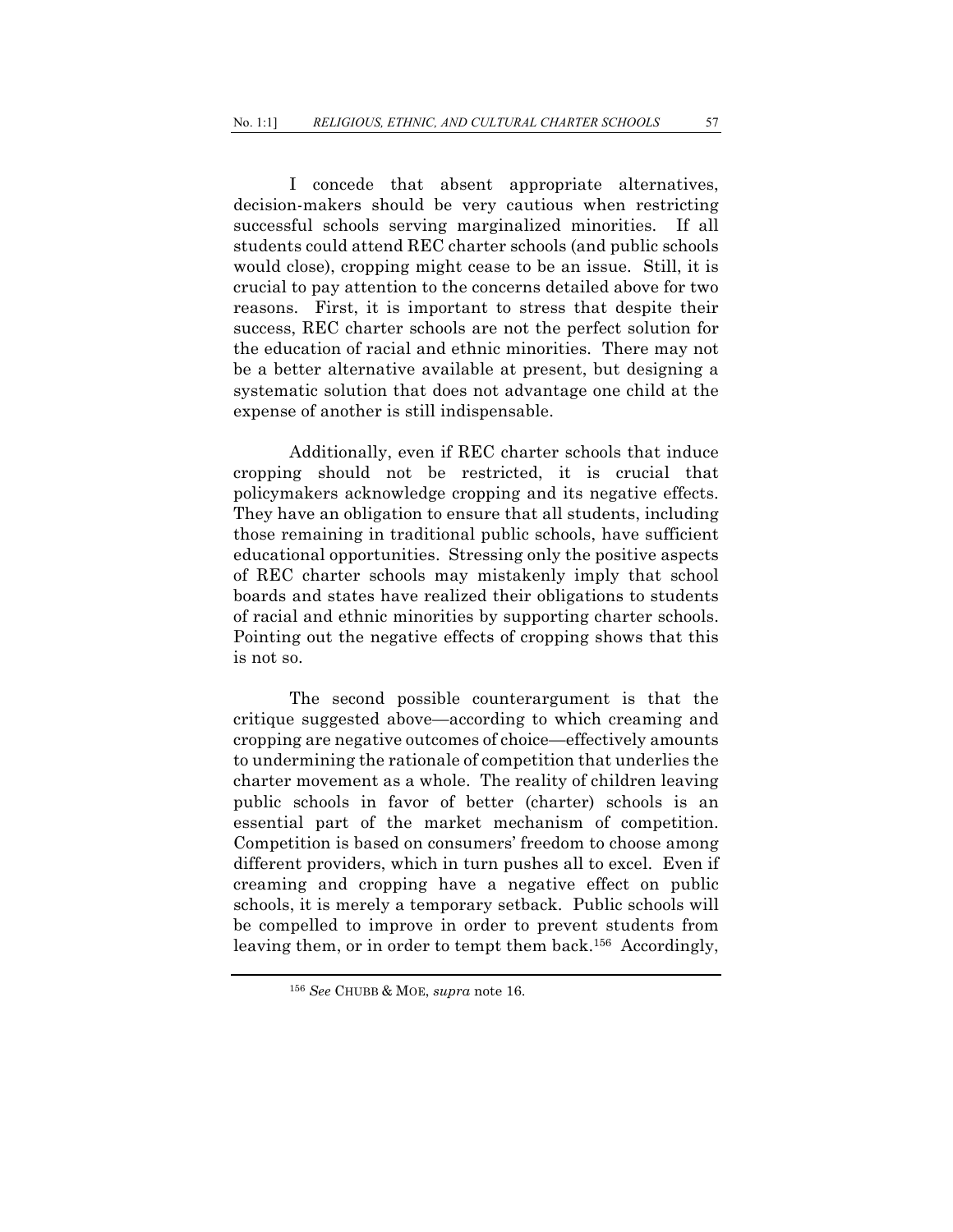creaming and cropping, are, essentially, a sign that the market is working as it should. Proponents of the charter movement, therefore, could object that creaming and cropping are not negative phenomena, but rather simply part and parcel of the process of improving education for all through competition. If so, it would seem that showing that REC charter schools create creaming and cropping would not be considered a cause for concern among charter proponents, and such an argument should instead be understood as part of a more general argument against incorporating competition in educational reforms.

But this counterargument is misguided. There has been substantial debate regarding the advisability of competition in education, including arguments challenging the assumption that competition can improve education for all students.157 However, REC charter schools create special causes for concern that should trouble not only those who oppose the movement in general, but also those that celebrate it. The assumption underlying the charter movement is that competition is a vehicle for improvement, and that it will improve education for all. Proponents of charter schools are also committed to the idea that choice and the advantages of it should be equally accessible to all. Therefore, the fact that a certain kind of charter school, namely REC charter schools, is disadvantaging children from marginalized groups should be of interest not only to opponents of the charter movement that may use it as another proof of its ills, but even more so to charter enthusiasts, who seek to improve the operation of charter schools.

### IV. LEGAL REGULATION OF CHARTER SCHOOLS

This Part focuses on state charter legislation, primarily on rules regarding student enrollment, and examines the ability of the strategies adopted by different states to contend with the challenges presented above. State charter legislation is clearly not the only possible track to

<sup>157</sup> *See* FULLER & ELMORE, *supra* note 127.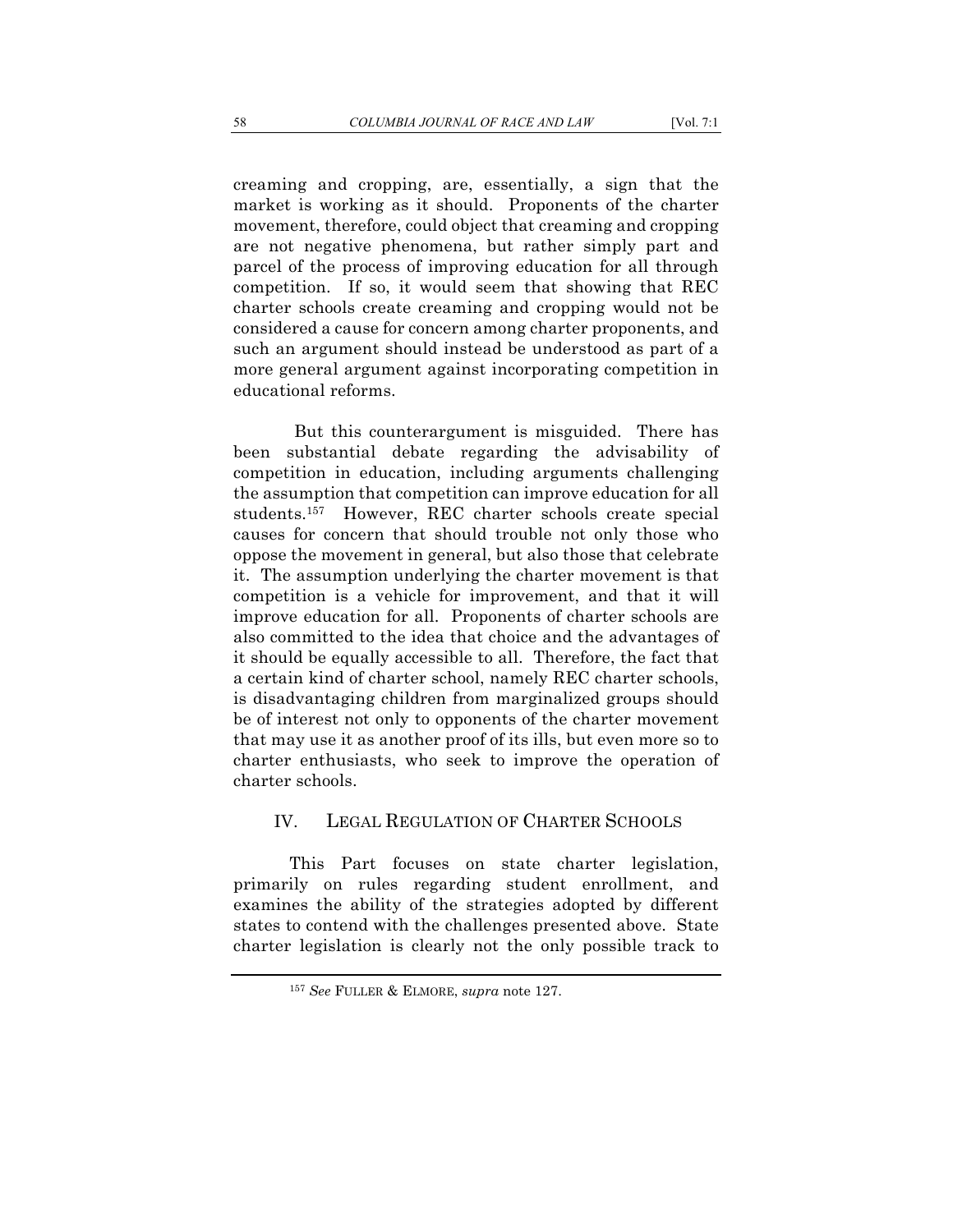contend with inequalities that charter schools may create. Other legal tools, such as equal protection claims (both  $federal<sup>158</sup>$  and state<sup>159</sup>), state constitutions' education clauses,160 and Title VI of the Civil Rights Act of 1964,161 have

able to prevent inequality, as they are, in some of the states, more inclusive than the United States Constitution. Thus, for example, unequal funding in different districts in California was found unconstitutional despite the Supreme Court's decision in *San Antonio v. Rodriguez*. *Id*. *See* Serrano v. Priest, 557 P.2d 929, 929 (Cal. 1976). In another case, the Connecticut Supreme Court declared *de-facto* segregation unconstitutional. *See* Sheff v. O'Neill, 678 A.2d 1267, 1283 (Conn. 1996). For a general discussion, see Jeffrey M. Shaman, *The Evolution of Equality in State Constitutional Law*, 34 RUTGERS L. J. 1013 (2003).

<sup>160</sup> Different states have stated the right to education, and the state's equivalent duty to supply education in different terms: some ensuring an "adequate education," others a "thorough and efficient education," a "sound basic education," etc. *See* Josh Kagan, *A Civics Action: Interpreting "Adequacy" in State Constitutions' Education Clauses*, 78 N.Y.U. L. REV. 2241 (2003). An argument based on the education clause would have to establish that the negative effects for traditional public schools were so severe that they no longer supplied adequate education. Despite the harm that REC charter schools purportedly cause traditional public schools, there are often other causes, such as insufficient funding and untrained teachers, that are responsible for the inadequacy of education. The argument that charter schools make public schools inadequate (due to the financial effect they have on public schools) was rejected in New York City School Bds. Ass'n. v. Board of Educ. of City School Dist. of City of N.Y., 50 A.D.2d 826 (N.Y. App. Div. 2d Dep't 1975).

<sup>161</sup> Title VI prohibits discrimination on the basis of race, color or national origin in programs that receive federal financial assistance and therefore applies to almost all charter schools. Title IV of the Civil Rights Act of 1964, 42 U.S.C. § 2000D (1964). It applies not only in cases of intentional discrimination but also in cases of disparate impact, which may be more suitable for religious charter schools. However, Title VI does not apply to discrimination based on SES, and therefore would not capture all cases of creaming. Additionally, disparate impact theory is mostly suitable to address racial isolation and would not capture all cases of creaming and

<sup>158</sup> The effectiveness of Equal Protection challenges, however, is questionable. Intentional discrimination would be hard to prove in the case of REC charter schools, and the Supreme Court ruled out SES as a suspicious classification that warrants strict scrutiny in Federal Equal Protection claims. *See* San Antonio v. Rodriguez, 411 U.S. 1, 16 (1973) (holding no strict scrutiny analysis of equal protection claim in a class action where plaintiffs were students from poor families).<br><sup>159</sup> State Equal Protection clauses may have a better chance to be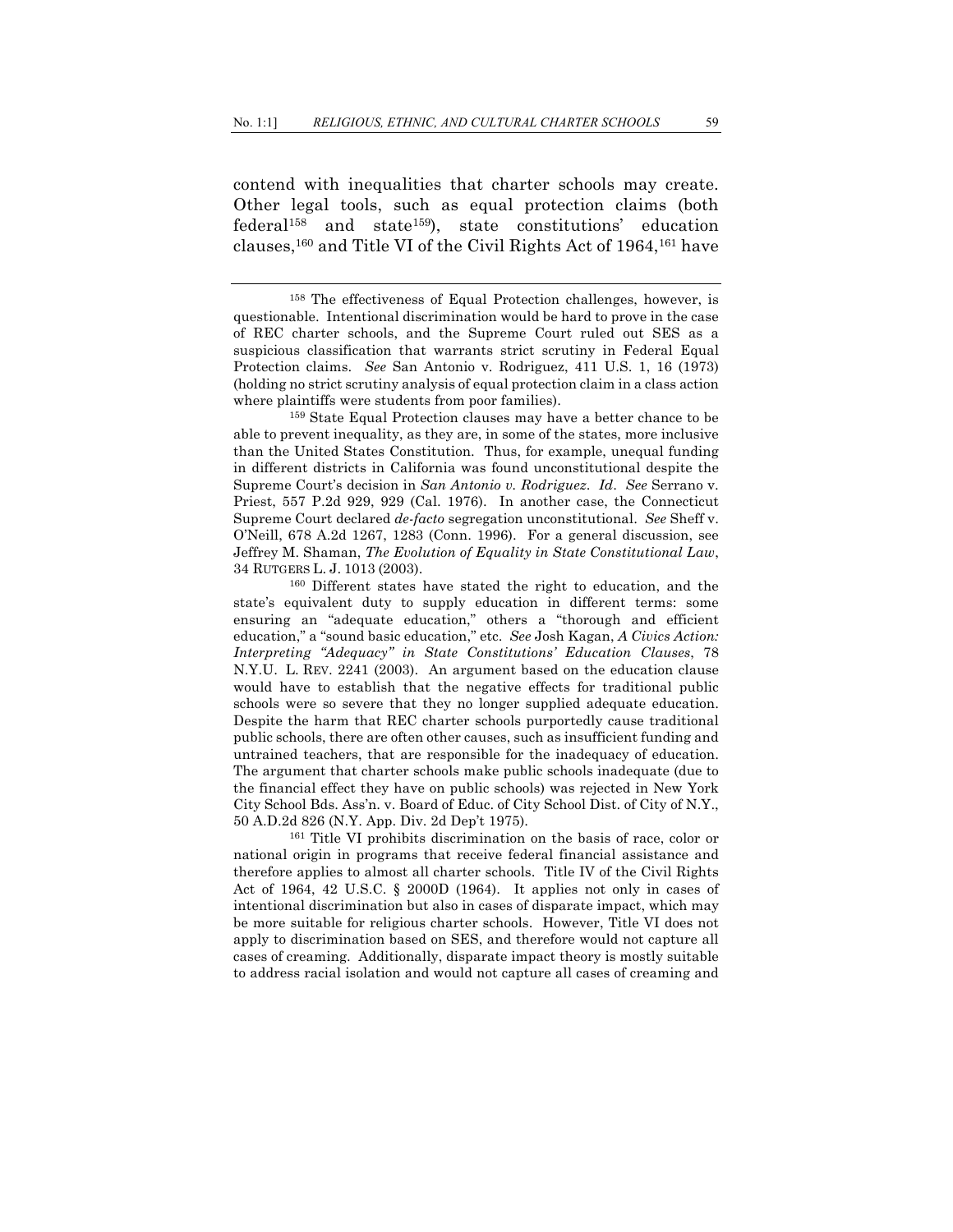all been invoked with varying degrees of success to promote equality in education. They have also been extensively discussed in literature. Charter legislation, however, is

another primary and potentially effective legal tool to promote equality.162 Legislation sets out the rules that govern charter schools from their inception and can therefore potentially counter some of the problems before they are created. Legislation details aspects of charter school operation that affect issues of equality, such as enrollment, tuition, and location.

<sup>162</sup> States have different rules regarding matters such as the entities that may establish charter schools; the agencies authorized to issue charters; the kinds of charter schools that may be established; the exemptions that charter schools have from regulations that apply to traditional public schools; issues of employment, collective bargaining and teachers' unions; student enrollment; and others. *See* Fox et al., *supra* note 30, at 283 (arguing that state charter rules are relatively uniform).

cropping. Finally, Title VI does not give rise to an individual cause of action except in cases of intentional discrimination. In all other cases, a complaint must be filed with the Office of Civil Rights ("OCR"). *See, e.g.*, Alexander v. Sandoval, 532 U.S. 275 (2001) (holding no private right of action for plaintiffs seeking to enforce Title VI Civil Rights Act of 1964 regulations concerning disparate impact).

A complaint regarding racial and socioeconomic segregation allegedly caused by charter schools in Delaware was filed to the OCR in March 2014 by the American Civil Liberties Union ("ACLU") and the Community Legal Aid Society ("CLASI") and is still pending. *See ACLU and CLASI File Complaint with Office of Civil Rights*, AMERICAN CIVIL LIBERTIES UNION OF DELAWARE (Dec. 2, 2014), http://www.aclude.org/news/aclu-de-files-complaint-with-office-of-civil-rights/2014/12/03 [https://perma.cc/TBY7-4EAE]. While there are indications that the OCR is an active player that helps states comply with antidiscrimination rules, there has also been criticism concerning its effectiveness. *See* U.S. DEPARTMENT OF EDUCATION, OFFICE FOR CIVIL RIGHTS, HELPING TO ENSURE EQUAL ACCESS TO EDUCATION: REPORT TO THE PRESIDENT AND SECRETARY OF EDUCATION (2012), https://www2.ed.gov/about/reports/annual/ocr/report-topresident-2009-12.pdf [https://perma.cc/5QPP-D9DB] (describing enforcement and compliance actions taken by the OCR); *but see* Alison Renfrew, *The Building Blocks of Reform: Strengthening Office of Civil Rights to Achieve Title IX's Objectives*, 117 PENN. ST. L. REV. 563 (2012) (describing the main problems with the OCR in the context of Title IX); Bonnie P. Tucker, *Section 504 of the Rehabilitation Act After Ten Years of Enforcement: The Past and the Future*, 1989 U. ILL. L. REV. 845 (1989) (describing problems with the OCR in the context of § 504).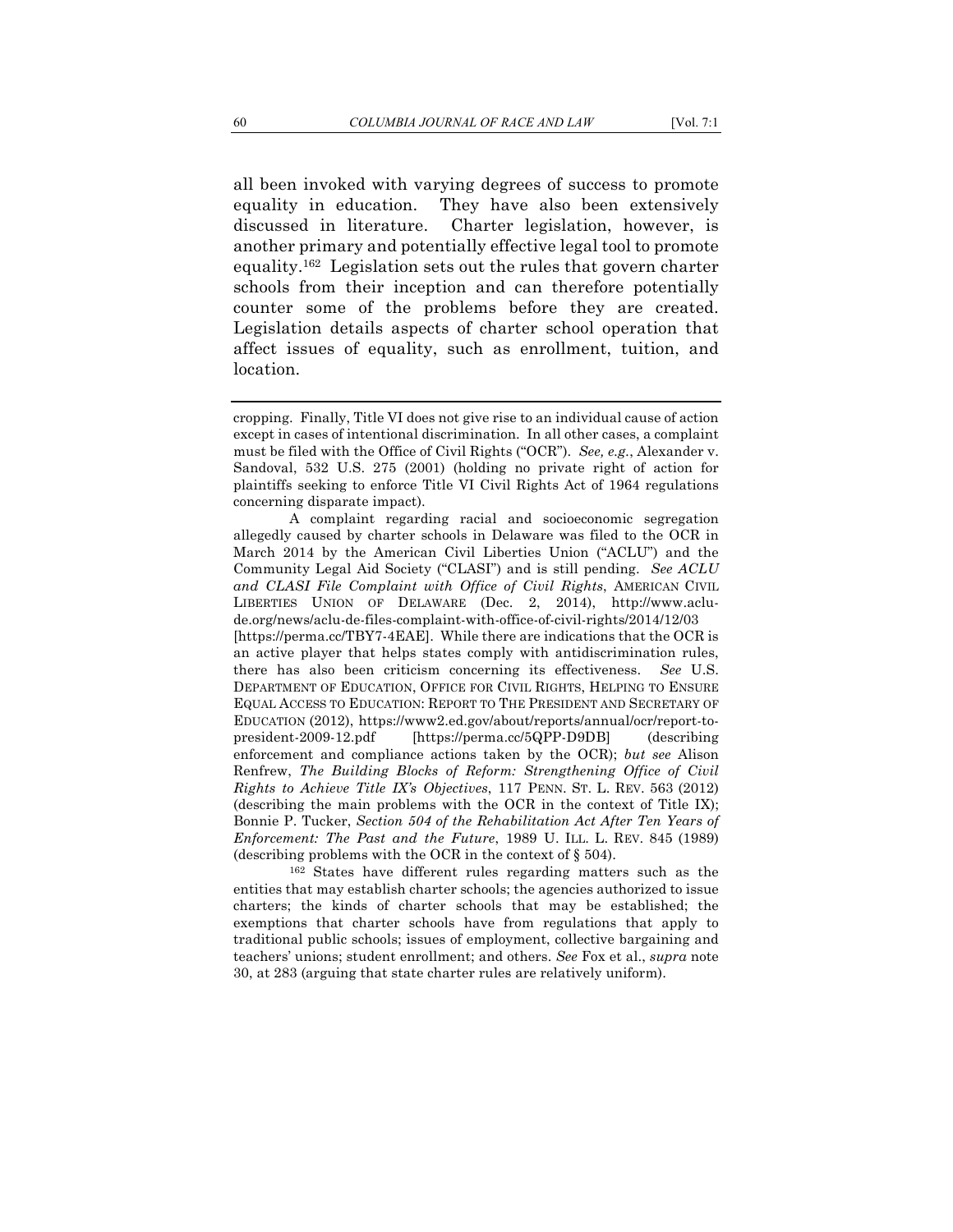Upon examination of the measures adopted in the different states in order to promote diversity, three different strategies emerge. The first category consists of antidiscrimination state laws that also ensure open enrollment. The second category includes states whose charter laws require, in addition to open enrollment, that student composition in charter schools reflect the school districts' population and offer different possibilities to obtain it. The third and final category consists of provisions that examine the effect that charter schools have on traditional public schools' composition and quality.

In the following pages, each strategy is described and analyzed. The conclusion that follows is that while the first two strategies may be able to promote equality in the case of charter schools in general, they are unlikely to be effective in the case of REC charter schools. The third strategy, which involves examining both charter schools and traditional public schools in their vicinity, is the strategy that is most likely to be able to promote diversity, integration, and equality of educational opportunity in the case of REC charter schools.

### A. Antidiscrimination

Charter legislation in all states forbids charter schools to sort students on the grounds of race or religion.163 Other categories of prohibited discrimination, such as creed, sex, national origin, religion, ancestry, disability, or sexual orientation, vary from state to state. In most states, charter schools are required to maintain open enrollment, so student sorting is not allowed. Random selection is then used when schools are oversubscribed. Federal financial support is

<sup>163</sup> Discrimination would also cause charter schools to lose federal funding. For a description of state charter legislation, *see* Wendy Parker, *The Color of Choice: Race and Charter Schools*, 75 TUL. L. REV. 563, 592–96 (2001); Preston C. Green III & Joseph O. Oluwole, *Charter Schools: Racial-Balancing Provisions and* Parents Involved, 61 ARK. L. REV. 1 (2009) (describing state charter legislation on racial balance).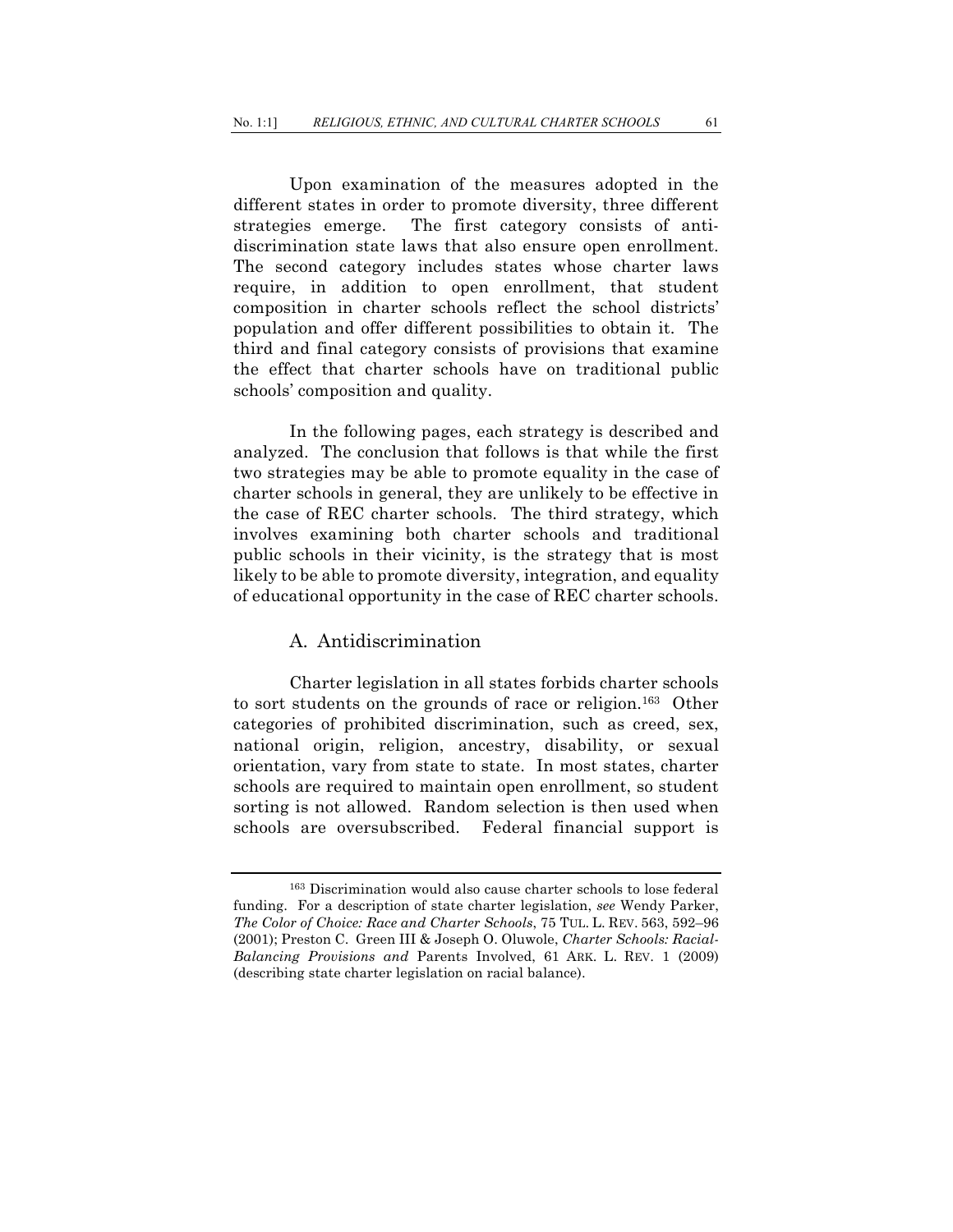granted to open-enrollment charter schools, creating an additional incentive for charter schools to maintain this policy. Another rule that applies to charter schools in all states is the prohibition of tuition fees, which is also meant to ensure equal access and prevent SES segregation. Some of these laws also state that charter schools shall be subject to desegregation plans that apply to the school district.<sup>164</sup>

In some states, such as Iowa,<sup>165</sup> Colorado,<sup>166</sup> and Idaho,167 the antidiscrimination provisions are the only limitations on charter schools' admissions policy. These states rely on charter schools to be attractive enough through their

(a) The applicants for a public charter school, the local school district board of directors for the district in which a proposed public charter school would be located, and the authorizer shall carefully review the potential impact of an application for a public charter school on the efforts of a public school district or public school districts to comply with court orders and statutory obligations to create and maintain a unitary system of desegregated public schools.

(b) The authorizer shall attempt to measure the likely impact of a proposed public charter school on the efforts of public school districts to achieve and maintain a unitary system.

(c) The authorizer shall not approve any public charter school under this chapter or any other act or any combination of acts that hampers, delays, or in any manner negatively affects the desegregation efforts of a public school district or public school districts in this state.

ARK. CODE ANN. § 6-23-106 (2016).

<sup>165</sup> IOWA CODE § 256F.4(3) (2014).

<sup>166</sup> COLO. REV. STAT. § 22-30.5-104 (2016).

<sup>167</sup> IDAHO CODE ANN. § 33-5205 (3)(k); 33-5206 (1) (2016).

<sup>164</sup> In most cases this is stated briefly and does not seem to place any additional burden on charter schools. Arkansas, however, has a detailed section regarding the influence of a charter school on desegregation efforts, making it essentially more like requirements from the third category. *See infra* Part IV-C (addressing state legislation that requires examining the effects that charter schools have on student composition in traditional public schools). The Arkansas legislation requires that: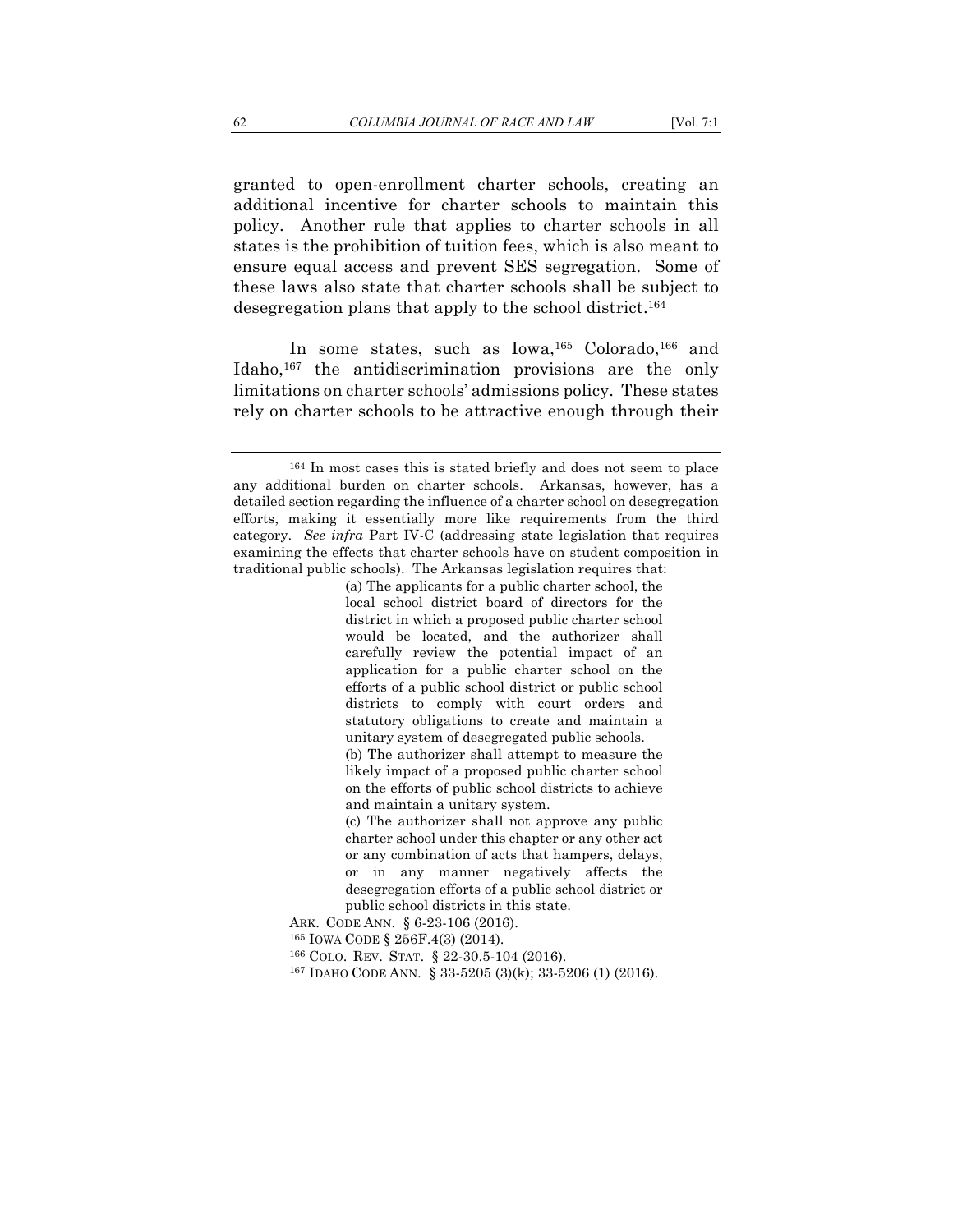programs and quality to students from all walks of life, creating a diverse applicant pool. By requiring random selection and prohibiting discrimination and charging tuition, legislators hope to ensure that charter schools will reflect the general population and will not cream or crop.

However, while these measures may have a positive effect in the case of charter schools in general, they are likely to be insufficient in the case of REC charter schools. As was demonstrated in Part III, REC charter schools are especially likely to attract racially homogeneous applicants. Moreover, not only is the antidiscrimination requirement insufficient to promote equality, it actually *aggravates* the creaming effect. Antidiscrimination provisions allow students that are not members of the community to enroll in the school, thus enabling secondary creaming, or in other words, creaming of non-members from public schools.

# B. Reflecting the Racial and Socioeconomic Composition of School Districts

In addition to antidiscrimination rules, some states have introduced legislation aimed at creating racial balancing in charter schools.168 The goal of these provisions is to ensure that student composition in charter schools reflects that of the general population in the school district. Some of these provisions focus on the chartering stage, giving the chartering agency authority to deny a petition for a charter when the

<sup>168</sup> *See* Parker, *supra* note 163, at 578–81 (surveying state legislation on charter school racial and ethnic balancing); Green & Oluwole, *supra* note 163, at 21–36 (identifying provisions on racial balancing for charter schools).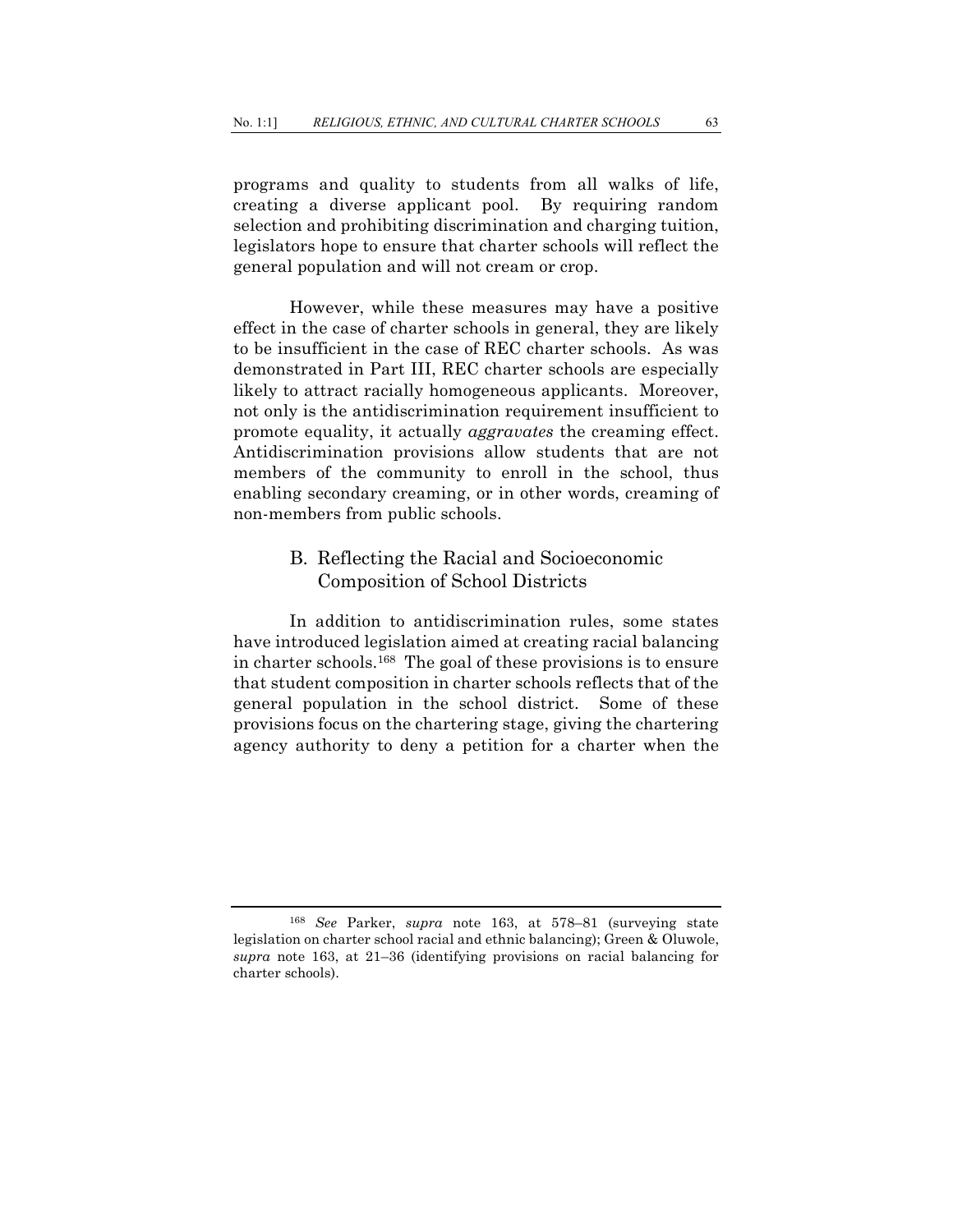requirements are not met. In California,<sup>169</sup> South Carolina,<sup>170</sup> Kansas,171 Rhode Island,172 Wisconsin,173 and Florida174 the application for a charter must specify the measures the school will undertake to ensure racial and socioeconomic balance that reflects the composition of the population. Ohio requires that the ways in which the charter school will "achieve racial and ethnic balance reflective of the community it serves" be detailed in the contract establishing the charter school.<sup>175</sup> New Jersey requires charter schools to design their admission policies to seek, "to the maximum extent practicable," a crosssection of the community's school age population, including racial and academic factors.176 Hawaii does not require

must describe enrollment "policy or policies that outline outreach and recruitment programs to encourage the enrollment of a diverse student population."<br> $173$  WIS. STAT. § 118.40(1)(m)(b)(9) (2015). The petition must detail

<sup>169</sup> CAL. EDUC. CODE § 47605(b)(5)(G) (2015) (effective Jan. 1, 2016) (stating that an application may be denied if the petition does not contain a reasonably comprehensive discussion of "the means by which the school will achieve a racial and ethnic balance among its pupils that is reflective of the general population residing within the territorial jurisdiction of the school district to which the charter petition is submitted").<br><sup>170</sup> S.C. CODE ANN. § 59-40-60(F)(9) (2014) (stating that an

application must describe how it "plans to ensure that the enrollment of the school is similar to the racial composition of the local school district in which the charter school is to be located or the targeted student population of the local school district that the charter school proposes to serve").

<sup>&</sup>lt;sup>171</sup> KAN. STAT. ANN. § 72-1906(d)(2) (2004) (noting that in order to qualify for establishment or continuation, the charter school must demonstrate that the students be "reasonably reflective of the racial and socio-economic composition of the school district as a whole").  $172$  R.I. GEN. LAWS § 16-77.2-2(a)(10) (2010). The charter school

the "means by which the school will achieve a racial and ethnic balance among its pupils that is reflective of the school district population."

<sup>174</sup> FLA. STAT. § 1002.33 (7)(a)(8) (2016). The application should address "the ways by which the school will achieve a racial/ethnic balance reflective of the community it serves or within the racial/ethnic range of other public schools in the same school district."

<sup>175</sup> OHIO REV. CODE ANN. § 3314.03(A)(7) (LexisNexis 2016).

<sup>176</sup> N.J. STAT. ANN. § 18A:36A-8(e) (1996). In *In re Grant of Charter Sch. Application of Englewood on the Palisades Charter School*, 754 A.2d 687 (N.J. 2000), the court declared that the education commissioner is required to perform an assessment on the effects a charter school will have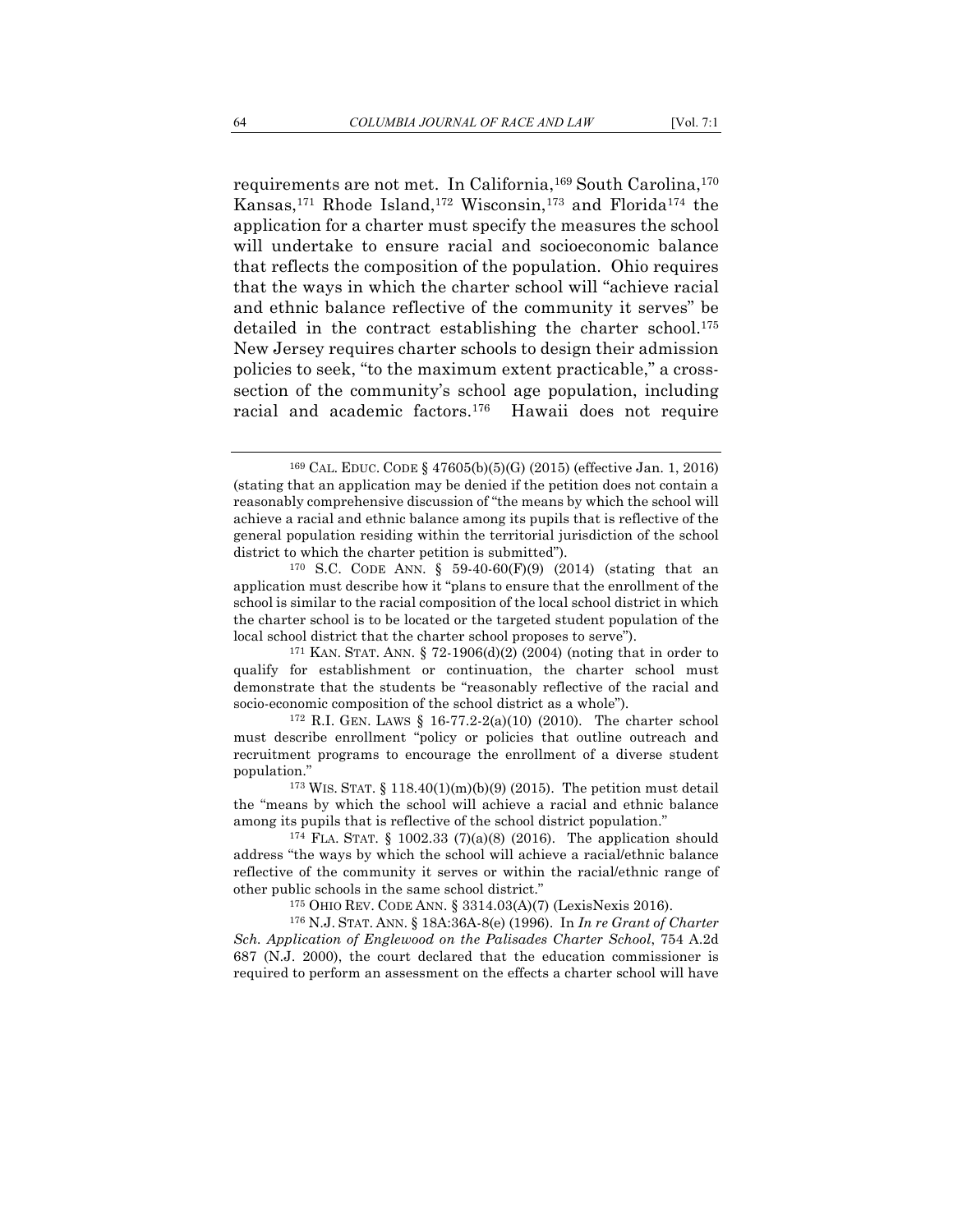charter schools to reflect the racial composition of the community. Instead, Hawaii has enacted several antidiscrimination rules, imposes a requirement to perform a lottery to determine admission, and allows weighted lotteries that give priority to disadvantaged students.177

In some states, charter legislation does not simply require the charter school to detail the measures it intends to adopt in order to bring about racial balance, but it goes a step further and requires charter schools to actually achieve specified goals of racial balance. South Carolina legislation states that the racial composition of the student body may not differ by more than twenty percent from "that of the local school district in which the charter school is located or that of the targeted student population of that school district that the charter school proposes to serve."178 Nevada's charter legislation requires that the charter school shall, "if practicable, ensure that the racial composition of pupils enrolled in the charter school does not differ by more than ten percent from the racial composition of pupils who attend public schools in the zone in which the charter school is located."179 North Carolina requires, within a year of the charter school's operation, that the school population "reasonably reflect the racial and ethnic composition of the general population . . . or the racial and ethnic composition of the special population that the school seeks to serve."180

Other measures meant to promote student diversity are also suggested in the legislation of some states. In Minnesota, for example, a charter school may limit admission to "residents of a specific geographic area in which the school is located when the majority of students served by the school

<sup>179</sup> NEV. REV. STAT. § 388A.453(3) (2016).

on the racial balance in the school district, a duty that falls into the third category, described in Part IV-C *infra*. 177 HAW. REV. STAT. § 302D-34 (2014).

<sup>178</sup> S.C. CODE ANN. § 59-40-50(B)(7) (2008).

<sup>180</sup> N.C. GEN. STAT. § 115C-218.45(3) (2014).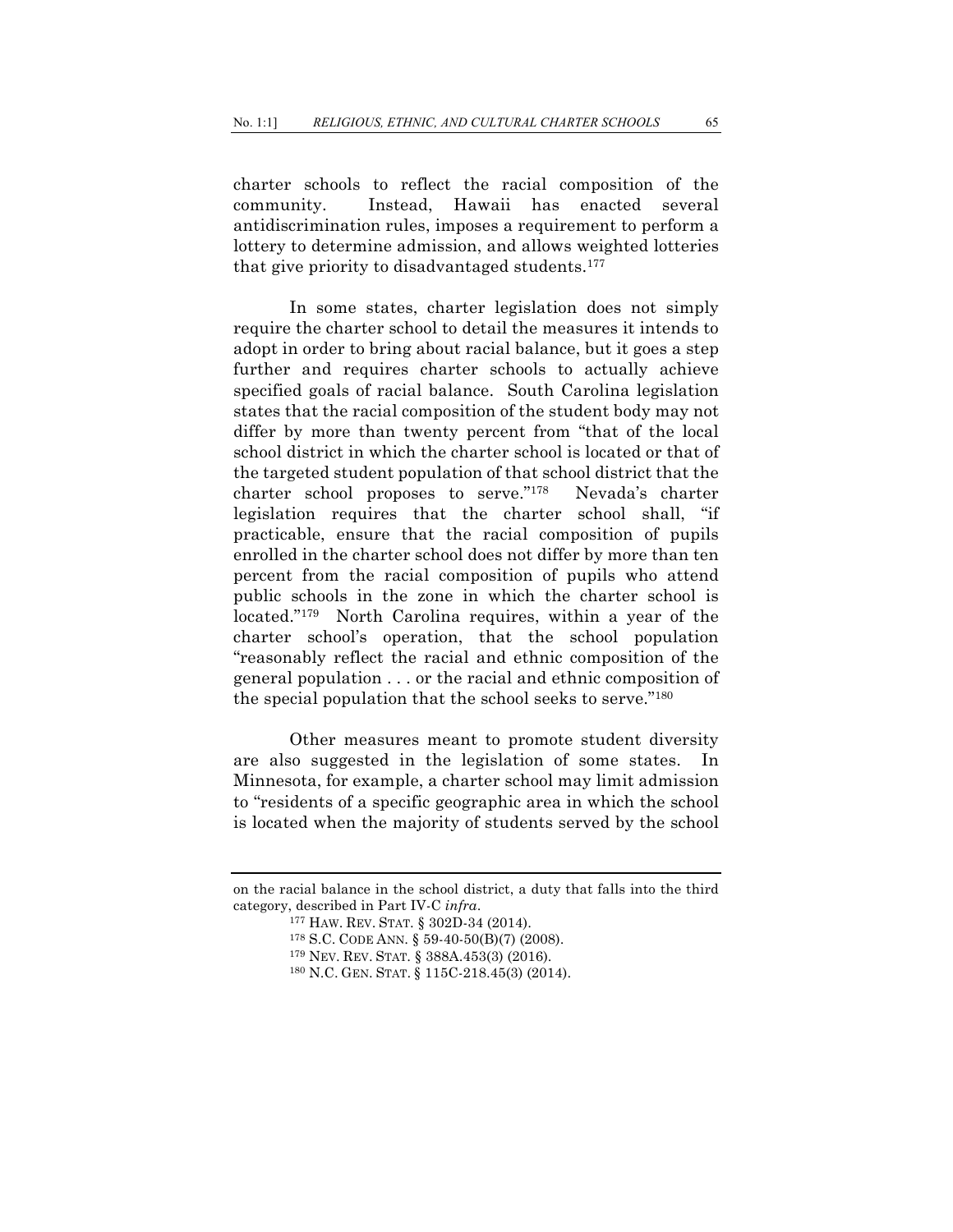are members of underserved populations."181 Missouri's charter legislation allows charter schools to give preference, when oversubscribed, to residents of a specified area around the school, so long as this does not result in the establishment of racially or socioeconomically isolated schools.182 Connecticut's state board gives preference to charter schools established in a district in which seventy-five percent or more of the students belong to racial minorities.183

Provisions regarding racial composition of charter schools are also found in the context of probation and renewal of existing charters. Connecticut allows the Commissioner of Education to place a charter school on probation if it fails to achieve measurable progress in reducing racial, ethnic, and economic isolation.184 It also allows the state board of education not to renew a charter if the school has not been able to attract and retain sufficient students with low academic performance, students eligible for free lunch, students with behavioral difficulties, and English language learners.185 A charter may be revoked in South Carolina if the racial balance is not similar to that of the local school district, after the board of trustees (which grants charters) has considered the recruitment efforts and the racial composition of the applicant pool to determine if they are operating in a discriminatory manner.<sup>186</sup>

The measures outlined above were designed by legislatures in order to address the concern that charter schools would deepen racial segregation. Some of the provisions are so demanding that they would not allow a charter school to open or to renew its charter if the student body does not reflect the racial balance of the population. Regretfully, despite the best of intentions, this strategy is

<sup>181</sup> MINN. STAT. § 124E.11(a)(3) (2015).

<sup>182</sup> MO. REV. STAT. § 160.410(2)(1) (2016).

<sup>183</sup> CONN. GEN. STAT. § 10-66bb(c) (2015). Although this does not necessarily guarantee racial diversity, quite often it has the opposite result.<br><sup>184</sup> *Id.* at § 10-66bb(h)(1)(C).<br><sup>185</sup> *Id.* at § 10-66bb(g).<br><sup>186</sup> S.C. CODE ANN. § 59-40-70(D) (2014).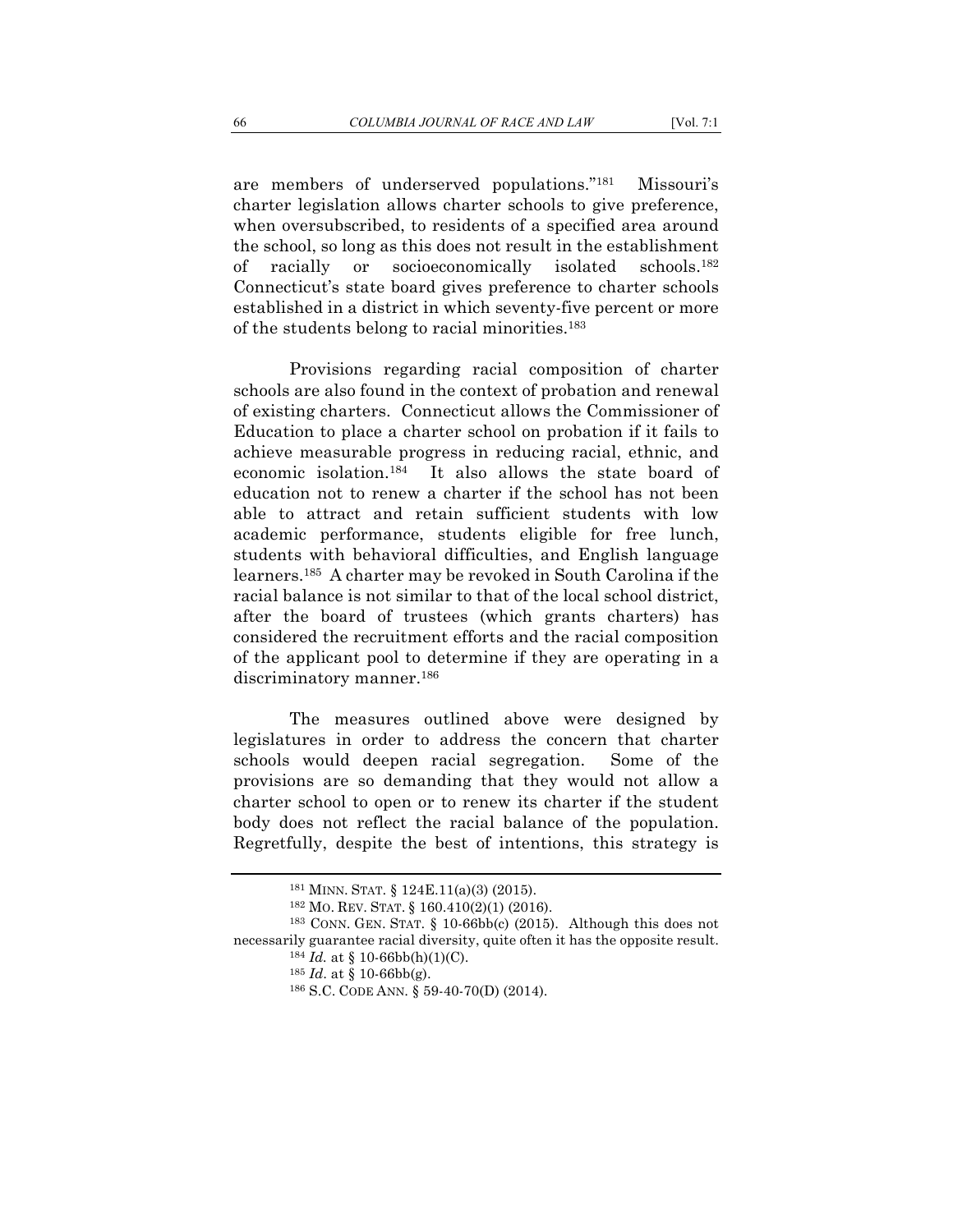unlikely to effectively prevent racial and socioeconomic segregation, creaming, and cropping in REC charter schools. Some of the doubts regarding effectiveness are common to charter schools in general as I will show, however, they are especially acute in the case of REC charter schools.

First, most of the measures described above require that the racial composition in the charter school reflect that of the general population—or in some cases, that of the community that the school serves. This aims to create economic and racial integration at the level that exists within the school district. However, when the general population is geographically segregated into different school districts, these provisions will not promote integration in any meaningful way. The goal these rules aim to achieve, therefore, is relatively modest: to merely avoid being more segregated than public schools in the district. In light of the notion that charter schools were lauded as a way to overcome residential segregation, this goal is disappointing.

REC charter schools are likely to avoid the requirements of these laws. Most notably, some of the provisions state explicitly that student composition should reflect the ethnic composition of the school district *or* the community the charter school serves. North Carolina, for example, requires charter schools to "reasonably reflect the racial and ethnic composition of the general population residing within the local school administrative unit in which the school is located *or the racial and ethnic composition of the special population that the school seeks to serve*."187 REC charter schools aim to serve a specific ethnic or cultural community. Therefore, these provisions will have no diversifying effect on them, except when there are distinguishable sub-groups within the relevant community.188

<sup>187</sup> N.C. GEN. STAT. § 115C-218.45(3) (2016) (emphasis added). 188 This provision may be effective in integrating sub-communities that may be marginalized within the community. Even this, however, would depend on the way the mission of the school was determined.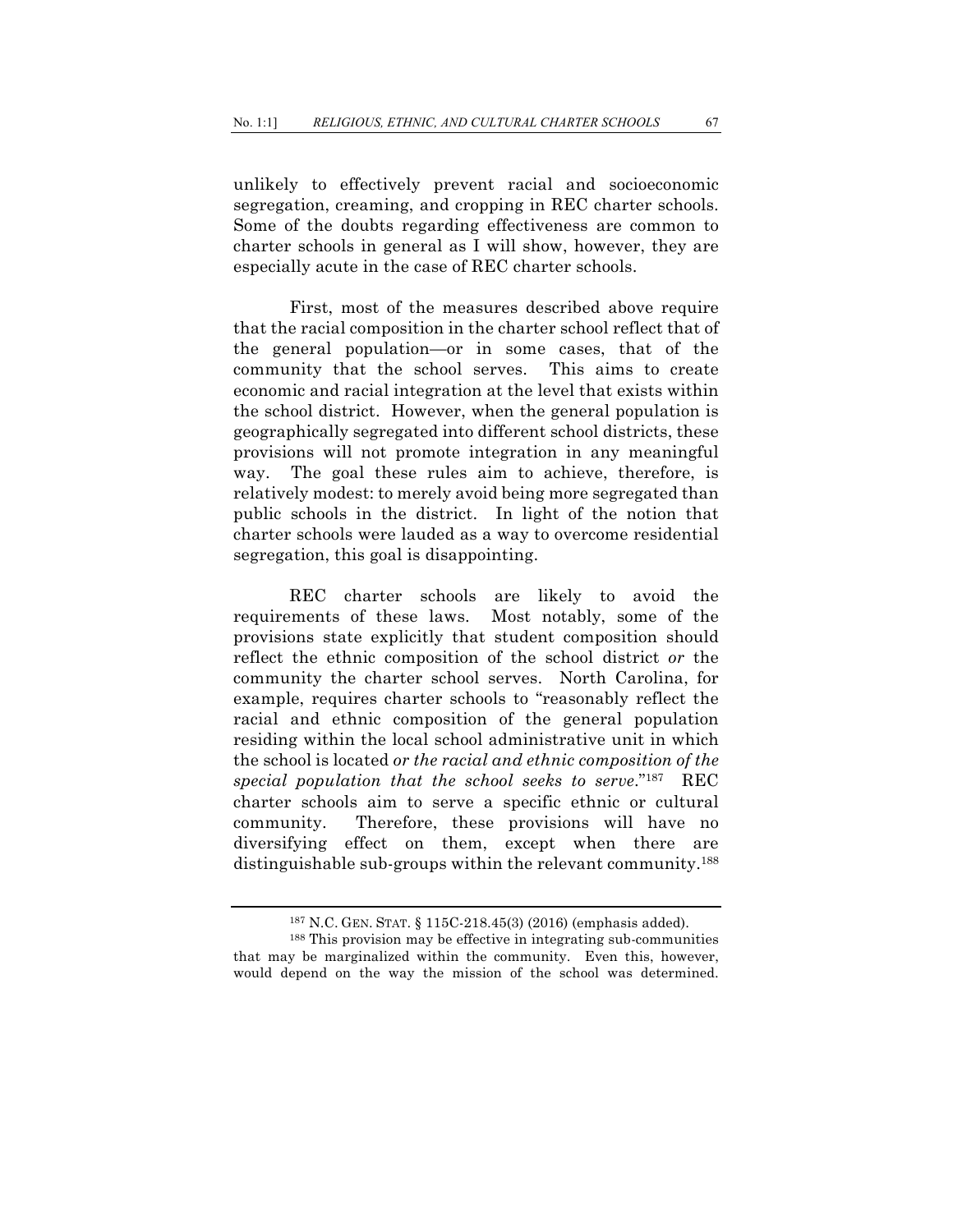Further, some of the provisions in this category focus on charter school efforts rather than on outcomes. Thus, a charter school may be in compliance with the legislation, so long as it has made a sufficient effort to comply. This includes instances where the school ultimately failed to achieve a reflective student composition.189 Moreover, even when legislation requires reflective outcomes, the provisions are sometimes softened. For example, some legislation state that the composition of students should be reflective, "if practicable,"190 "to the maximum extent practicable,"191 or it should "reasonably reflect" student composition in the school district.192

Perhaps most importantly though, all these provisions focus on racial and socioeconomic composition within charter schools. As such, they are designed to contend with concerns of worsening racial and socioeconomic segregation within REC charter schools. However, they do not address the concerns of creaming and cropping. A charter school may demonstrate racial diversity and can reflect the ethnic composition of the district yet still cause creaming and cropping.

To capture the problems of creaming and cropping, the focus of the legislation must shift from merely examining student composition *within* charter schools to a more comprehensive examination of the charter school within its surroundings. This requires checking the influence of the charter school on the social composition and peer effects in the

Theoretically, the school's mission could be determined in such a way that would exclude specific sub-communities from it. 189 *See e.g.*, S.C. CODE ANN. § 59-40-70 (2014). In the case of South

Carolina, when a charter school doesn't reflect the general population, the applicant pool is checked for discriminatory policies. However, the applicant pool in an REC charter school is also expected to be homogeneous, making this provision ineffective.<br><sup>190</sup> NEV. REV. STAT. § 386.580(1) (2015).

<sup>191</sup> N.J. STAT. ANN. § 18A:36A-8(e) (2016). 192 N.C. GEN. STAT. § 115C-218.45(3) (2016).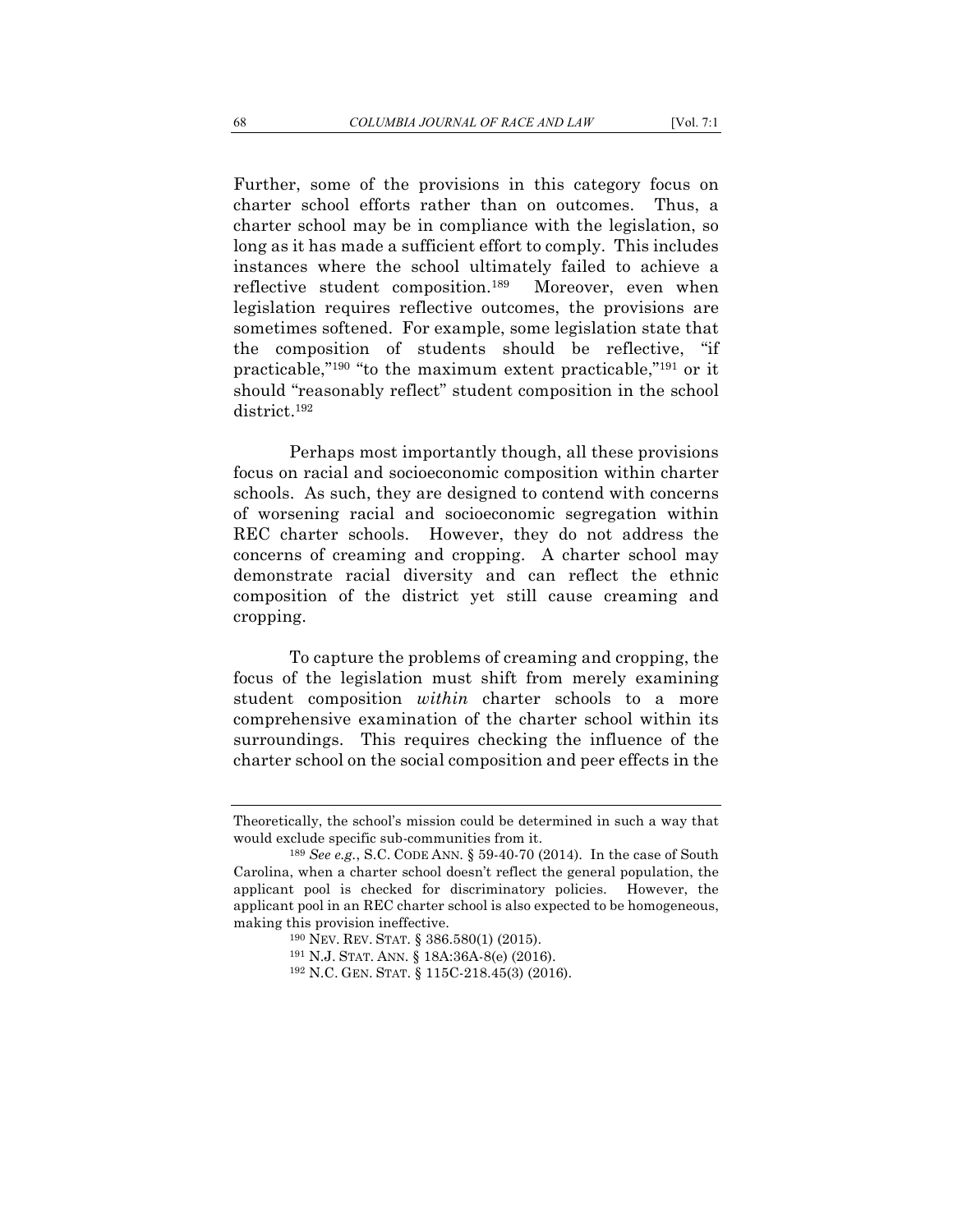surrounding public schools, which is the promise of the third strategy.

There is a further problem with the provisions detailed above inasmuch as they are interpreted as requiring charter schools to give preference in enrollment to students according to race. If this is indeed the case, then these provisions may also be subject to constitutional challenges because they explicitly refer to students' race as a primary factor in admission to schools.193

In the 2007 landmark *Parents Involved* decision,194 the Supreme Court struck down two programs designed by boards of education to promote racial diversity that explicitly used race as a factor in student assignment. One program in Seattle introduced race as a tie-breaker in schools that were not racially balanced. Under this program, when deciding between two applications with equal merit, racial minorities were preferred.195 In the second program, in Jefferson County, oversubscribed schools were required to use weighted lotteries, in a manner that would promote racial balance.<sup>196</sup> The majority in *Parents Involved* was not convinced that the defendants had seriously considered race-neutral alternatives to their policies that could promote diversity.197 They were also not persuaded that the racial classifications used were

District No. 1, 551 U.S. 701 (2007). 195 *Id.* at 711–13.

- <sup>196</sup> *Id.* at 716–17.
- <sup>197</sup> *Id.* at 722–25.

<sup>193</sup> *See* Suhrid S. Gajendragadkar, *The Constitutionality of Racial Balancing in Charter Legislation*, 106 COLUM. L. REV. 144 (2006) (arguing that "strong" racial balancing provisions are not sufficiently narrowly tailored to survive strict scrutiny, whereas "weak" provisions are. The Article precedes the decision in *Parents Involved*, therefore the legal analysis will have likely changed). *See also* Green & Oluwole, *supra* note 163, which stresses the distinction between provisions of mandatory and hortatory racial balance: between provisions that prescribe a stated percentage of reflectiveness and provisions requiring indeterminate measures of racial balance. 194 Parents Involved in Community Schools v. Seattle School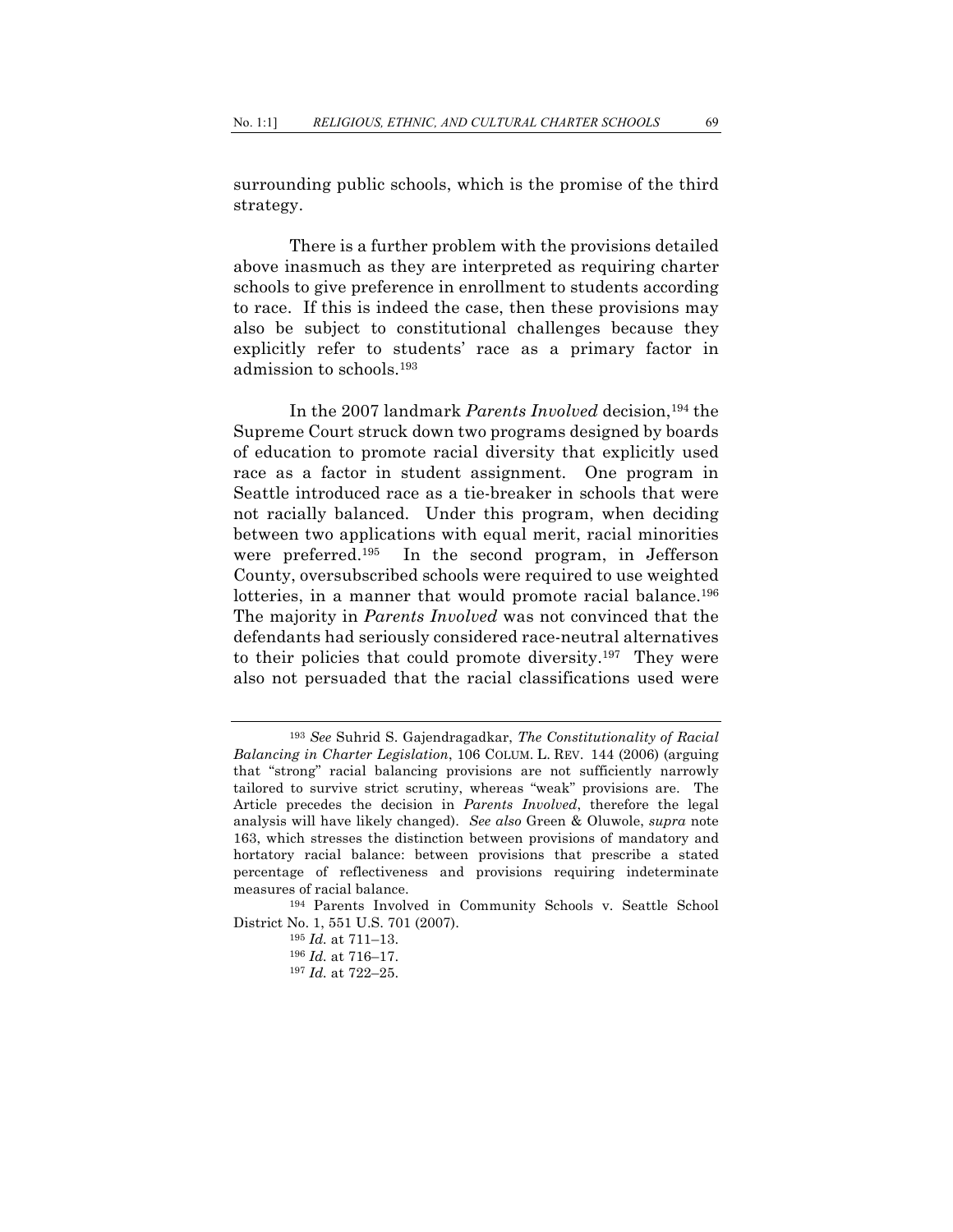necessary in order to promote diversity.198 Finally the court opined that the programs did not include a meaningful individualized review of student assignments.199 Therefore, the Supreme Court found that both programs were not sufficiently narrowly tailored to meet their goals.<sup>200</sup>

Justice Anthony Kennedy, the swing vote in *Parents Involved*, outlined some of the possible measures that school boards would be allowed to pursue in order to promote diversity and that would be viewed as narrowly tailored. These measures include "strategic site selection of new schools; drawing attendance zones with general recognition of the demographics of neighborhoods; allocating resources for special programs; recruiting students and faculty in a targeted fashion; and tracking enrollments, performance, and other statistics by race."201 Other possibilities in the same vein (though not detailed in the decision) include making schools accessible and attractive to diverse communities by suggesting courses that appeal to groups underrepresented in the school population; making the public sphere in schools more inviting to them; and so forth.

The implication of the *Parents Involved* ruling is that when designing programs for promoting racial diversity, school districts must first consider racially neutral measures that do not target specific students and treat them differently because of their race. Additionally, when race is taken into account in individual assignment decisions, districts are required to maintain an individualized process of student assignment that considers multiple factors in addition to

<sup>198</sup> *Id.* at 725–33.

<sup>199</sup> *Id*. at 733–35.

<sup>200</sup> *Id*. at 745. Justice Kennedy concurred with the majority that the programs were not sufficiently narrowly tailored. However, he joined the dissent in stating that diversity in K–12 education is a compelling state interest. *Id.* at 783, 790 (Kennedy, J., concurring). 201 *Id*. at 789.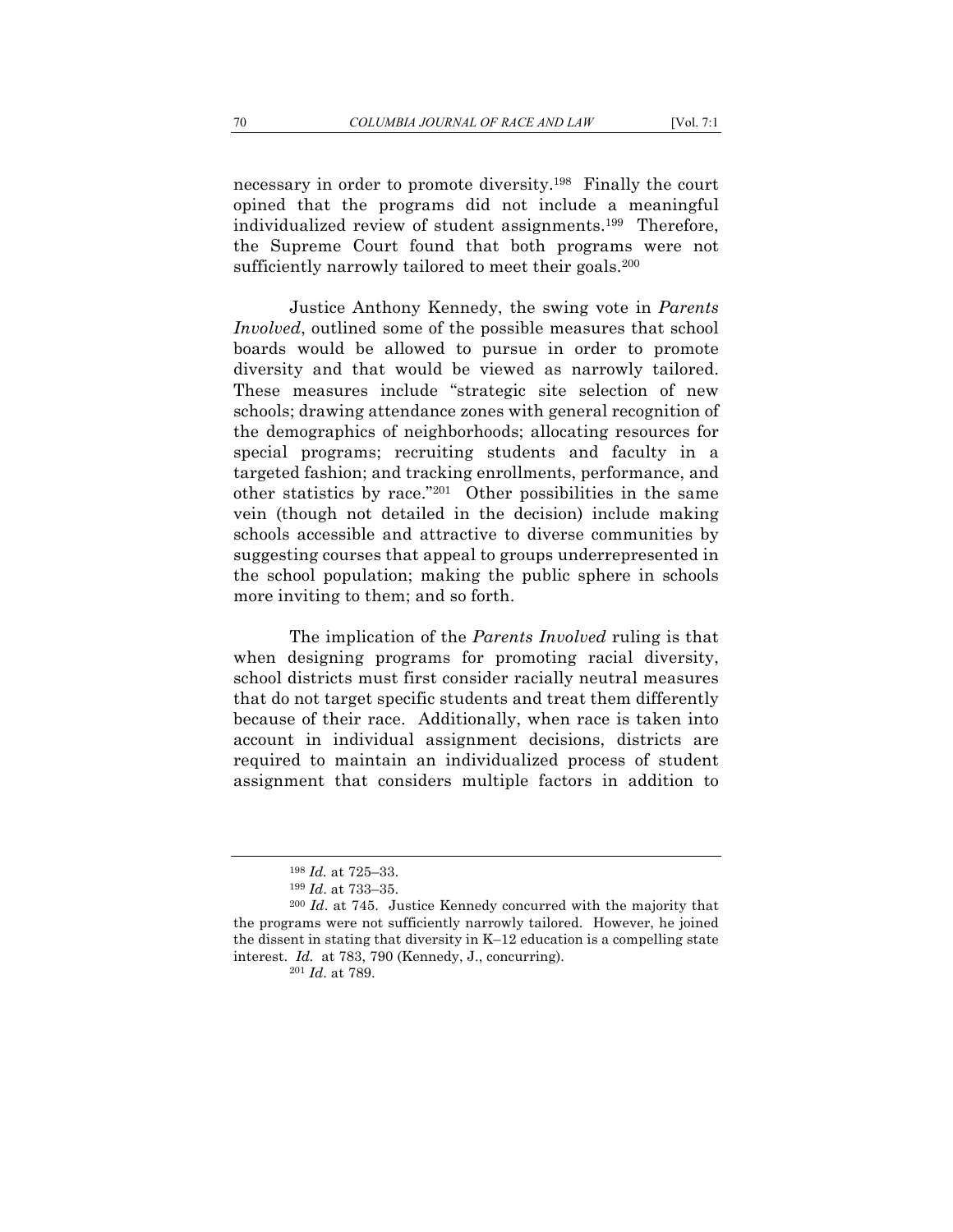race.202 In light of the Supreme Court's ruling in *Parents Involved*, charter legislation that entails treating specific students differently on account of their race may be deemed insufficiently narrowly tailored and may not withstand judicial review.203

Choosing a location for a charter school in light of the goal to create a reflective student body, as some states have done, may hold more promise in abating the challenges to REC charter schools.204 A school's location has an important effect on enrollment patterns because location and transportation are significant obstacles that disadvantaged students face in accessing high quality schools. Choosing a location is no simple matter for charter schools that are often required to fend for themselves in acquiring suitable campuses. Sharing buildings that belong to the religious or ethnic community is therefore often the most convenient option for REC charter schools. However, this entails that the school will be located in proximity to the concentrations of families of the community, which may aggravate segregation. Additionally, it is unlikely that merely choosing a location can fully appease the egalitarian objection. It is not always

<sup>202</sup> Following *Parents Involved*, the United States Department of Education Office for Civil Rights and the United States Department of Justice Civil Rights Division issued joint Diversity Guidelines for school districts, in which they detail the measures that school districts may adopt in order to promote diversity in a constitutional manner. The guidelines advise school districts to first examine race neutral measures, and then use generalized race-based approaches that do not refer to any specific student. Individualized racial examination should be used as a last resort, and be narrowly tailored to the specific goals of the district. In these cases, race may be considered alongside other considerations in assessing a student's assignment. In any case, "no student should be insulated—based on his or her race—from an assessment or comparison to all other students' applicants." *See* U.S. DEPARTMENT OF JUSTICE AND U.S. DEPARTMENT OF EDUCATION, GUIDANCE ON THE VOLUNTARY USE OF RACE TO ACHIEVE DIVERSITY AND AVOID RACIAL ISOLATION IN ELEMENTARY AND SECONDARY SCHOOLS, http://www2.ed.gov/about/offices/list/ocr/docs/guidance-ese-201111.html [https://perma.cc/ZG3P-W2YR].

<sup>203</sup> *See* Gajendragadkar*, supra* note 193. 204 MINN. STAT. § 124E.11(a)(3) (2015); MO. REV. STAT. § 160.410(2)(1) (2016); CONN. GEN. STAT. § 10-66bb(c) (2015).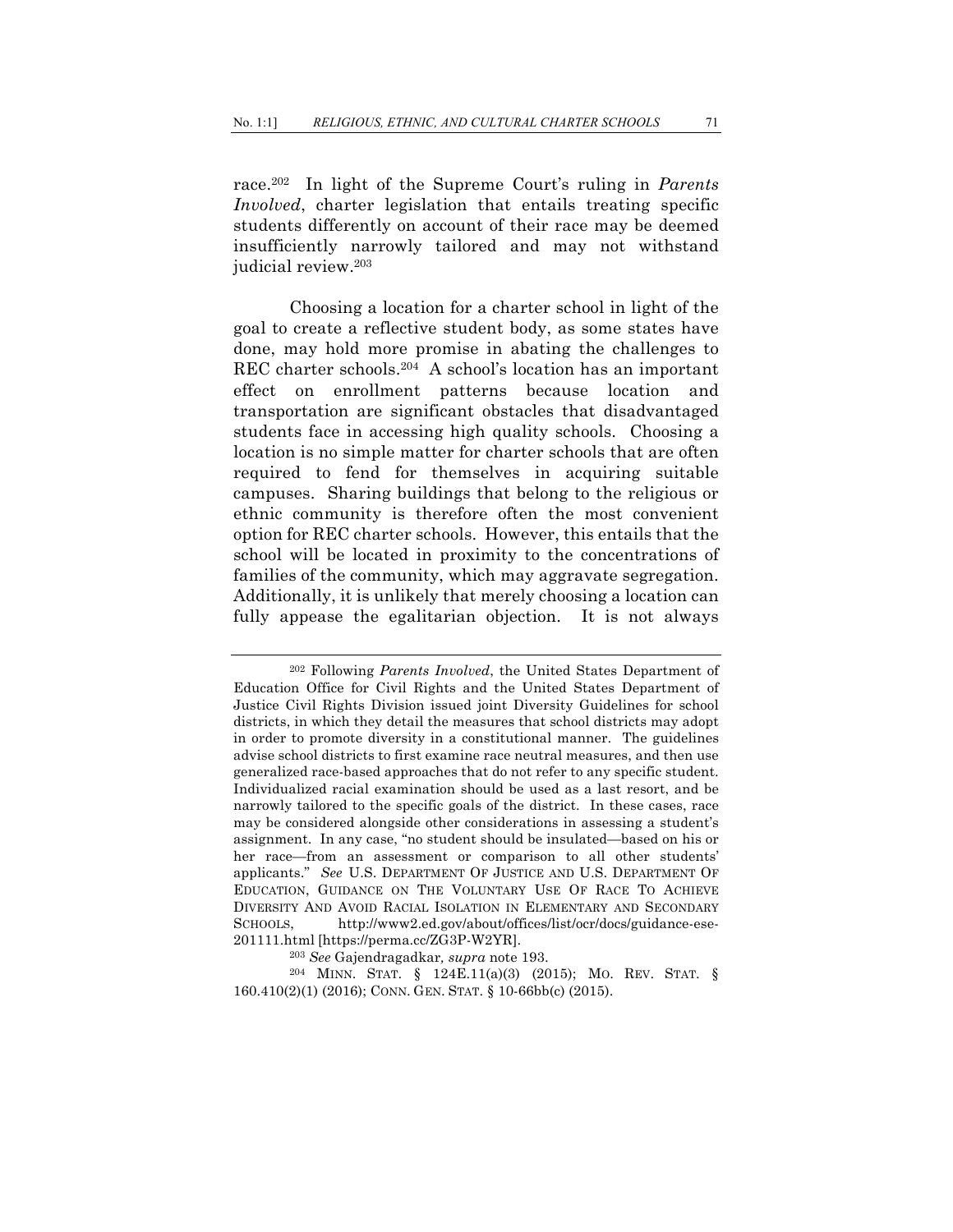possible to find a location that promotes diversity and does not cause creaming or cropping. Insisting on a location that promotes integration and prevents creaming and cropping may unduly impede the establishment of REC charter schools. Therefore, although some states have instated rigorous provisions aiming to promote reflective enrollment in charter schools, as was detailed in this section, this second strategy is also insufficient to contend with the special challenges that REC charter schools pose.

## C. Examining the Effect of Charter Schools on Traditional Public Schools

The main barrier that prevents the first two strategies from mitigating concerns of equality is that they focus exclusively on enrollment policy and student composition *within* charter schools. As such, they miss the effects that charter schools have on traditional public schools, namely creaming and cropping. In order to efficiently cope with these processes, it is just as important to examine the composition of the student body in traditional public schools as it is to examine it in the charter school itself. The third strategy does just that.

Only a few states have adopted legislation in this vein. Delaware charter school law represents the most comprehensive measure, stating that:

> An authorizer considering an application . . . shall also *consider the potential positive and negative impact of the proposed new school* . . . *on the schools and the community from which the charter school's new students will likely be drawn* . . . determining whether the proposed new school or expansion is contrary to the best interests of the community to be served, including both those students likely to attend the charter school *and those students likely to attend traditional public schools in the*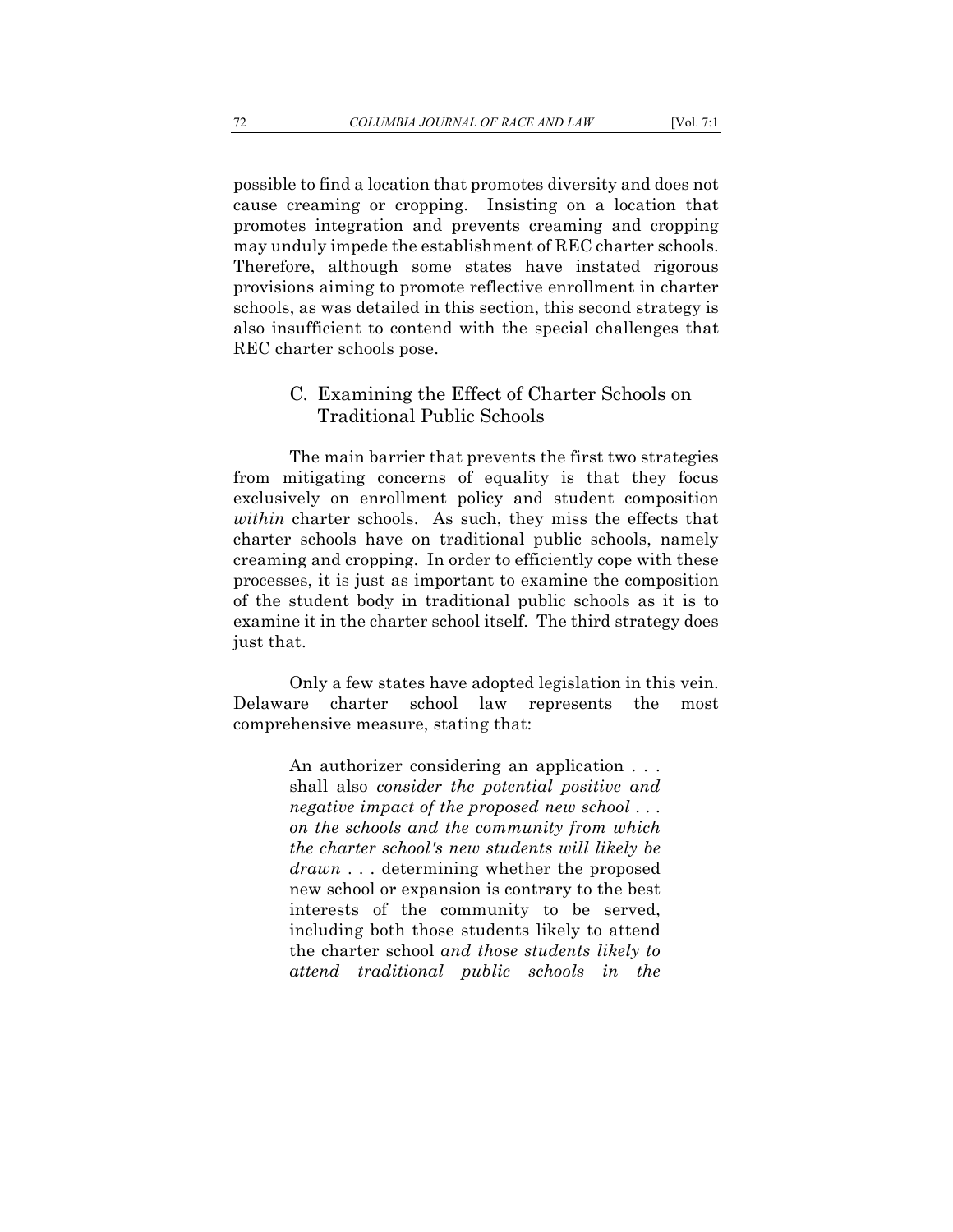*community . . .* This information regarding the charter school's impact may be the basis for conditions imposed on the charter school.205

Connecticut's education code requires the charter application to specify the measures in its enrollment policy that will ensure diversity,206 and instructs the State Board of Education to consider, when deciding whether to grant a charter, the effect a charter school will have on the reduction of racial, ethnic and economic isolation in the region in which it is to be located.207 Arkansas requires authorizers to carefully consider the "potential impact of an application for a public charter school on the efforts of a public school district or public school districts to comply with court orders and statutory obligations to create and maintain a unitary system of desegregated public schools."208

Some states do not require authorizers to consider the effect on traditional public schools explicitly, but create an institutional setting in which such arguments can be heard. Thus, some states, including Connecticut, <sup>209</sup> Rhode Island, <sup>210</sup> Oregon,<sup>211</sup> New Mexico,<sup>212</sup> and Massachusetts,<sup>213</sup> require holding a public hearing before approving an application. Another measure that may have important, though indirect,

- 
- 

<sup>212</sup> N.M. STAT. ANN. § 22-8B-6(J) (2015).<br><sup>213</sup> MASS. GEN. LAWS § 89(h) (2014). "Before final approval to establish a commonwealth charter school, the board shall hold a public hearing on the application in the school district in which the proposed charter school is to be located and solicit and review comments on the application from the local school committee of each school district from which the charter school is expected to enroll students and any contiguous districts."

<sup>&</sup>lt;sup>205</sup> DEL. CODE. ANN. tit. 14., §  $511(b)(3)-(4)$  (2015) (emphasis added).

<sup>&</sup>lt;sup>206</sup> CONN. GEN. STAT. § 10-66bb(d)(8)(C) (2016).<br><sup>207</sup> Id. at § 10-66bb(c).<br><sup>208</sup> ARK. CODE ANN. § 6-23-106(a) (2013).<br><sup>209</sup> CONN. GEN. STAT. § 10-66bb(f) (2015).<br><sup>210</sup> R.I. GEN. LAWS § 16-77.2-3(b) (2010).<br><sup>211</sup> OR. REV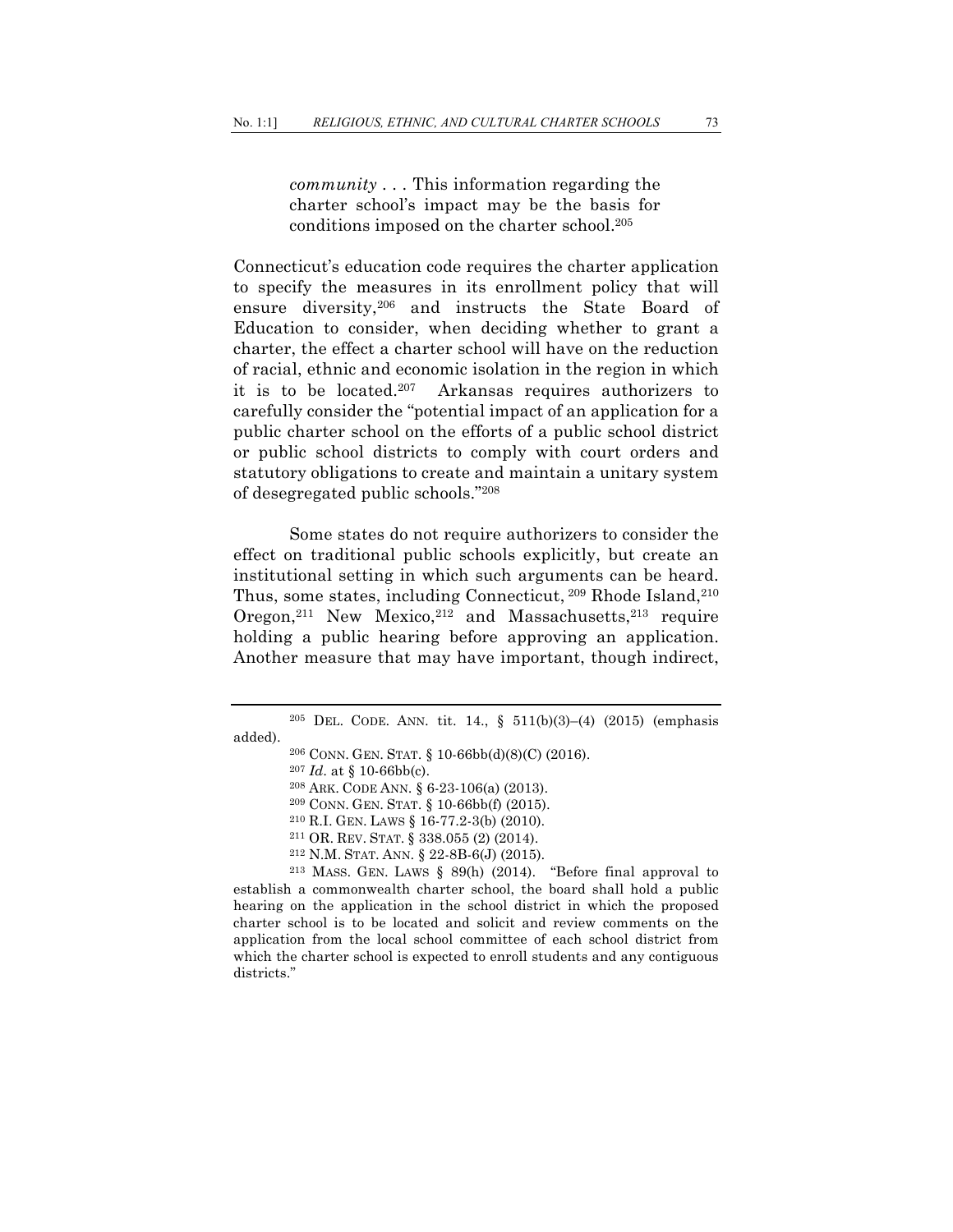effects on these issues are the requirements included in the Connecticut legislation to collect data regarding diversity and the measures taken to promote it.214 While this measure does not affect student composition in any specific case, it does provide important indirect benefits. Obtaining data regarding the effects of an education policy is a crucial step in designing desirable and effective policies and adapting them to the local circumstances. One of the difficulties in promoting effective education policy is the lack of reliable studies regarding their impact. This measure, therefore, is an auxiliary step that may be useful in complementing any other measure adopted by legislators.215

Additionally, while this Article focuses on state legislation, states can also use regulations to address these issues. In New Jersey, for example, regulations concerning charter petitions require the Commissioner of Education to assess the student composition of a charter school and the effects that the loss of students may have on the district.<sup>216</sup> The Commissioner of Education is also required to make an annual assessment of active charter schools, $217$  and if it is found that a charter school creates a segregation effect, the Commissioner can impose a remedy.218

<sup>214</sup> CONN. GEN. STAT. § 10-226h (2012); CONN. GEN. STAT. § 10- 66cc(b)(4) (2015). *See* also MASS. GEN. LAWS § 89(kk) (2016). 215 The importance of "research based evidence" has been stressed

by courts with regard to the adequacy litigation, in which courts required states to supply evidence as to the funding required in order to supply adequate education. *See* Deborah A. Verstegen, *Towards a Theory of Adequacy: The Continuing Saga of Equal Educational Opportunity in the Context of State Constitutional Challenges to School Finance Systems*, 23 ST. LOUIS U. PUB. L. REV. 499, 503, 512 (2004); William S. Koski, *Of Fuzzy Standards and Institutional Constraints: A Re-examination of the Jurisprudential History of Educational Finance Reform Litigation*, 43 SANTA CLARA L. REV. 1185 (2003).

<sup>216</sup> N.J. ADMIN. CODE § 6A:11–2.1(j) (2014).

<sup>217</sup> *Id.* at 6A, 6A:11–2.2(c). 218 *In re* Charter School Appeal of Greater Brunswick Charter School, 753 A.2d. 1155, 1164 (N.J. Super A.D. 1999).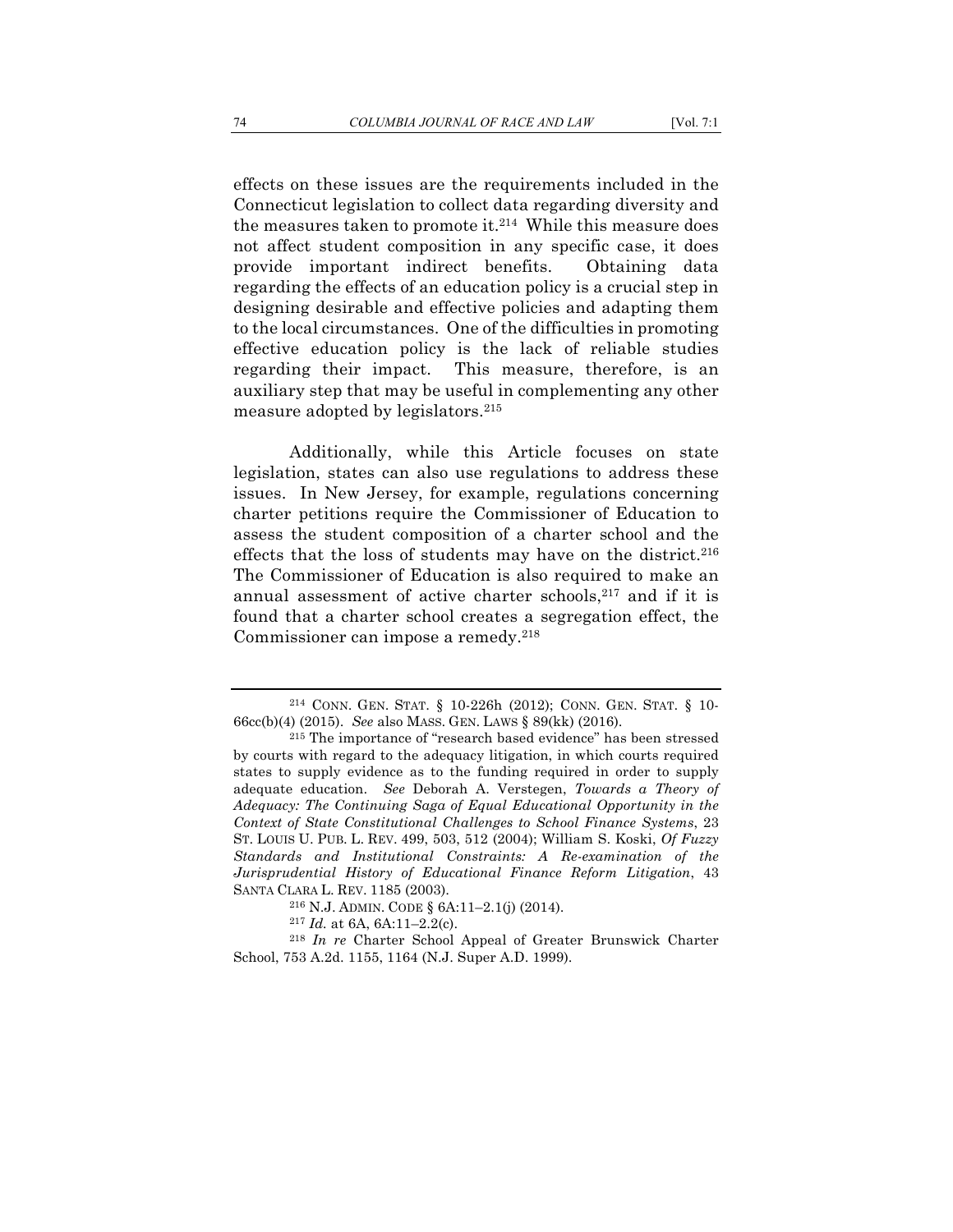The third strategy has several important advantages. The first needs little explanation. If the problem, in terms of equality, lies in the effects that REC charter schools have on other schools, then *this* is what should be examined by chartering agencies. The third strategy, therefore, expresses a better understanding of educational realities than the other two strategies.

Another advantage of the third strategy is that it enables authorizers to consider the unique circumstances of each case instead of applying uniform measures that do not necessarily suit the school. As was described in Part III, educational processes, such as creaming and cropping, have a certain logic to them, but are also highly contingent on specific circumstances. Therefore, even if we can make some wellfounded evaluations as to the expected influence certain schools may have, the circumstances of each case can make a difference. Making decisions in each case according to its merits ensures that REC charter schools that do not negatively impact traditional public schools will be allowed to operate and benefit their students and communities. It also suggests that schools will be able to learn from positive experiences in which REC charter schools have not had a negative effect on surrounding schools. Additionally, authorizing agencies can approve a charter while conditioning it on specific actions that may minimize creaming and cropping, such as strengthening traditional public schools or reaching out to diverse populations and encouraging them to enroll. When such actions can effectively decrease the problem, religious charter schools will be allowed to flourish with minimal negative effects for other students.

Granting discretion to authorizers also means that they will, in certain cases, be allowed to authorize a charter school even when it creates creaming or cropping and worsens segregation. The negative effects that REC charter schools may have are not the conclusive consideration in any specific case, and authorizers will have to determine whether the benefits that a charter school holds outweigh its shortcomings. There is a certain type of case in which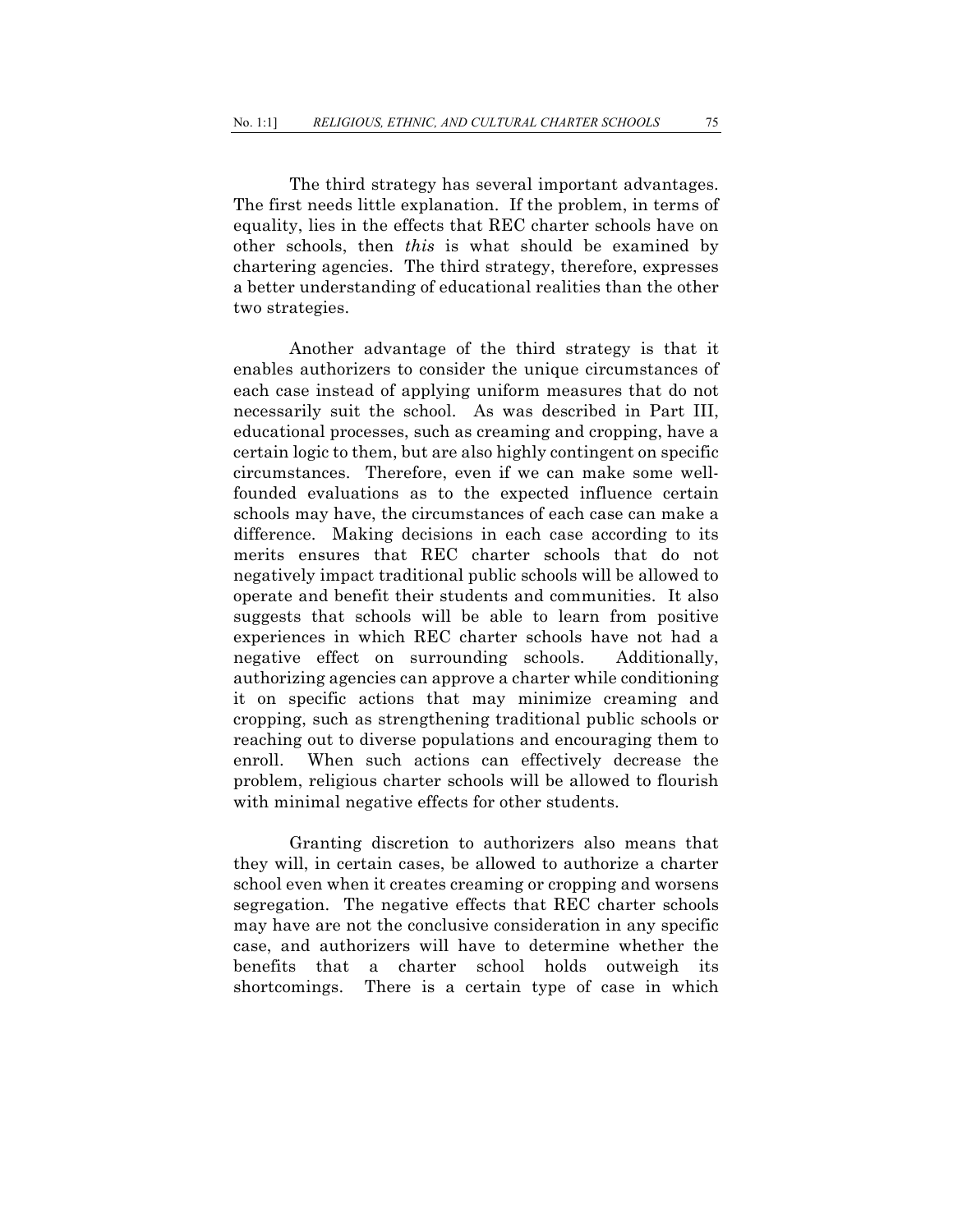allowing such discretion is especially important: when REC charter schools offer quality education for children from disadvantaged communities who have been deprived of meaningful educational opportunities. In these cases, chartering agencies may be justified in approving them despite the negative effect they may have on traditional public schools. The third strategy allows chartering agencies to strike a balance between the interests of REC charter schools' founders and students and the interests of traditional public school students.

In addition to its effectiveness, the third strategy does not run afoul of the Supreme Court's ruling in *Parents Involved*. 219 Although its aim is promoting racial diversity (along with minimizing the harm of creaming and cropping), this strategy does not entail targeting specific students according to their race. The advantages noted above with regards to the third strategy also apply to charter schools in general. Still, the special characteristics of REC charter schools justify analyzing them separately. The processes described are more severe in REC charter schools, and the strategies that can potentially mitigate challenges in regular charter schools are less effective.220

Admittedly, adopting the third strategy may entail restricting REC charter schools when they create severe damage to public schools. If the assumptions in Part III turn out to be accurate, this would not be the exception, but rather the rule. Still, only charter schools that have negative effects on traditional public schools would be restricted, and even those would be able to take measures in order to prevent creaming and cropping. When the harm cannot be rectified, charter applications would be denied (or revoked). Despite the restrictive consequences, this should not be seen as a disadvantage of the strategy. As was shown in this Article, legislators in all states with charter schools have attempted

<sup>219</sup> Parents Involved in Community Schools v. Seattle School District No. 1, 551 U.S. 701 (2007). 220 *See supra* Part III-C.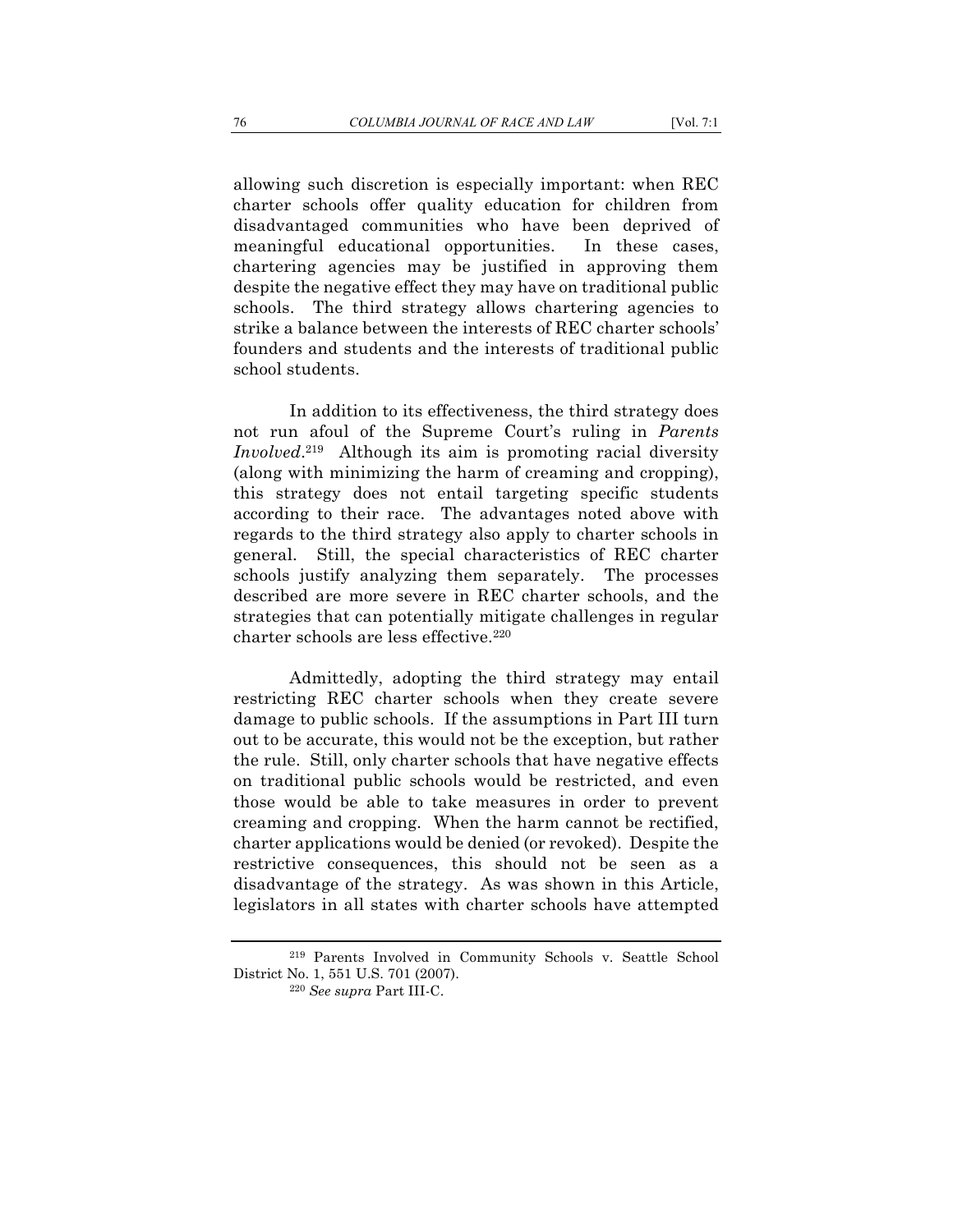to prevent racial segregation using different legal strategies. The third strategy follows their lead, differing merely in its better chances to reach this shared goal.

Before concluding, one concern regarding this strategy should be noted—namely the concern that the provisions will not be implemented. In order to be effective, charter agencies and state departments of education must be committed to these aims and be willing to actually put them into practice and deny charter petitions in cases of racial segregation, creaming and cropping. This is easier said than done. Multiple political, social, and financial pressures are involved in the establishment and operation of charter schools. Organizations, parents, and businesses can have vested interests in specific schools or in the movement as a whole, and decisions denying applications for charters are often unpopular. This is especially so as the restrictions at hand are aimed at successful charter schools rather than at those that fail. Therefore, it remains to be seen whether the legislation in Delaware, for example, will be effective in preventing racial segregation, creaming, and cropping.221 For example, it would be significant to observe whether charter schools would, in fact, be denied authorization on the ground that they cause harm to traditional public schools. Furthermore, it would be important to examine whether the existence of this provision encourages charter school leaders to design their schools with awareness and responsibility to the other public schools in their area, so that they avoid creaming and cropping.

<sup>221</sup> The Delaware Department of Education website allows access to charter applications and applications for renewal or modification of charters. Upon completing this Article, there was only one application dated from after the new legislation, The Great Oaks Charter School in Wilmington. The application states that the targeted population is children with educational deficits, low income students and special education students. The application details the expected effect on the education in Wilmington in general. *Great Oaks Charter School-Wilmington School Proposal*, DEL. DEP'T. OF EDUC. http://www.doe.k12.de.us/cms/lib09/DE01922744/Centricity/Domain/151/G reatOaksApplSchoolNarrative.pdf [https://perma.cc/BNV4-ZSK9].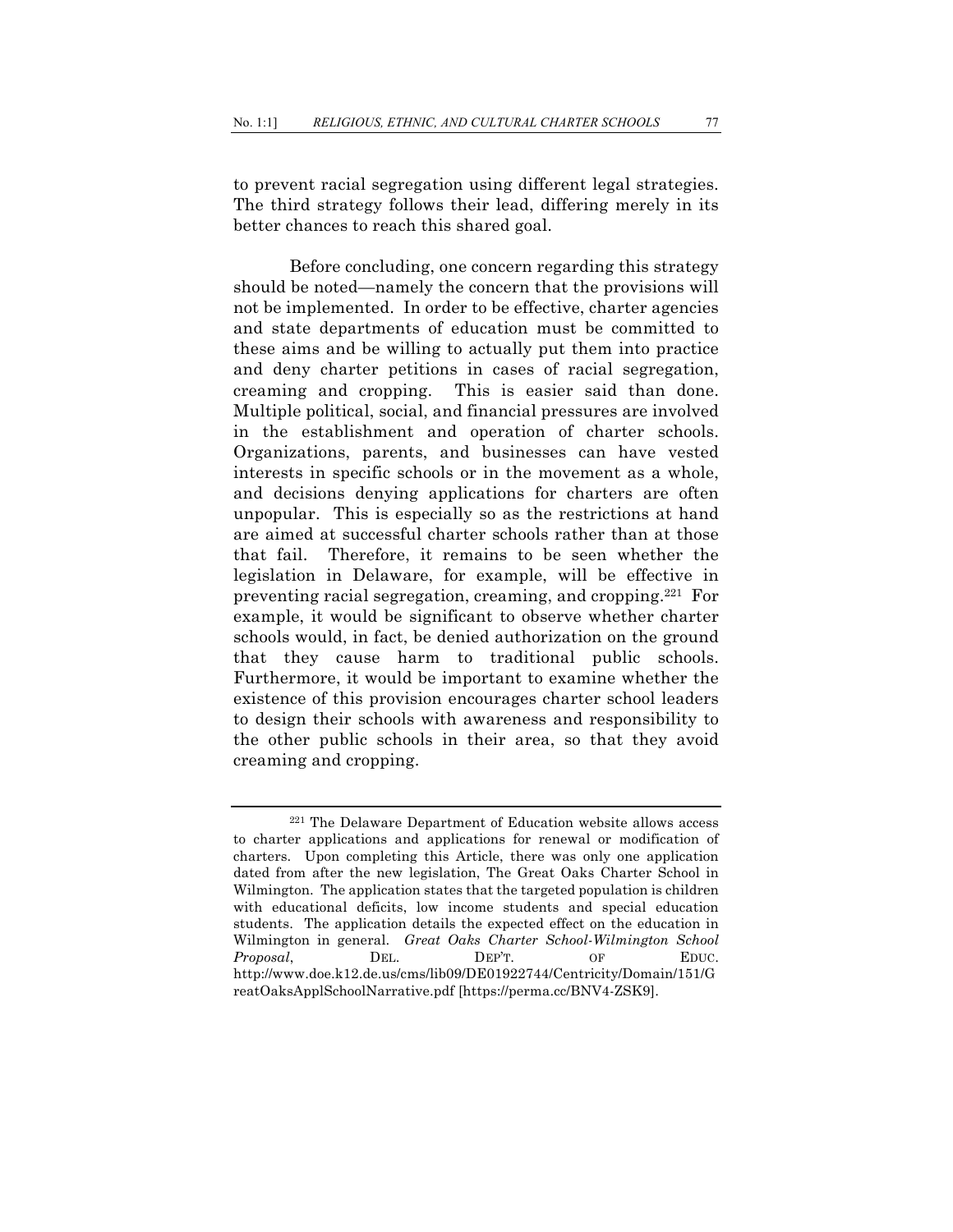In considering the implementation of these measures, it seems likely that an explicit legislative provision such as the one in Delaware will be more effective than general provisions that require examining whether the charter school is beneficial to the community, and legislation will be more effective than regulations. Creating procedures that ensure the consideration of charter school effects on public schools, such as adding a question concerning this in the forms used in applications and renewals, or mandating responses from public schools and parent groups, may also be an effective way to force decision makers to take these effects into consideration. This may also help groups of parents or traditional public schools oversee the implication of these provisions. While the effectiveness of these measures depends on the fervor with which decision makers in each of the states protect traditional public schools, some of these measures can help make their task more feasible. Assuming effective implementation, allowing chartering agencies to restrict the establishment and operation of charter schools when they have negative effects on public schools is the best strategy currently available to address the egalitarian challenges posed by REC charter schools. States that are committed to this end would therefore be advised to adopt measures of this kind.

## V. CONCLUSION

Religious, ethnic, and cultural charter schools are becoming commonplace, serving growing and diverse populations. Despite being a relatively new phenomenon, REC charter schools have already attracted public and legal attention, primarily concerning questions of the establishment of religion. This Article tackled a different challenge that they raise—namely, that REC charter schools might worsen racial and SES segregation, and have negative effects on traditional public schools. While charter schools in general face challenges concerning their diversity and their effect on public schools, the unique characteristics of REC